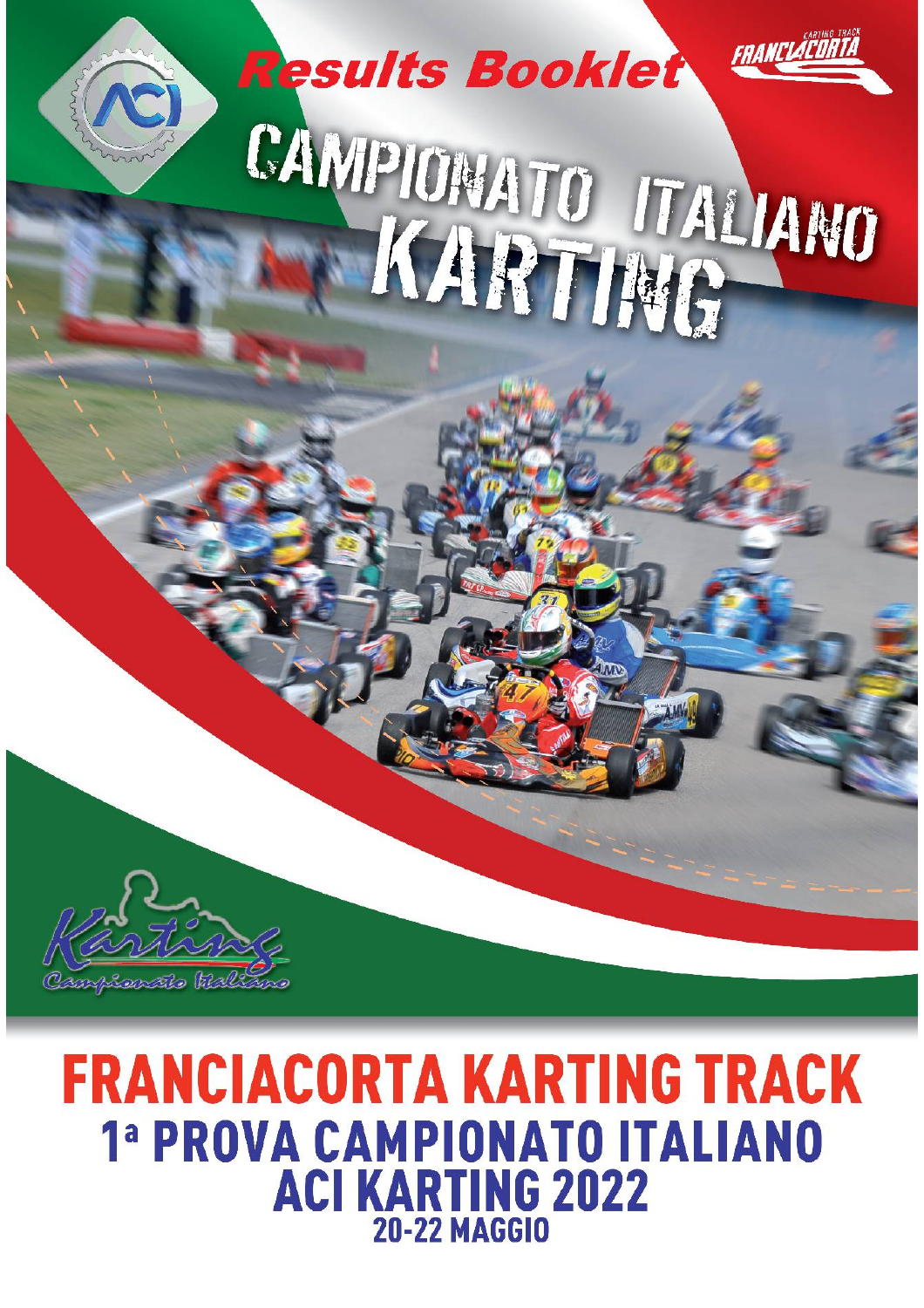|               |                    | FRANCIACOR. |                           | <b>SPORT</b> |                           |                                               |                         | <b>FRANCIACORTA KARTING TRACK</b><br><b>CAMPIONATO ITALIANO ACI KARTING</b> |      | <b>19-22 MAGGIO 2022</b> | 1° ROUND<br><b>Document 13.1 OFFICIAL</b> |        |         |               |
|---------------|--------------------|-------------|---------------------------|--------------|---------------------------|-----------------------------------------------|-------------------------|-----------------------------------------------------------------------------|------|--------------------------|-------------------------------------------|--------|---------|---------------|
|               |                    |             | <b>Senior ROK</b>         |              |                           | <b>GARA 2 (G2)</b><br><b>OFFICIAL RESULTS</b> |                         |                                                                             |      |                          |                                           |        |         |               |
| Rnk           |                    | No.         | Entrant                   |              | <b>Nation Driver</b>      |                                               |                         | <b>Nation Equipment</b>                                                     | Laps | Time                     | <b>Best lap</b>                           | Gap    | Interv. | <b>Points</b> |
|               | A 6                | 604         | <b>ZANCHI MOTORSPORT</b>  |              | $\mathbb{E}$ $\mathbb{I}$ | <b>LARINI DAVIDE</b>                          | £.                      | TONY KART / VORTEX / Levan                                                  | 14   | 11:43.057                | 49.617                                    |        |         | 26            |
| $2 \triangle$ |                    | 609         | <b>KGT MOTORSPORT</b>     |              | H.                        | <b>GRZYWACZ BARTOSZ</b>                       | $\overline{\mathbf{S}}$ | TONY KART / VORTEX / Levar                                                  | 14   | 11:43.941                | 49.679                                    | 0.884  | 0.884   | 22            |
| 3             | $\blacktriangle$ 2 | 605         | NEWMAN MOTORSPORT         |              | £H                        | <b>RAVERA MARCO</b>                           | Ê I                     | TONY KART / VORTEX / Levan                                                  | 14   | 11:47.463                | 49.942                                    | 4.406  | 3.522   | 18            |
|               | $\equiv$           | 607         | APE RACING SQUADRA CO     |              | H                         | <b>PANAEV ALEXANDER</b>                       | E I                     | TONY KART / VORTEX / Levar                                                  | 14   | 11:48.073                | 49.819                                    | 5.016  | 0.610   | 14            |
| 5             |                    | 608         | <b>MADRACINC</b>          |              | Ĥ.                        | <b>LEO EDOARDO</b>                            | E.                      | TONY KART / VORTEX / Levan                                                  | 14   | 11:51.062                | 50.021                                    | 8.005  | 2.989   | 12            |
| $6 =$         |                    | 603         | <b>KRT EXPRITA POLAND</b> |              | $\overline{8}$            | <b>PISZCZAKO ADAM</b>                         | $\frac{1}{2}$           | EXPRIT / VORTEX / Levanto                                                   | 14   | 11:51.120                | 49.980                                    | 8.063  | 0.058   | 10            |
|               | $\mathbf{V}$ 4     | 606         | <b>MADRACING</b>          |              | £.                        | <b>LIBERATI LUCA</b>                          | E.                      | TONY KART / VORTEX / Levan                                                  | 14   | 11:51.963                | 50.252                                    | 8.906  | 0.843   | 8             |
| $8 \sqrt{7}$  |                    | 610         | <b>KGT MOTORSPORT</b>     |              | E.                        | <b>BARTOSZUK MICHAL</b>                       | $\frac{1}{2}$           | TONY KART / VORTEX / Levar                                                  | 14   | 11:52.823                | 50.260                                    | 9.766  | 0.860   | 6             |
| 9             | $\equiv$           | 602         | <b>RUBES NICOLA</b>       |              | £H                        | <b>RUBES LORENZO</b>                          | £.                      | TONY KART / VORTEX / Levan                                                  | 14   | 11:55.449                | 50.129                                    | 12.392 | 2.626   | 5             |

10  $\equiv$  611 EMMEPI MOTORSPORT **SABATINO EDOARDO K**osmic / VORTEX / Levanto 2 2:05.741 53.583 **12 Laps** 12 Laps 4

|                                                                                |                   |                 |          | Leaders : No.606 LIBERATI LUCA (1-2) / No.604 LARINI DAVIDE (3-14) |                                                                                            |           |
|--------------------------------------------------------------------------------|-------------------|-----------------|----------|--------------------------------------------------------------------|--------------------------------------------------------------------------------------------|-----------|
| Start Time: 22/05 - 17:32:58 / Flag Time: 17:44:38 / End Time: 17:44:53        |                   |                 |          | Best lap: No.604 LARINI DAVIDE                                     | 49.617                                                                                     | 94.32 kph |
| <b>Weather: Scattered cloud</b>                                                | $Air:30^{\circ}C$ | Track: Dry      |          | Event Record: No.604 LARINI DAVIDE                                 | 49.301                                                                                     | 94.93 kph |
| Presidente Collegio                                                            |                   | Membro Collegio |          | Membro Collegio                                                    |                                                                                            |           |
| Camp. Italiano ACI Karting 2022 - Franciacorta (ITA) 19-22/05/2022<br>LSTiming |                   |                 | Page 1/1 |                                                                    | Apex Timing GoRacing <b>i</b>                                                              |           |
| 2022                                                                           |                   | <b>SPMRT</b>    |          | <b>FRANCIACORTA</b>                                                | Roman<br>SERVIZIO DI CRONOMETRAGGIO<br><b>Live Timing &amp; Results</b><br>www.youcrono.it |           |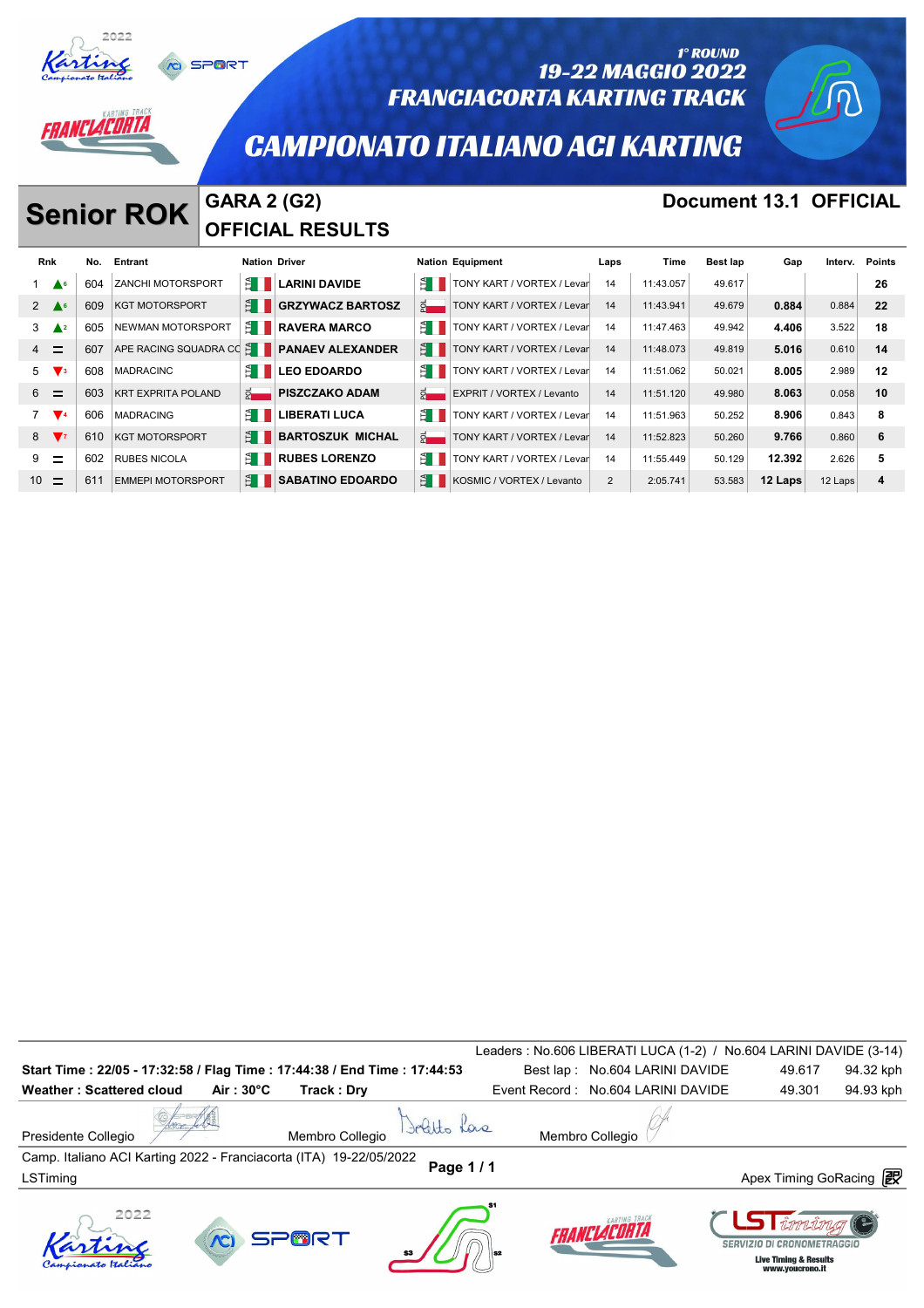

*AANCLACORTA* 

SPORT

#### 1° ROUND 19-22 MAGGIO 2022 **FRANCIACORTA KARTING TRACK**

# **CAMPIONATO ITALIANO ACI KARTING**

# **Senior ROK** GARA 2 (G2)<br>For information purposes. No official / regulatory value

**Lap Chart** 

|                   | $\mathbf{1}$ | $\overline{2}$ | $\mathbf{3}$   | $\overline{4}$ | 5              | 6              | $\overline{7}$ | 8               | 9              | 10                    |
|-------------------|--------------|----------------|----------------|----------------|----------------|----------------|----------------|-----------------|----------------|-----------------------|
| Grid              | 610          | 608            | 606            | 607            | 605            | 603            | 604            | 609             | 602            | 611                   |
|                   |              |                |                |                |                |                |                |                 |                |                       |
| Start             | 610          | 606            | 608            | 605            | 607            | 604            | 603            | 602             | 609            | 611                   |
|                   |              |                |                |                |                |                |                |                 |                |                       |
| Lap 1<br>Interval | 606          | 604<br>0.1     | 605<br>0.3     | 610<br>0.3     | 603<br>$0.2\,$ | 609<br>0.2     | 602<br>0.4     | 608<br>$_{0.0}$ | 607<br>0.1     | 611<br>0.5            |
| Lap2              | 606          | 604<br>$0.0\,$ | 605<br>0.2     | 603<br>$0.3\,$ | 609<br>$0.1\,$ | 610<br>0.1     | 608<br>0.1     | 607<br>$0.2\,$  | 602<br>5.1     | $6x1$ <sub>14.8</sub> |
| Lap 3             | 604          | 606<br>$0.2\,$ | 609<br>$0.2\,$ | 605<br>0.1     | 603<br>0.1     | 608<br>0.1     | 607<br>0.1     | 610<br>$0.2\,$  | 602<br>$5.0\,$ |                       |
| Lap 4             | 604          | 606<br>$0.6\,$ | 609<br>$0.0\,$ | 605<br>0.2     | 603<br>0.1     | 608<br>0.1     | 607<br>$0.2\,$ | 610<br>$0.2\,$  | 602<br>4.9     |                       |
| Lap 5             | 604          | 609<br>$0.5\,$ | 605<br>$0.9\,$ | 606<br>$0.4\,$ | 603<br>$0.2\,$ | 607<br>$0.4\,$ | 608<br>$0.2\,$ | 610<br>0.1      | 602<br>4.1     |                       |
| Lap6              | 604          | 609<br>$0.4\,$ | 605<br>$1.1$   | 606<br>$0.7\,$ | 603<br>$0.2\,$ | 607<br>0.1     | 608<br>0.4     | 610<br>$0.6\,$  | 602<br>3.6     |                       |
| Lap 7             | 604          | 609<br>$0.5\,$ | 605<br>$1.4\,$ | 606<br>0.7     | 603<br>$0.2\,$ | 607<br>$0.0\,$ | 608<br>0.8     | 610<br>0.7      | 602<br>3.4     |                       |
| Lap 8             | 604          | 609<br>0.6     | 605<br>1.7     | 606<br>0.9     | 607<br>0.0     | 603<br>0.3     | 608<br>$0.5\,$ | 610<br>$1.0\,$  | 602<br>3.3     |                       |
| Lap 9             | 604          | 609<br>0.6     | 605<br>2.1     | 607<br>0.9     | 606<br>$0.3\,$ | 603<br>0.2     | 608<br>$0.3\,$ | 610<br>$1.5\,$  | 602<br>3.1     |                       |
| Lap10             | 604          | 609<br>0.5     | 605<br>$2.4\,$ | 607<br>0.9     | 606<br>$1.0$   | 603<br>0.0     | 608<br>0.1     | 610<br>1.7      | 602<br>3.2     |                       |
| Lap 11            | 604          | 609<br>$0.7\,$ | 605<br>$2.7\,$ | 607<br>0.9     | 608<br>$1.8\,$ | 606<br>$0.0\,$ | 603<br>0.1     | 610<br>1.3      | 602<br>2.9     |                       |
| Lap 12            | 604          | 609<br>$0.7\,$ | 605<br>$3.0\,$ | 607<br>$0.8\,$ | 608<br>2.1     | 603<br>$0.6\,$ | 606<br>0.1     | 610<br>0.9      | 602<br>2.7     |                       |
| Lap <sub>13</sub> | 604          | 609<br>$0.7\,$ | 605<br>$3.2\,$ | 607<br>0.7     | 608<br>2.5     | 603<br>0.2     | 606<br>0.4     | 610<br>$1.0\,$  | 602<br>$2.7\,$ |                       |
| Lap 14            | 604          | 609<br>$0.8\,$ | 605<br>$3.5\,$ | 607<br>$0.6\,$ | 608<br>2.9     | 603<br>$0.0\,$ | 606<br>0.8     | 610<br>$0.8\,$  | 602<br>$2.6\,$ |                       |

Camp. italiano ACi Narung 2022 - Franciacoria (דורא) וש-22 Page 1 / 1<br>LSTiming Apex Timing GoRacing *a*nd the term of the Marian Baracing and the Marian Apex Timing GoRacing and the t Camp. Italiano ACI Karting 2022 - Franciacorta (ITA) 19-22/05/2022



ümün **SERVIZIO DI CRONOMETRAGGIO** 



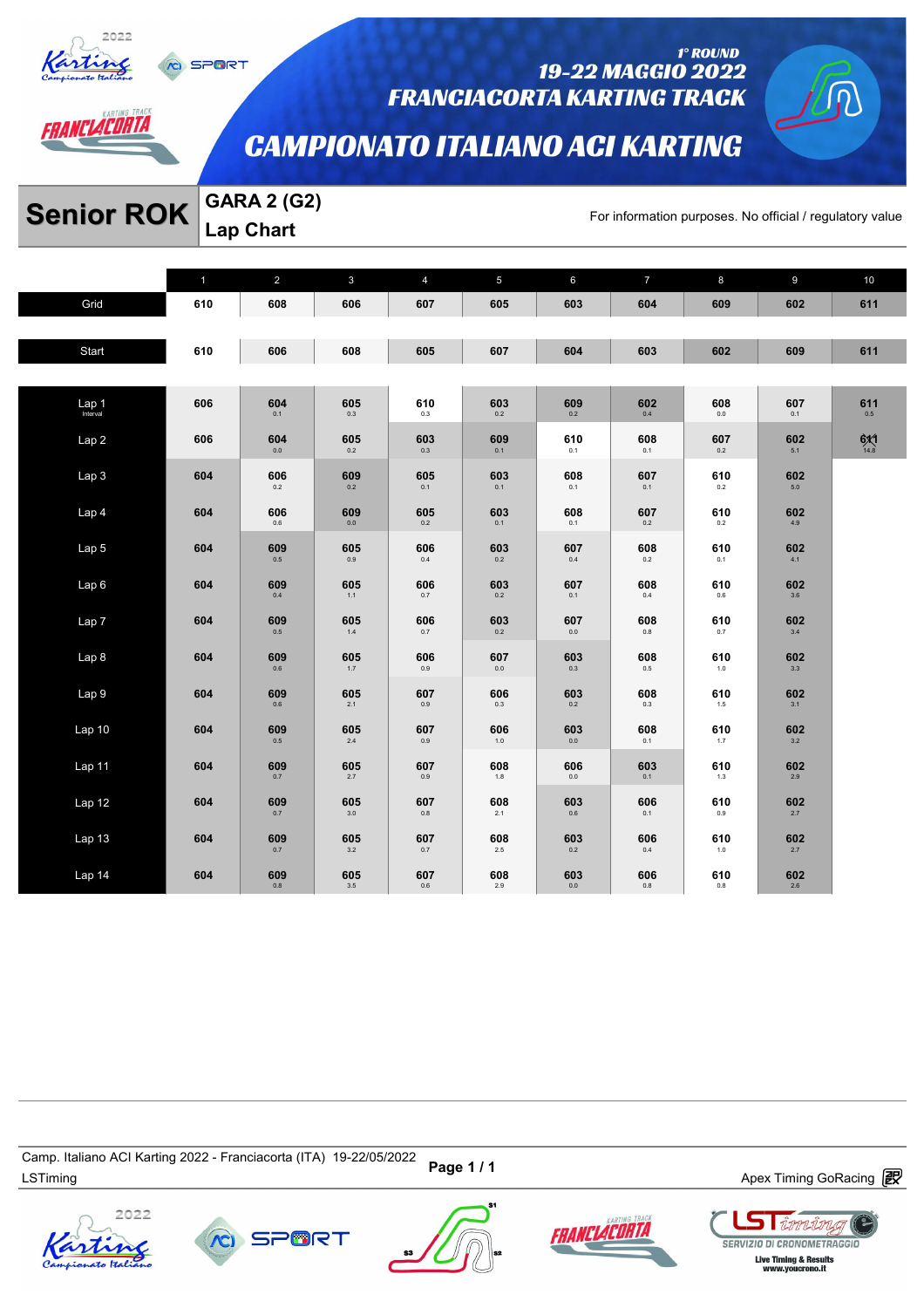

# *AANCLACORTA*

# 19-22 MAGGIO 2022 **FRANCIACORTA KARTING TRACK**

### **CAMPIONATO ITALIANO ACI KARTING**

# **Senior ROK** Sector 3 (G2)

1° ROUND

|                    | <b>Senior ROK</b> |                                |                  | <b>GARA 2 (G2)</b> |            |                   |                  |                                   |                  |                  |            |                    |                   |                                   |                                                          |                  |            |
|--------------------|-------------------|--------------------------------|------------------|--------------------|------------|-------------------|------------------|-----------------------------------|------------------|------------------|------------|--------------------|-------------------|-----------------------------------|----------------------------------------------------------|------------------|------------|
|                    |                   |                                |                  | <b>Analysis</b>    |            |                   |                  |                                   |                  |                  |            |                    |                   |                                   | For information purposes. No official / regulatory value |                  |            |
| Laps               | Sector 1 Sector 2 |                                | Sector 3         | Lap Time           | Spd        | Laps              |                  | Sector 1 Sector 2                 | Sector 3         | Lap Time         | Spd        | Laps               | Sector 1 Sector 2 |                                   | Sector 3                                                 | Lap Time         | Spd        |
| <b>No.602</b>      |                   | <b>RUBES LORENZO</b>           |                  |                    |            | <b>No.605</b>     |                  | <b>RAVERA MARCO</b>               |                  |                  |            | <b>No.608</b>      |                   | <b>LEO EDOARDO</b>                |                                                          |                  |            |
| -1                 | 18.589            | 18.123                         | 16.453           | 53.165             | 117        | -1                | 17.436           | 18.088                            | 16.568           | 52.092           | 115        | 1                  | 18.441            | 18.397                            | 16.616                                                   | 53.454           | 118        |
| 2                  | 21.563            | 18.062                         | 16.432           | 56.057             | 115        | $\overline{2}$    | 16.868           | 17.926                            | 16.331           | 51.125           | 116        | $\overline{2}$     | 16.529            | 17.742                            | 16.364                                                   | 50.635           | 117        |
| 3                  | 16.700            | 17.655                         | 16.390           | 50.745             | 116        | 3                 | 16.696           | 17.713                            | 16.729           | 51.138           | 116        | 3                  | 16.538            | 17.702                            | 16.403                                                   | 50.643           | 118        |
| $\overline{4}$     | 16.703            | 17.484                         | 16.352           | 50.539             | 116        | 4                 | 16.596           | 17.742                            | 16.219           | 50.557           | 116        | $\overline{4}$     | 16.661            | 17.666                            | 16.276                                                   | 50.603           | 117        |
| 5                  | 16.695            | 17.525                         | 16.352           | 50.572             | 116        | 5                 | 16.554           | 17.865                            | 16.243           | 50.662           | 116        | 5                  | 16.559            | 18.257                            | 16.854                                                   | 51.670           | 117        |
| 6                  | 16.494            | 17.534                         | 16.351           | 50.379             | 116        | 6                 | 16.462           | 17.488                            | 16.227           | 50.177           | 116        | 6                  | 16.480            | 17.599                            | 16.290                                                   | 50.369           | 116        |
| $\overline{7}$     | 16.639            | 17.454                         | 16.265           | 50.358             | 116        | $\overline{7}$    | 16.498           | 17.413                            | 16.280           | 50.191           | 116        | 7                  | 16.571            | 17.644                            | 16.296                                                   | 50.511           | 117        |
| 8                  | 16.616            | 17.510                         | 16.318           | 50.444             | 116        | 8                 | 16.423           | 17.398                            | 16.218           | 50.039           | 116        | 8                  | 16.371            | 17.519                            | 16.239                                                   | 50.129           | 117        |
| 9                  | 16.552            | 17.389                         | 16.271           | 50.212             | 117        | 9                 | 16.514           | 17.351                            | 16.231           | 50.096           | 115        | 9                  | 16.351            | 17.428                            | 16.242                                                   | 50.021           | 117        |
| 10                 | 16.582            | 17.559                         | 16.432           | 50.573             | 116        | 10                | 16.392           | 17.408                            | 16.187           | 49.987           | 116        | 10                 | 16.344            | 17.506                            | 16.478                                                   | 50.328           | 117        |
| 11                 | 16.466            | 17.388                         | 16.296           | 50.150             | 116        | 11                | 16.469           | 17.374                            | 16.175           | 50.018           | 116        | 11                 | 16.655            | 17.548                            | 16.359                                                   | 50.562           | 116        |
| 12                 | 16.486            | 17.371                         | 16.320           | 50.177             | 116        | 12                | 16.377           | 17.389                            | 16.255           | 50.021           | 116        | 12                 | 16.384            | 17.450                            | 16.318                                                   | 50.152           | 115        |
| 13                 | 16.602            | 17.420                         | 16.305           | 50.327             | 116        | 13                | 16.435           | 17.314                            | 16.193           | 49.942           | 116        | 13                 | 16.437            | 17.573                            | 16.359                                                   | 50.369           | 115        |
| 14                 | 16.498            | 17.340                         | 16.291           | 50.129             | 116        | 14                | 16.442           | 17.311                            | 16.220           | 49.973           | 115        | 14                 | 16.389            | 17.399                            | 16.429                                                   | 50.217           | 116        |
| <b>No.603</b>      |                   | <b>PISZCZAKO ADAM</b>          |                  |                    |            | <b>No.606</b>     |                  | <b>LIBERATI LUCA</b>              |                  |                  |            | <b>No.609</b>      |                   | <b>GRZYWACZ BARTOSZ</b>           |                                                          |                  |            |
| -1                 | 18.179            | 17.954                         | 16.431           | 52.564             | 117        | $\mathbf{1}$      | 17.318           | 17.867                            | 16.497           | 51.682           | 116        | 1                  | 18.251            | 18.177                            | 16.241                                                   | 52.669           | 117        |
| 2                  | 16.730            | 17.863                         | 16.319           | 50.912             | 116        | 2                 | 17.061           | 17.800                            | 16.404           | 51.265           | 116        | $\overline{2}$     | 16.718            | 17.743                            | 16.348                                                   | 50.809           | 118        |
| 3                  | 16.766            | 17.609                         | 16.559           | 50.934             | 116        | 3                 | 16.742           | 17.931                            | 16.477           | 51.150           | 117        | 3                  | 16.418            | 17.657                            | 16.462                                                   | 50.537           | 118        |
| $\overline{4}$     | 16.597            | 17.722                         | 16.255           | 50.574             | 117        | 4                 | 16.617           | 17.612                            | 16.373           | 50.602           | 117        | 4                  | 16.483            | 17.655                            | 16.293                                                   | 50.431           | 118        |
| 5                  | 16.528            | 18.261                         | 16.366           | 51.155             | 117        | 5                 | 16.702           | 18.433                            | 16.292           | 51.427           | 117        | 5                  | 16.344            | 17.419                            | 16.213                                                   | 49.976           | 117        |
| 6                  | 16.564            | 17.549                         | 16.365           | 50.478             | 117        | 6                 | 16.508           | 17.634                            | 16.267           | 50.409           | 117        | 6                  | 16.383            | 17.411                            | 16.177                                                   | 49.971           | 117        |
| $\overline{7}$     | 16.413            | 17.512                         | 16.267           | 50.192             | 116        | $\overline{7}$    | 16.433           | 17.560                            | 16.259           | 50.252           | 117        | $\overline{7}$     | 16.356            | 17.335                            | 16.155                                                   | 49.846           | 117        |
| 8                  | 16.821            | 17.507                         | 16.141           | 50.469             | 117        | 8                 | 16.440           | 17.512                            | 16.322           | 50.274           | 117        | 8                  | 16.311            | 17.297                            | 16.142                                                   | 49.750           | 116        |
| 9                  | 16.471            | 17.522                         | 16.202           | 50.195             | 117        | 9                 | 16.688           | 17.513                            | 16.213           | 50.414           | 117        | 9                  | 16.310            | 17.307                            | 16.120                                                   | 49.737           | 116        |
| 10                 | 16.419            | 17.597                         | 16.547           | 50.563             | 118        | 10                | 16.464           | 17.654                            | 16.586           | 50.704           | 117        | 10                 | 16.263            | 17.265                            | 16.151                                                   | 49.679           | 117        |
| 11                 | 16.922            | 17.671                         | 16.375           | 50.968             | 117        | 11                | 16.625           | 17.673                            | 16.541           | 50.839           | 118        | 11                 | 16.286            | 17.258                            | 16.187                                                   | 49.731           | 116        |
| 12                 | 16.646            | 17.505                         | 16.361           | 50.512             | 116        | 12                | 16.614           | 17.636                            | 16.601           | 50.851           | 117        | 12                 | 16.330            | 17.215                            | 16.152                                                   | 49.697           | 116        |
| 13                 | 16.379            | 17.412                         | 16.189           | 49.980             | 116        | 13                | 16.469           | 17.615                            | 16.240           | 50.324           | 117        | 13                 | 16.299            | 17.239                            | 16.159                                                   | 49.697           | 116        |
| 14                 | 16.464            | 17.399                         | 16.190           | 50.053             | 115        | 14                | 16.499           | 17.628                            | 16.280           | 50.407           | 116        | 14                 | 16.349            | 17.260                            | 16.131                                                   | 49.740           | 116        |
|                    |                   |                                |                  |                    |            |                   |                  |                                   |                  |                  |            |                    |                   |                                   |                                                          |                  |            |
| <b>No.604</b><br>1 | 17.559            | <b>LARINI DAVIDE</b><br>17.798 | 16.348           | 51.705             | 117        | <b>No.607</b>     | 18.976           | <b>PANAEV ALEXANDER</b><br>18.011 | 16.537           | 53.524           | 116        | <b>No.610</b><br>1 | 18.258            | <b>BARTOSZUK MICHAL</b><br>17.880 | 16.503                                                   | 52.641           | 114        |
| 2                  | 17.073            | 17.844                         | 16.231           | 51.148             | 117        | $\mathbf{1}$<br>2 | 16.677           | 17.651                            | 16.366           | 50.694           | 116        | 2                  | 16.807            | 17.847                            | 16.745                                                   | 51.399           | 115        |
| 3                  | 16.842            | 17.672                         | 16.345           | 50.859             | 115        | 3                 | 16.671           | 17.624                            | 16.318           |                  | 117        | 3                  | 16.933            | 17.769                            | 16.506                                                   |                  | 116        |
|                    |                   |                                |                  |                    |            |                   |                  |                                   |                  | 50.613           |            |                    |                   |                                   |                                                          | 51.208           |            |
| 4<br>5             | 16.530<br>16.452  | 17.496<br>17.451               | 16.192<br>16.187 | 50.218<br>50.090   | 116<br>116 | 4                 | 16.695<br>16.624 | 17.654<br>17.946                  | 16.286<br>16.626 | 50.635<br>51.196 | 117<br>116 | 4                  | 16.734<br>16.648  | 17.654<br>17.739                  | 16.298<br>16.996                                         | 50.686<br>51.383 | 116<br>115 |
|                    |                   |                                |                  |                    |            | 5                 |                  |                                   |                  |                  |            | 5                  |                   |                                   |                                                          |                  |            |
| 6                  | 16.479            | 17.444                         | 16.121           | 50.044             | 117        | 6                 | 16.401           | 17.506                            | 16.295           | 50.202           | 118        | 6                  | 16.729            | 17.716                            | 16.441                                                   | 50.886           | 114        |
| 7                  | 16.330            | 17.339                         | 16.104           | 49.773             | 117        | 7                 |                  | 16.486 17.493                     | 16.161           | 50.140           | 118        | 7                  | 16.587            | 17.606                            | 16.328                                                   | 50.521           | 116        |
| 8                  | 16.349            | 17.261                         | 16.090           | 49.700             | 116        | 8                 |                  | 16.396 17.442                     | 16.202           | 50.040           | 118        | 8                  | 16.585            | 17.594                            | 16.314                                                   | 50.493           | 116        |
| 9                  | 16.349            | 17.271                         | 16.106           | 49.726             | 116        | 9                 |                  | 16.327 17.417                     | 16.240           | 49.984           | 116        | 9                  | 16.582            | 17.603                            | 16.299                                                   | 50.484           | 116        |
| 10                 | 16.325            | 17.294                         | 16.083           | 49.702             | 116        | 10                | 16.419           | 17.399                            | 16.180           | 49.998           | 116        | 10                 | 16.593            | 17.571                            | 16.334                                                   | 50.498           | 115        |
| 11                 | 16.284            | 17.237                         | 16.096           | 49.617             | 116        | 11                | 16.388           | 17.367                            | 16.218           | 49.973           | 116        | 11                 | 16.645            | 17.540                            | 16.247                                                   | 50.432           | 115        |
| 12                 | 16.268 17.278     |                                | 16.126           | 49.672             | 116        | 12                | 16.385           | 17.317                            | 16.188           | 49.890           | 117        | $12 \overline{ }$  | 16.537            | 17.482                            | 16.285                                                   | 50.304           | 115        |
| 13                 | 16.296            | 17.236                         | 16.098           | 49.630             | 116        | 13                | 16.374           | 17.335                            | 16.182           | 49.891           | 116        | 13                 | 16.554            | 17.476                            | 16.333                                                   | 50.363           | 116        |
| 14                 | 16.309            | 17.255                         | 16.090           | 49.654             | 116        | 14                | 16.398           | 17.305                            | 16.116           | 49.819           | 116        | 14                 | 16.495            | 17.497                            | 16.268                                                   | 50.260           | 115        |

Camp. italiano ACi Narung 2022 - Franciacoria (דורא) וש-22/05/2022 Page 1 / 2<br>LSTiming Apex Timing GoRacing *a*nd a later the series of the series of the series of the series of the series o Camp. Italiano ACI Karting 2022 - Franciacorta (ITA) 19-22/05/2022







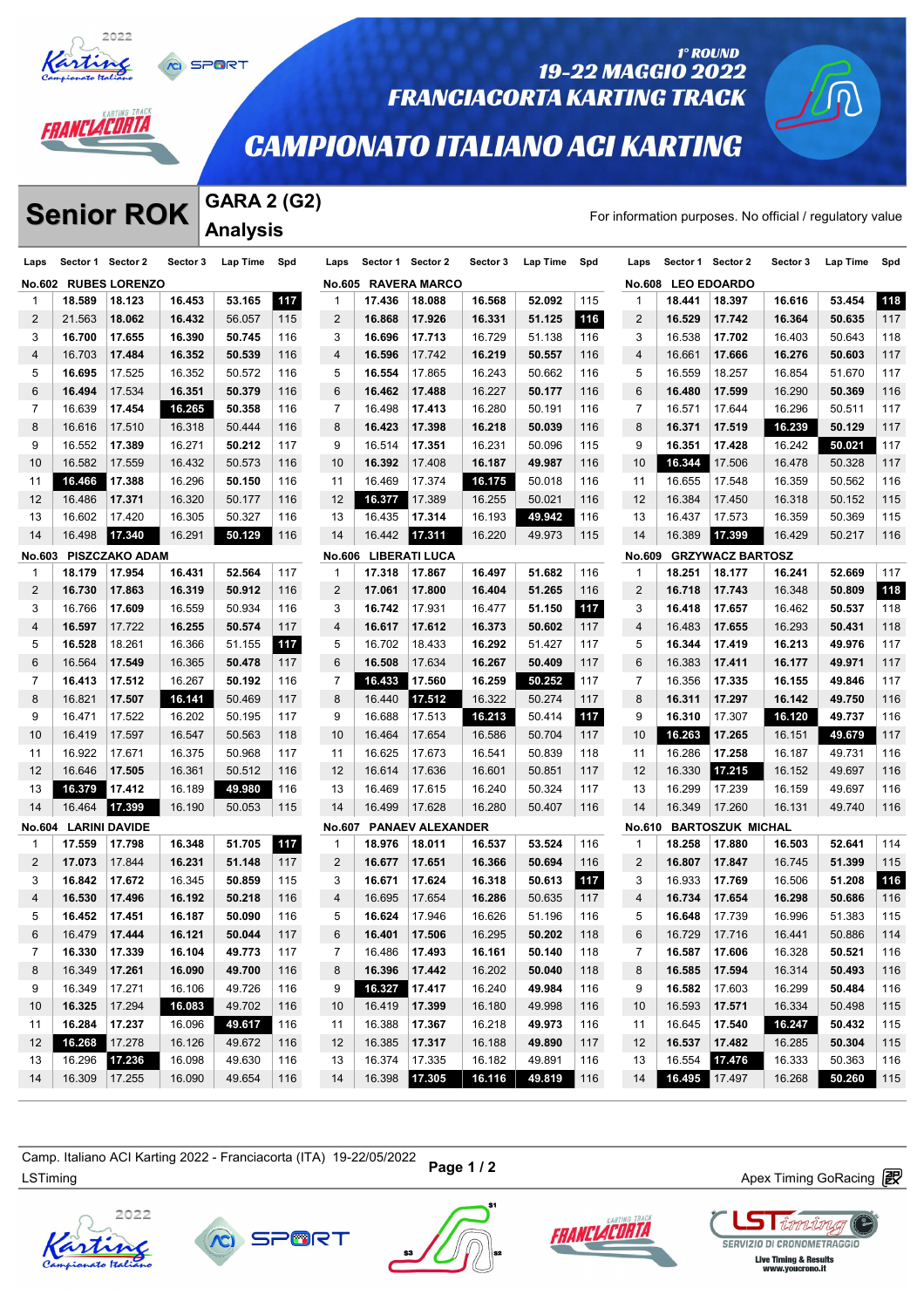|                   |                         | <b>SPORT</b>                          | 1° ROUND<br><b>19-22 MAGGIO 2022</b><br><b>FRANCIACORTA KARTING TRACK</b><br><b>CAMPIONATO ITALIANO ACI KARTING</b> |
|-------------------|-------------------------|---------------------------------------|---------------------------------------------------------------------------------------------------------------------|
| <b>Senior ROK</b> |                         | <b>GARA 2 (G2)</b><br><b>Analysis</b> | For information purposes. No official / regulatory value                                                            |
| Sector 1<br>Laps  | Sector 2<br>Sector 3    | Lap Time<br>Spd                       |                                                                                                                     |
| No.611            | <b>SABATINO EDOARDO</b> |                                       |                                                                                                                     |
| 18.639            | 16.857<br>18.087        | 53.583<br>109                         |                                                                                                                     |
| 2                 |                         | 1:10.242                              |                                                                                                                     |

Camp. Italiano ACI Karting 2022 - Franciacorta (ITA) 19-22/05/2022<br>LSTiming Apex Timing GoRacing *e* Camp. Italiano ACI Karting 2022 - Franciacorta (ITA) 19-22/05/2022







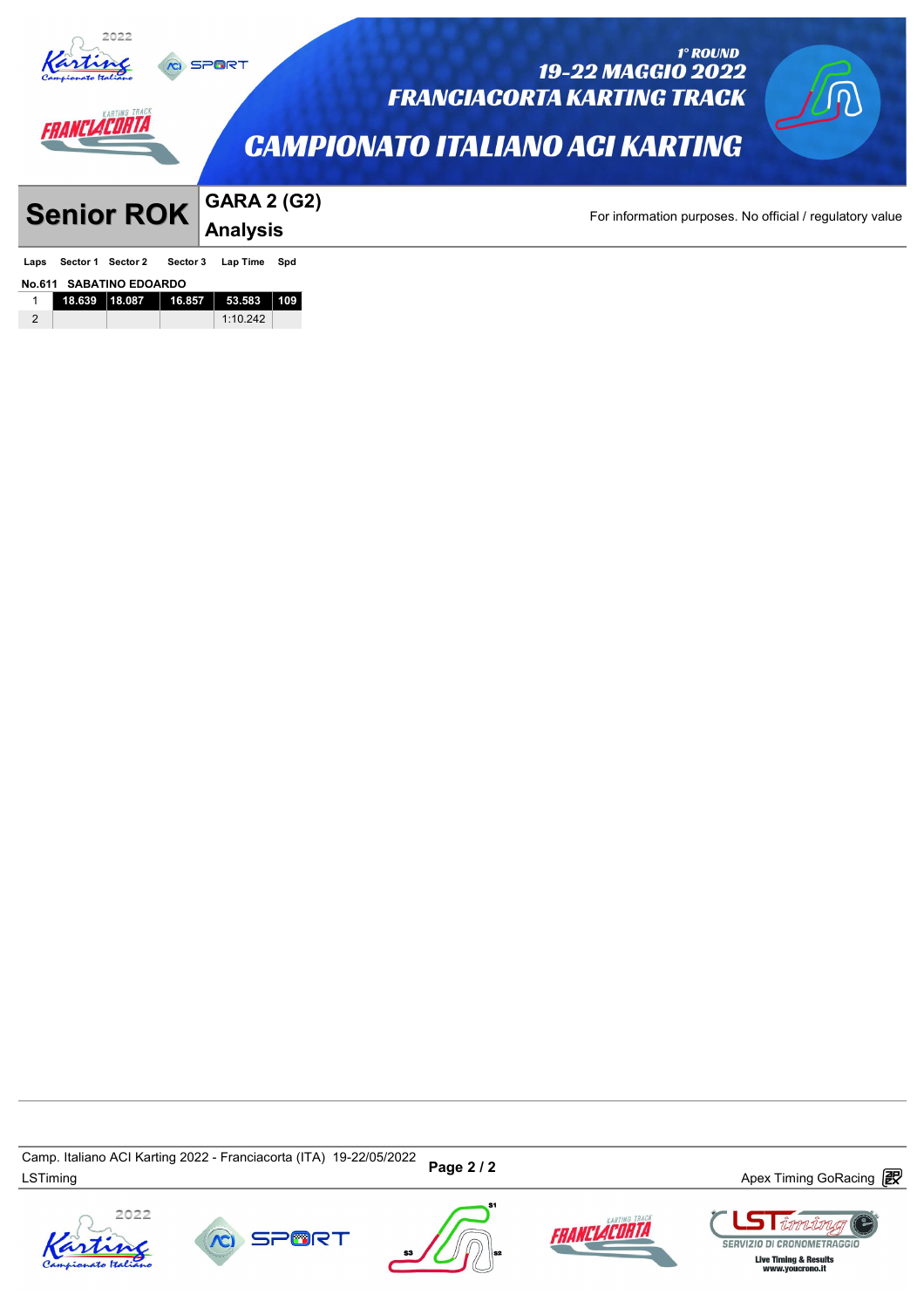

*ANCLACORTA* 

19-22 MAGGIO 2022 **FRANCIACORTA KARTING TRACK** 



1° ROUND

**CAMPIONATO ITALIANO ACI KARTING** 

# **Senior ROK GARA 2 (G2)**

# **Starting Grid**

**CO** SPORT



**Start : 22/05 - 17:45 14 Laps = 18.200 km**

Camp. nanano ACI Naning 2022 - Franciacona (11A) العديد Page 1 / 1 Magnetic Memorial Apex Timing GoRacing  $\overline{\mathbb{CP}}$ Camp. Italiano ACI Karting 2022 - Franciacorta (ITA) 19-22/05/2022









 $\Box$  iming

**SERVIZIO DI CRONOMETRAGGIO**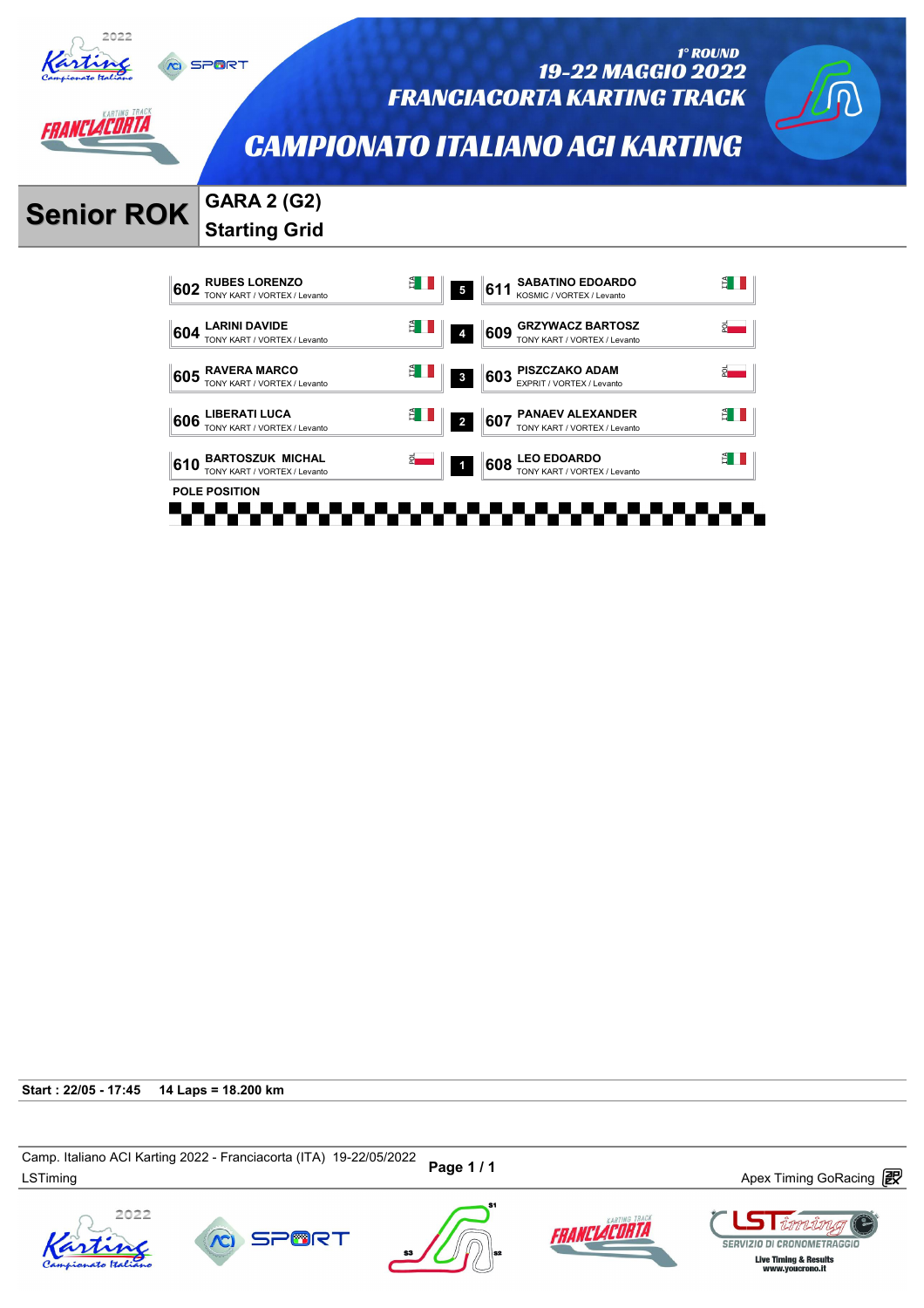| 1° ROUND<br><b>SPORT</b><br><b>19-22 MAGGIO 2022</b><br><b>FRANCIACORTA KARTING TRACK</b><br>FRANCIACL<br><b>CAMPIONATO ITALIANO ACI KARTING</b><br><b>Document 12.1 OFFICIAL</b><br><b>GARA 1 (G1)</b><br><b>Senior ROK</b> |     |                           |                    |                             |                    |                                         |      |           |                 |         |         |          |                |
|------------------------------------------------------------------------------------------------------------------------------------------------------------------------------------------------------------------------------|-----|---------------------------|--------------------|-----------------------------|--------------------|-----------------------------------------|------|-----------|-----------------|---------|---------|----------|----------------|
|                                                                                                                                                                                                                              |     |                           |                    | <b>PROVVISIONAL RESULTS</b> |                    |                                         |      |           |                 |         |         |          |                |
| Rnk                                                                                                                                                                                                                          | No. | Entrant                   |                    | <b>Nation Driver</b>        |                    | <b>Nation Equipment</b>                 | Laps | Time      | <b>Best lap</b> | Gap     | Interv. | Penalty  | <b>Points</b>  |
| $1 \equiv$                                                                                                                                                                                                                   | 609 | <b>KGT MOTORSPORT</b>     | $\mathbf{H}$       | <b>GRZYWACZ BARTOSZ</b>     |                    | $\frac{1}{2}$ TONY KART / VORTEX / Leva | 16   | 13:19.183 | 49.690          |         |         |          | 40             |
| $2 =$                                                                                                                                                                                                                        | 604 | <b>ZANCHI MOTORSPORT</b>  | H                  | <b>LARINI DAVIDE</b>        | H.                 | TONY KART / VORTEX / Leva               | 16   | 13:19.659 | 49.570          | 0.476   | 0.476   |          | 30             |
| $3 =$                                                                                                                                                                                                                        | 603 | <b>KRT EXPRITA POLAND</b> | $\overline{\circ}$ | <b>PISZCZAKO ADAM</b>       |                    | EXPRIT / VORTEX / Levanto               | 16   | 13:23.647 | 49.944          | 4.464   | 3.988   |          | 24             |
| $4 \triangle^2$                                                                                                                                                                                                              | 605 | NEWMAN MOTORSPORT         |                    | $\frac{8}{10}$ RAVERA MARCO | $H_{\rm H}$        | TONY KART / VORTEX / Leva               | 16   | 13:28.118 | 49.911          | 8.935   | 4.471   |          | 20             |
| $5 \sqrt{1}$                                                                                                                                                                                                                 | 607 | APE RACING SQUADRA C E    |                    | <b>PANAEV ALEXANDER</b>     | ĔΠ                 | TONY KART / VORTEX / Leva               | 16   | 13:29.752 | 49.892          | 10.569  | 1.634   | $+3.000$ | 16             |
| $6 \sqrt{1}$                                                                                                                                                                                                                 | 606 | MADRACING                 |                    | <b>LIBERATI LUCA</b>        | ĔΠ                 | TONY KART / VORTEX / Leva               | 16   | 13:29.855 | 50.142          | 10.672  | 0.103   |          | 12             |
| $7 \triangle 2$                                                                                                                                                                                                              | 608 | <b>MADRACINC</b>          | E I                | <b>LEO EDOARDO</b>          | BI I               | TONY KART / VORTEX / Leva               | - 16 | 13:30.152 | 50.098          | 10.969  | 0.297   |          | 9              |
| $8 =$                                                                                                                                                                                                                        | 610 | <b>KGT MOTORSPORT</b>     |                    | <b>BARTOSZUK MICHAL</b>     | $\overline{\circ}$ | TONY KART / VORTEX / Leva               | 16   | 13:33.780 | 50.297          | 14.597  | 3.628   |          | 8              |
|                                                                                                                                                                                                                              | 602 | <b>RUBES NICOLA</b>       | EH I               | <b>RUBES LORENZO</b>        | £H                 | TONY KART / VORTEX / Leva               | 16   | 13:37.976 | 50.216          | 18.793  | 4.196   | $+5.000$ | $\overline{7}$ |
| $10 =$                                                                                                                                                                                                                       | 611 | <b>EMMEPI MOTORSPORT</b>  | Ħ.                 | <b>SABATINO EDOARDO</b>     | H.                 | KOSMIC / VORTEX / Levanto               | 2    | 1:46.620  | 51.389          | 14 Laps | 14 Laps |          | 6              |

**No.607 PANAEV ALEXANDER : 3" Penalty for not respecting starting procedure**

**No.602 RUBES LORENZO : Carenatura anteriore in posizione non corretta. Secondo le decisioni degli steward N° 170.**

|                                                                    |                     |                 |          |                                    | Leaders: No.609 GRZYWACZ BARTOSZ (1-16)                        |           |
|--------------------------------------------------------------------|---------------------|-----------------|----------|------------------------------------|----------------------------------------------------------------|-----------|
| Start Time: 22/05 - 13:23:57                                       |                     |                 |          | Best lap: No.604 LARINI DAVIDE     | 49.570                                                         | 94.41 kph |
| <b>Weather: Scattered cloud</b>                                    | Air: $28^{\circ}$ C | Track: Dry      |          | Event Record: No.604 LARINI DAVIDE | 49.301                                                         | 94.93 kph |
| No.602 $2^{07:54}_{Lap}$                                           |                     |                 |          |                                    |                                                                |           |
|                                                                    |                     |                 |          |                                    |                                                                |           |
| Presidente Collegio                                                |                     | Membro Collegio |          | Membro Collegio                    |                                                                |           |
| Camp. Italiano ACI Karting 2022 - Franciacorta (ITA) 19-22/05/2022 |                     |                 |          |                                    |                                                                |           |
| LSTiming                                                           |                     |                 | Page 1/1 |                                    | Apex Timing GoRacing <b>i</b>                                  |           |
|                                                                    |                     |                 |          |                                    |                                                                |           |
|                                                                    |                     | SPMR1           |          | <b>FRANCIACORTA</b>                | <i>iming</i>                                                   |           |
|                                                                    |                     |                 |          |                                    | SERVIZIO DI CRONOMETRAGGIO<br><b>Live Timing &amp; Results</b> |           |
|                                                                    |                     |                 |          |                                    | www.youcrono.it                                                |           |
|                                                                    |                     |                 |          |                                    |                                                                |           |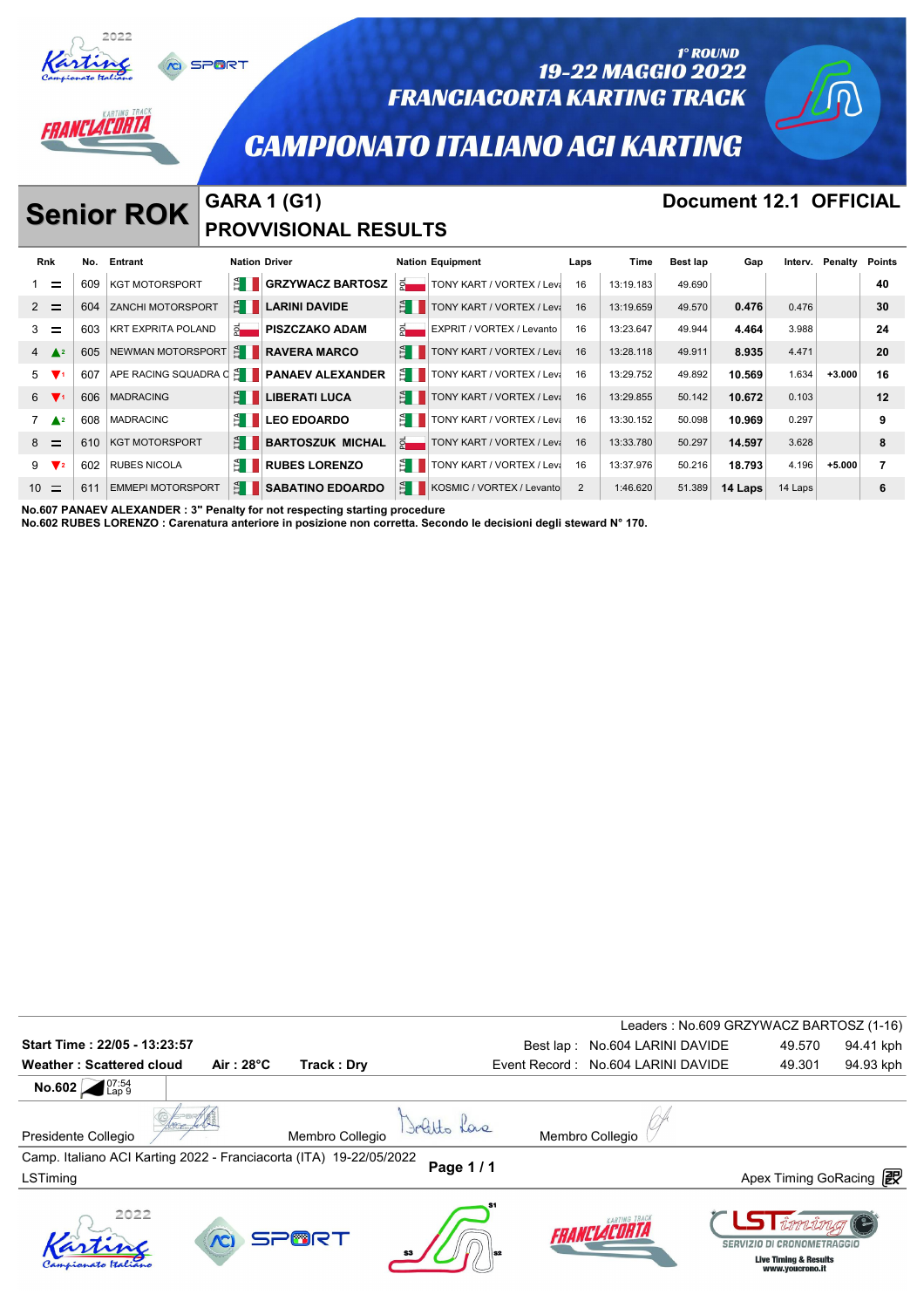

FRANCIACORTA

**CO** SPORT

#### 1° ROUND 19-22 MAGGIO 2022 **FRANCIACORTA KARTING TRACK**



**CAMPIONATO ITALIANO ACI KARTING** 

# DOCUMENT N° **170**

# DECISIONE DEI COMMISSARI SPORTIVI DOCUMENT N° **17U**<br>INE DEI COMMISSARI SPOR<br>STEWARDS' DECISION

| PENALITA INFLITTA AL CONCORRENTE (NOME):<br>PENALTY INFLICTED UPON THE ENTRANT (NAME):<br>NAZIONALITA / NATIONALITY:<br>No∴<br>602<br>No.:                                                                                                                                                                                                                                        | <b>RUBES NICOLA</b><br><b>ITA</b><br>PILOTA:<br><b>RUBES LORENZO</b><br>DRIVER :                                                                                                                                                                                                                                                                                                                                                          |
|-----------------------------------------------------------------------------------------------------------------------------------------------------------------------------------------------------------------------------------------------------------------------------------------------------------------------------------------------------------------------------------|-------------------------------------------------------------------------------------------------------------------------------------------------------------------------------------------------------------------------------------------------------------------------------------------------------------------------------------------------------------------------------------------------------------------------------------------|
| Parte dell'evento:<br>Concerns the part of the event:                                                                                                                                                                                                                                                                                                                             | <b>Senior ROK - GARA 1</b>                                                                                                                                                                                                                                                                                                                                                                                                                |
| DECISIONE / STATEMENT<br>5 secondi di penalità nella sessione menzionata sopra                                                                                                                                                                                                                                                                                                    |                                                                                                                                                                                                                                                                                                                                                                                                                                           |
| MOTIVAZIONE / REASON:<br>Al termine della sessione sopra indicata la carenatura anteriore del kart sopra menzionato era in posizione non corretta.<br>Regolamento RDSTK 2022 Art. n. 4.14.2,4.14.3,comma a/b/c/d/e/f.<br>Visto il rapporto del Commissario Tecnico Delegato<br>Visti gli Artt. 210.3 III - 216 bis - 228 del RSN<br>Visto l'Art. 23 - Art. 25 I) RDS Karting 2022 | Per questi motivi, il concorrente è stato ritenuto responsabile della violazione sopra riportata ed i CCSS ritengono appropriata la penalità inflitta secondo i poteri conferiti dall'art. 210.3 III del RSN 2022.<br>Il concorrente viene informato che avverso la predetta decisione, qualora ne sussistano i presupposti in base a quanto stabilito dal RSN e dal regolamento di giustizia sportiva, potrà ricorrere in appello con le |
| modalità ed entro i termini di cui alla vigente normativa.<br><b>Decisione annunciata</b><br><b>Decision announced</b>                                                                                                                                                                                                                                                            | Ora /Time: <b>14:15</b><br>Data / Date: 22/05/2022                                                                                                                                                                                                                                                                                                                                                                                        |
| Presidente del Collegio / Chairman of the Panel:                                                                                                                                                                                                                                                                                                                                  | Nome / Name<br>Firma / Signature<br><b>MIRABELLA MARCO (ITA)</b>                                                                                                                                                                                                                                                                                                                                                                          |
| Membri del Collegio / Members of the Panel:                                                                                                                                                                                                                                                                                                                                       | <b>FELETTO LARA (ITA)</b>                                                                                                                                                                                                                                                                                                                                                                                                                 |
|                                                                                                                                                                                                                                                                                                                                                                                   | TRIPODI PAOLO (ITA)                                                                                                                                                                                                                                                                                                                                                                                                                       |
| NOTIFICAZIONE AL CONCORRENTE / NOTIFICATION TO THE RELEVANT ENTRANT<br>lo sottoscritto:<br>I undersigned:<br>Rappresentante del Concorrente: RUBES NICOLA<br>Representing the Entrant:<br>Certifico che sono stato informato del documento No.<br>Certify that I have been notified of document No.                                                                               | Nome Cognome / personal name<br>Nome del Concorrente / Entrant's name<br>dai Commissari Sportivi dell'Evento.<br>170<br>by the Stewards of the Meeting.                                                                                                                                                                                                                                                                                   |
| Ora /Time:<br>Data / Date:                                                                                                                                                                                                                                                                                                                                                        | Firma / Signature:                                                                                                                                                                                                                                                                                                                                                                                                                        |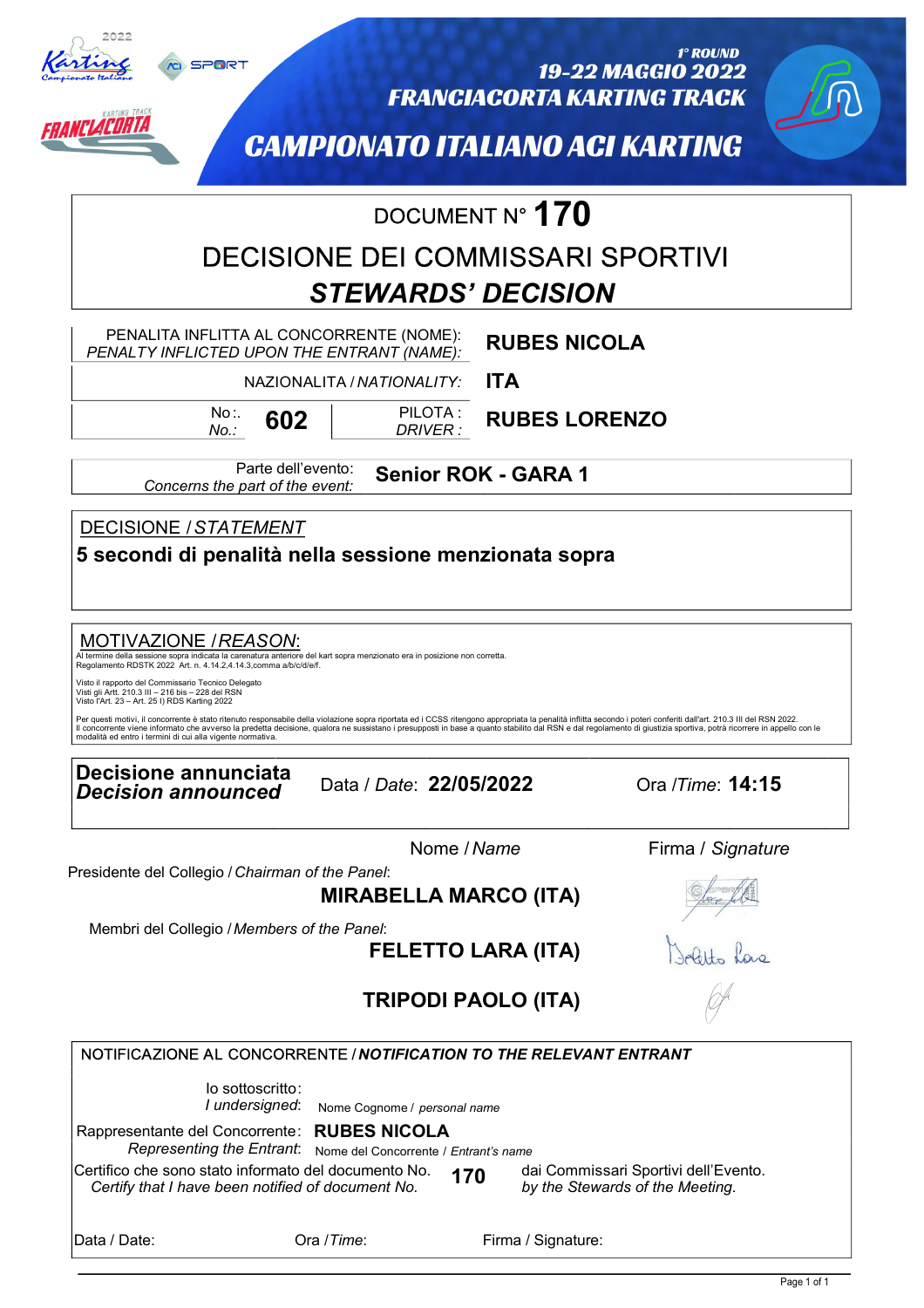

*AANCLACORTA* 

SPORT

#### 1° ROUND 19-22 MAGGIO 2022 **FRANCIACORTA KARTING TRACK**

# **CAMPIONATO ITALIANO ACI KARTING**

# **Senior ROK** GARA 1 (G1)<br>For information purposes. No official / regulatory value

**Lap Chart** 

|                  | $\mathbf{1}$ | $\overline{2}$ | $\mathbf{3}$   | $\overline{4}$ | $5\phantom{.0}$ | 6              | $\overline{7}$ | 8              | 9              | 10         |
|------------------|--------------|----------------|----------------|----------------|-----------------|----------------|----------------|----------------|----------------|------------|
| Grid             | 609          | 604            | 603            | 607            | 606             | 605            | 602            | 610            | 608            | 611        |
|                  | 609          | 603            | 604            | 606            | 607             | 602            | 605            | 610            | 608            | 611        |
| Start            |              |                |                |                |                 |                |                |                |                |            |
| $Lap1$ 1         | 609          | 603<br>$0.6\,$ | 604<br>0.1     | 606<br>$0.6\,$ | 602<br>$0.3\,$  | 605<br>0.2     | 608<br>0.4     | 607<br>0.2     | 610<br>$0.2\,$ | 611<br>0.5 |
| Lap <sub>2</sub> | 609          | 604<br>0.8     | 603<br>0.3     | 606<br>0.7     | 602<br>0.2      | 605<br>0.2     | 607<br>$0.5\,$ | 608<br>0.7     | 610<br>0.1     | 61/10      |
| Lap 3            | 609          | 604<br>0.9     | 603<br>$0.3\,$ | 606<br>1.1     | 605<br>$0.7\,$  | 607<br>0.1     | 602<br>0.2     | 608<br>$0.6\,$ | 610<br>$0.4\,$ |            |
| Lap 4            | 609          | 604<br>$0.8\,$ | 603<br>0.7     | 606<br>$1.3\,$ | 605<br>$0.5\,$  | 607<br>$0.1\,$ | 602<br>0.2     | 608<br>$0.5\,$ | 610<br>$1.0$   |            |
| Lap 5            | 609          | 604<br>$0.8\,$ | 603<br>$1.0\,$ | 606<br>$1.6$   | 605<br>$0.2\,$  | 607<br>0.2     | 602<br>$0.4\,$ | 608<br>$0.2\,$ | 610<br>$1.3\,$ |            |
| Lap6             | 609          | 604<br>0.7     | 603<br>$1.2\,$ | 606<br>2.1     | 605<br>0.2      | 607<br>0.2     | 602<br>0.5     | 608<br>0.0     | 610<br>$1.4\,$ |            |
| Lap 7            | 609          | 604<br>0.6     | 603<br>$1.5\,$ | 607<br>3.0     | 606<br>$0.2\,$  | 605<br>0.2     | 608<br>0.0     | 602<br>0.3     | 610<br>$1.1$   |            |
| Lap 8            | 609          | 604<br>$0.6\,$ | 603<br>$1.7\,$ | 607<br>3.2     | 606<br>0.4      | 605<br>$0.5\,$ | 608<br>$0.2\,$ | 602<br>$1.1\,$ | 610<br>$0.0\,$ |            |
| Lap 9            | 609          | 604<br>0.6     | 603<br>2.0     | 607<br>3.3     | 606<br>0.6      | 605<br>0.2     | 608<br>0.4     | 602<br>$2.4\,$ | 610<br>0.1     |            |
| Lap 10           | 609          | 604<br>0.7     | 603<br>2.3     | 607<br>$3.3\,$ | 605<br>$1.1$    | 606<br>0.0     | 608<br>0.1     | 602<br>2.7     | 610<br>0.2     |            |
| Lap 11           | 609          | 604<br>$0.6\,$ | 603<br>2.7     | 607<br>3.2     | 605<br>$1.2\,$  | 606<br>0.4     | 608<br>0.2     | 602<br>$2.4\,$ | 610<br>$0.4\,$ |            |
| Lap 12           | 609          | 604<br>0.5     | 603<br>$3.0\,$ | 607<br>$3.2\,$ | 605<br>$1.3\,$  | 606<br>$0.7\,$ | 608<br>0.2     | 602<br>2.3     | 610<br>$0.8\,$ |            |
| Lap 13           | 609          | 604<br>0.4     | 603<br>3.3     | 607<br>3.2     | 605<br>1.3      | 606<br>0.8     | 608<br>0.3     | 602<br>2.4     | 610<br>0.7     |            |
| Lap 14           | 609          | 604<br>0.1     | 603<br>$3.7\,$ | 607<br>3.2     | 605<br>$1.3\,$  | 606<br>$1.2$   | 608<br>0.1     | 602<br>$2.5\,$ | 610<br>0.9     |            |
| Lap 15           | 609          | 604<br>0.2     | 603<br>$3.9\,$ | 607<br>3.1     | 605<br>$1.3\,$  | 606<br>$1.4$   | 608<br>0.3     | 602<br>$2.6\,$ | 610<br>0.8     |            |
| Lap 16           | 609          | 604<br>0.4     | 603<br>$3.9\,$ | 607<br>3.1     | 605<br>$1.3\,$  | 606<br>$1.7$   | 608<br>$0.2\,$ | 602<br>$2.8\,$ | 610<br>$0.8\,$ |            |

Camp. italiano ACi Narung 2022 - Franciacoria (דורא) וש-22 Page 1 / 1<br>LSTiming Apex Timing GoRacing *a*nd the term of the Marian Baracing and the Marian Apex Timing GoRacing and the t Camp. Italiano ACI Karting 2022 - Franciacorta (ITA) 19-22/05/2022









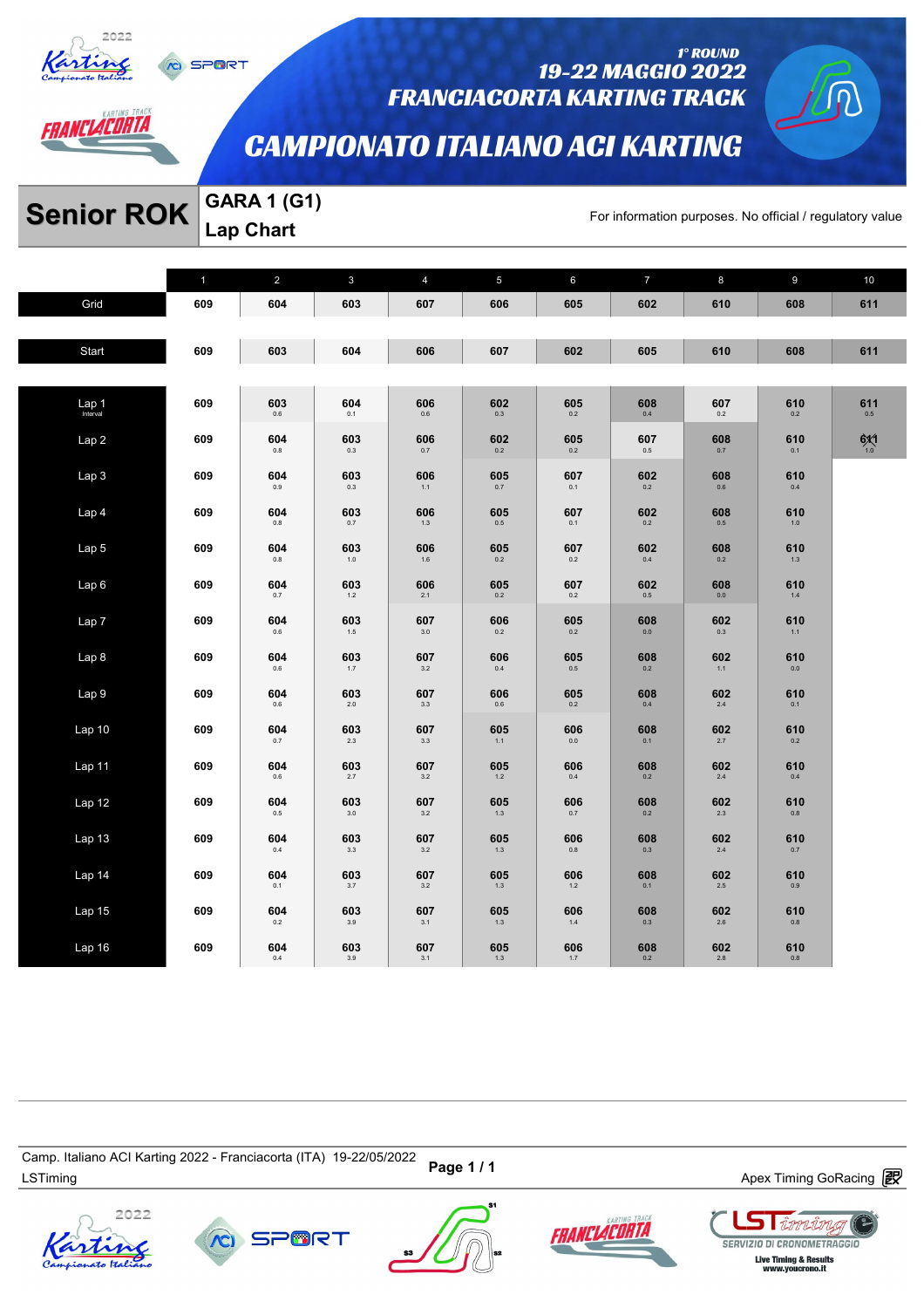

# *AANCLACORTA*

### 19-22 MAGGIO 2022 **FRANCIACORTA KARTING TRACK**

# **CAMPIONATO ITALIANO ACI KARTING**

# **Senior ROK** Sector 3 (G1)

1° ROUND

|                     |                      | <b>Senior ROK</b>               |                  | <b>GARA 1 (G1)</b> |     |                |          |                         |          |                 |            |                   |               |                         |          |                                                          |     |
|---------------------|----------------------|---------------------------------|------------------|--------------------|-----|----------------|----------|-------------------------|----------|-----------------|------------|-------------------|---------------|-------------------------|----------|----------------------------------------------------------|-----|
|                     |                      |                                 |                  | <b>Analysis</b>    |     |                |          |                         |          |                 |            |                   |               |                         |          | For information purposes. No official / regulatory value |     |
| Laps                | Sector 1 Sector 2    |                                 | Sector 3         | Lap Time           | Spd | Laps           | Sector 1 | Sector 2                | Sector 3 | <b>Lap Time</b> | Spd        | Laps              | Sector 1      | Sector 2                | Sector 3 | Lap Time                                                 | Spd |
| <b>No.602</b>       |                      | <b>RUBES LORENZO</b>            |                  |                    |     | 11             | 16.325   | 17.328                  | 16.058   | 49.711          | 117        | 5                 | 16.544        | 17.513                  | 16.221   | 50.278                                                   | 117 |
| -1                  | 17.381               | 17.995                          | 16.266           | 51.642             | 116 | 12             | 16.356   | 17.304                  | 16.082   | 49.742          | 118        | 6                 | 16.501        | 17.632                  | 16.276   | 50.409                                                   | 118 |
| 2                   | 16.646               | 17.544                          | 16.197           | 50.387             | 117 | 13             | 16.269   | 17.289                  | 16.037   | 49.595          | 118        | $\overline{7}$    | 16.588        | 17.648                  | 16.291   | 50.527                                                   | 115 |
| 3                   | 16.648               | 17.810                          | 16.984           | 51.442             | 116 | 14             | 16.268   | 17.262                  | 16.040   | 49.570          | 118        | 8                 | 16.452        | 17.457                  | 16.299   | 50.208                                                   | 115 |
| $\overline{4}$      | 16.497               | 17.620                          | 16.142           | 50.259             | 117 | 15             | 16.474   | 17.331                  | 16.066   | 49.871          | 118        | 9                 | 16.413        | 17.416                  | 16.274   | 50.103                                                   | 115 |
| 5                   | 16.515               | 17.649                          | 16.313           | 50.477             | 117 | 16             | 16.362   | 17.400                  | 16.162   | 49.924          | 117        | 10                | 16.421        | 17.405                  | 16.289   | 50.115                                                   | 116 |
| 6                   | 16.593               | 17.550                          | 16.363           | 50.506             | 117 | <b>No.605</b>  |          | <b>RAVERA MARCO</b>     |          |                 |            | 11                | 16.480        | 17.375                  | 16.238   | 50.093                                                   | 115 |
| $\overline{7}$      | 16.800               | 17.704                          | 16.421           | 50.925             | 117 | $\mathbf 1$    | 17.419   | 18.132                  | 16.315   | 51.866          | 116        | 12                | 16.382        | 17.351                  | 16.249   | 49.982                                                   | 115 |
| 8                   | 16.528               | 18.669                          | 16.426           | 51.623             | 117 | 2              | 16.503   | 17.598                  | 16.256   | 50.357          | 117        | 13                | 16.385        | 17.317                  | 16.212   | 49.914                                                   | 115 |
| 9                   | 16.956               | 18.023                          | 16.553           | 51.532             | 115 | 3              | 16.571   | 17.739                  | 16.486   | 50.796          | 117        | 14                | 16.419        | 17.376                  | 16.192   | 49.987                                                   | 115 |
| 10                  | 16.608               | 17.485                          | 16.379           | 50.472             | 115 | $\overline{4}$ | 16.480   | 17.501                  | 16.278   | 50.259          | 116        | 15                | 16.408        | 17.305                  | 16.179   | 49.892                                                   | 116 |
| 11                  | 16.536               | 17.479                          | 16.337           | 50.352             | 116 | 5              | 16.432   | 17.470                  | 16.297   | 50.199          | 117        | 16                | 16.405        | 17.372                  | 16.195   | 49.972                                                   | 114 |
| 12                  | 16.541               | 17.437                          | 16.238           | 50.216             | 116 | 6              | 16.504   | 17.610                  | 16.259   | 50.373          | 118        | <b>No.608</b>     |               | <b>LEO EDOARDO</b>      |          |                                                          |     |
| 13                  | 16.539               | 17.439                          | 16.395           | 50.373             | 116 | $\overline{7}$ | 17.046   | 17.889                  | 16.365   | 51.300          | 118        | 1                 | 17.770        | 18.189                  | 16.303   | 52.262                                                   | 116 |
| 14                  | 16.578               | 17.420                          | 16.232           | 50.230             | 115 | 8              | 16.750   | 17.626                  | 16.300   | 50.676          | 117        | $\overline{2}$    | 16.586        | 17.967                  | 16.664   | 51.217                                                   | 116 |
| 15                  | 16.564               | 17.440                          | 16.352           | 50.356             | 115 | 9              | 16.389   | 17.383                  | 16.269   | 50.041          | 116        | 3                 | 16.599        | 17.591                  | 16.327   | 50.517                                                   | 116 |
| 16                  | 16.576               | 17.500                          | 16.308           | 50.384             | 115 | 10             | 16.419   | 17.521                  | 16.438   | 50.378          | 117        | 4                 | 16.426        | 17.481                  | 16.191   | 50.098                                                   | 116 |
|                     |                      |                                 |                  |                    |     | 11             | 16.452   | 17.399                  | 16.315   | 50.166          | 116        | 5                 | 16.427        | 17.471                  | 16.291   | 50.189                                                   | 116 |
| <b>No.603</b><br>-1 | 17.089               | <b>PISZCZAKO ADAM</b><br>17.629 | 16.253           | 50.971             | 115 | 12             | 16.385   | 17.371                  | 16.283   | 50.039          | 116        | 6                 | 16.547        | 17.566                  | 16.251   | 50.364                                                   | 118 |
| 2                   | 16.756               | 17.581                          | 16.206           | 50.543             | 116 | 13             | 16.412   | 17.351                  | 16.215   | 49.978          | 116        | 7                 | 16.465        | 17.720                  | 16.318   | 50.503                                                   | 118 |
| 3                   | 16.472               | 17.489                          | 16.190           | 50.151             | 116 | 14             | 16.380   | 17.317                  | 16.246   | 49.943          | 116        | 8                 | 16.623        | 17.956                  | 16.269   | 50.848                                                   | 117 |
| $\overline{4}$      |                      |                                 |                  |                    |     | 15             | 16.388   | 17.318                  | 16.205   | 49.911          | 116        | 9                 | 16.468        | 17.517                  | 16.255   | 50.240                                                   | 116 |
| 5                   | 16.431               | 17.588                          | 16.216<br>16.200 | 50.235<br>50.170   | 116 | 16             | 16.425   | 17.352                  | 16.194   | 49.971          | 116        | 10                | 16.379        | 17.486                  | 16.313   | 50.178                                                   | 117 |
|                     | 16.489               | 17.481                          |                  |                    | 115 |                |          |                         |          |                 |            | 11                | 16.641        | 17.670                  | 16.337   | 50.648                                                   | 116 |
| 6                   | 16.440               | 17.387                          | 16.191           | 50.018             | 116 | No.606         |          | <b>LIBERATI LUCA</b>    |          |                 |            | 12                | 16.380        | 17.585                  | 16.273   | 50.238                                                   | 117 |
| $\overline{7}$      | 16.419               | 17.388                          | 16.182           | 49.989             | 115 | $\mathbf 1$    | 17.345   | 17.789                  | 16.352   | 51.486          | 116        | 13                | 16.427        | 17.572                  | 16.268   | 50.267                                                   | 117 |
| 8<br>9              | 16.437               | 17.423                          | 16.183           | 50.043             | 115 | 2<br>3         | 16.606   | 17.624                  | 16.266   | 50.496          | 116<br>116 | 14                | 16.414        | 17.475                  | 16.245   | 50.134                                                   | 117 |
|                     | 16.446               | 17.422                          | 16.190           | 50.058             | 115 |                | 16.702   | 17.556                  | 16.308   | 50.566          |            | 15                | 16.491        | 17.491                  | 16.314   |                                                          | 117 |
| 10                  | 16.450               | 17.395                          | 16.263           | 50.108             | 115 | 4              | 16.563   | 17.605                  | 16.290   | 50.458          | 115        | 16                | 16.492        | 17.440                  | 16.277   | 50.296<br>50.209                                         | 117 |
| 11                  | 16.479               | 17.427                          | 16.214           | 50.120             | 115 | 5              | 16.587   | 17.535                  | 16.342   | 50.464          | 115        |                   |               |                         |          |                                                          |     |
| 12                  | 16.392               | 17.397                          | 16.205           | 49.994             | 114 | 6              | 16.595   | 17.483                  | 16.358   | 50.436          | 116        | No.609            |               | <b>GRZYWACZ BARTOSZ</b> |          |                                                          |     |
| 13                  | 16.415               | 17.367                          | 16.195           | 49.977             | 115 | $\overline{7}$ | 17.055   | 17.913                  | 16.299   | 51.267          | 116        | 1                 | 16.889        | 17.431                  | 16.120   | 50.440                                                   | 117 |
| 14                  | 16.388               | 17.346                          | 16.210           | 49.944             | 114 | 8              | 16.538   | 17.511                  | 16.278   | 50.327          | 116        | 2                 | 16.427        | 17.423                  | 16.126   | 49.976                                                   | 117 |
| 15                  | 16.428               | 17.323                          | 16.264           | 50.015             | 114 | 9              | 16.562   | 17.531                  | 16.239   | 50.332          | 116        | 3                 | 16.458        | 17.419                  | 16.174   | 50.051                                                   | 117 |
| 16                  | 16.413               | 17.337                          | 16.248           | 49.998             | 114 | 10             | 16.532   | 17.510                  | 16.691   | 50.733          | 117        | $\overline{4}$    | 16.395        | 17.395                  | 16.138   | 49.928                                                   | 117 |
|                     | No.604 LARINI DAVIDE |                                 |                  |                    |     | 11             |          | 16.729   17.567         | 16.249   | 50.545          | 116        | 5                 | 16.400        | 17.337                  | 16.154   | 49.891                                                   | 117 |
| -1                  | 17.280               | 17.603                          | 16.092           | 50.975             | 118 | 12             |          | 16.503 17.562           | 16.244   | 50.309          | 117        | 6                 | 16.387        | 17.343                  | 16.228   | 49.958                                                   | 117 |
| 2                   | 16.421               | 17.497                          | 16.118           | 50.036             | 117 | 13             |          | 16.456 17.437           | 16.253   | 50.146          | 116        | 7                 | 16.315        | 17.278                  | 16.178   | 49.771                                                   | 117 |
| 3                   | 16.434               | 17.471                          | 16.205           | 50.110             | 117 | 14             |          | 16.495   17.473         | 16.326   | 50.294          | 116        | 8                 | 16.306        | 17.288                  | 16.196   | 49.790                                                   | 117 |
| 4                   | 16.412               | 17.420                          | 16.066           | 49.898             | 117 | 15             |          | 16.486 17.426           | 16.230   | 50.142          | 116        | 9                 | 16.301        | 17.321                  | 16.158   | 49.780                                                   | 116 |
| 5                   | 16.365               | 17.400                          | 16.087           | 49.852             | 116 | 16             |          | 16.537   17.442         | 16.272   | 50.251          | 115        | 10                | 16.312        | 17.250                  | 16.164   | 49.726                                                   | 117 |
| 6                   | 16.373               | 17.357                          | 16.078           | 49.808             | 117 | No.607         |          | <b>PANAEV ALEXANDER</b> |          |                 |            | 11                | 16.290        | 17.311                  | 16.201   | 49.802                                                   | 117 |
| $\overline{7}$      | 16.352               | 17.331                          | 16.049           | 49.732             | 117 | $\mathbf{1}$   |          | 18.194   18.187         | 16.288   | 52.669          | 116        | $12 \overline{ }$ | 16.333 17.333 |                         | 16.173   | 49.839                                                   | 117 |
| 8                   | 16.272               | 17.363                          | 16.127           | 49.762             | 117 | 2              |          | 16.495 17.549           | 16.163   | 50.207          | 116        | 13                | 16.259 17.251 |                         | 16.180   | 49.690                                                   | 116 |
| 9                   | 16.330               | 17.407                          | 16.072           | 49.809             | 116 | 3              |          | 16.475 17.536           | 16.403   | 50.414          | 117        | 14                | 16.297 17.275 |                         | 16.249   | 49.821                                                   | 116 |
| 10                  | 16.390               | 17.291                          | 16.113           | 49.794             | 117 | 4              |          | 16.534 17.531           | 16.144   | 50.209          | 118        | 15                | 16.316 17.302 |                         | 16.182   | 49.800                                                   | 116 |

Camp. italiano ACi Narung 2022 - Franciacoria (דורא) וש-22/05/2022 Page 1 / 2<br>LSTiming Apex Timing GoRacing *a*nd a later the series of the series of the series of the series of the series o Camp. Italiano ACI Karting 2022 - Franciacorta (ITA) 19-22/05/2022

**SPORT** 



**FRANCIACORTA** 



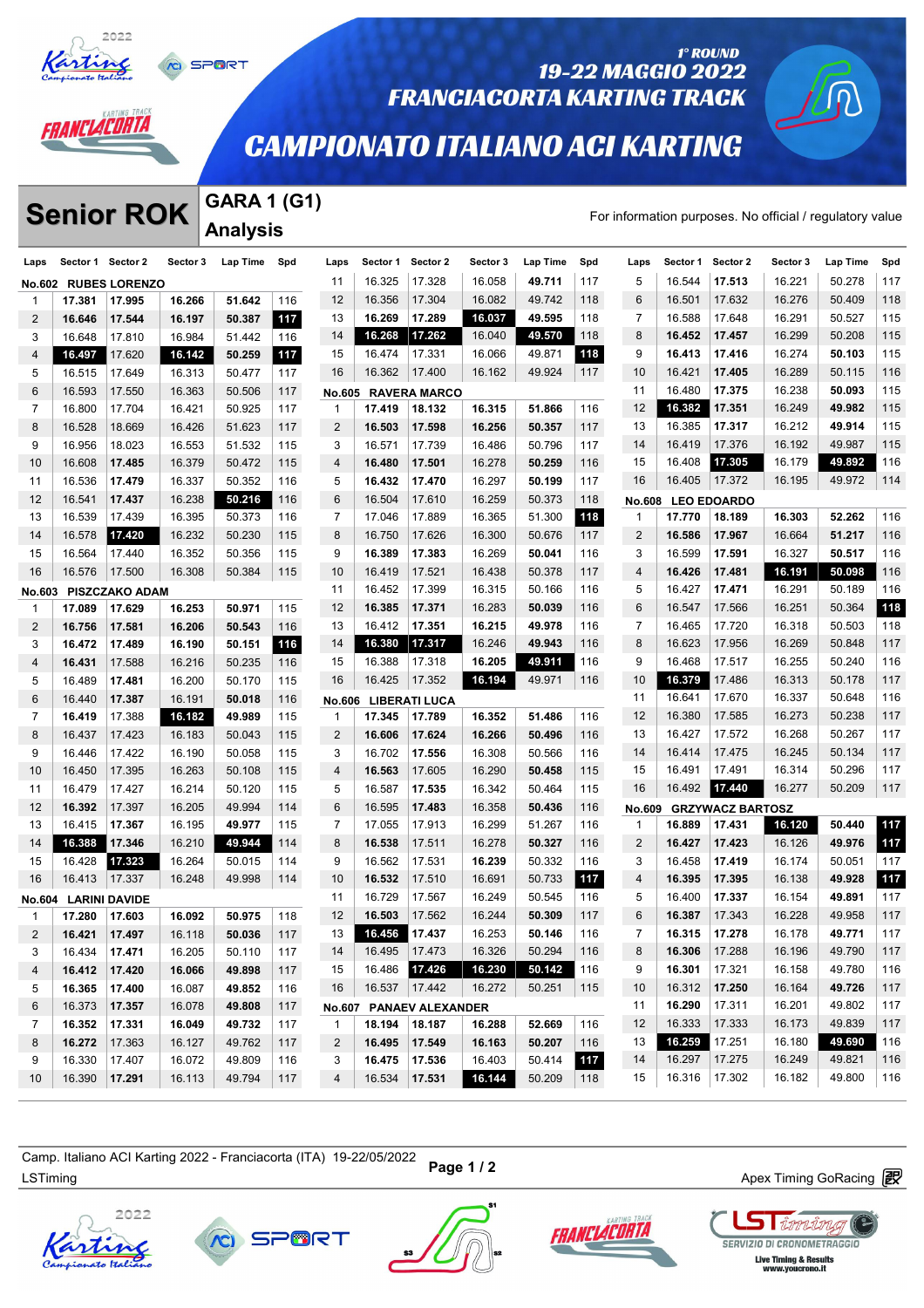



### 19-22 MAGGIO 2022 **FRANCIACORTA KARTING TRACK**

## **CAMPIONATO ITALIANO ACI KARTING**

# **Senior ROK** GARA 1 (G1)<br> **Laps Sector 1 Sector 2 Sector 3** Lap Time Spd<br> **Laps Sector 1 Sector 2** Sector 3 Lap Time Spd<br> **Laps Sector 1 Sector 2** Sector 3 Lap Time Spd **Analysis**

SPORT

1° ROUND

| Laps           | Sector 1 | Sector 2                | Sector 3 | Lap Time | Spd |
|----------------|----------|-------------------------|----------|----------|-----|
| 16             | 16.318   | 17.208                  | 16.189   | 49.715   | 115 |
| No.610         |          | <b>BARTOSZUK MICHAL</b> |          |          |     |
| 1              | 17.959   | 18.482                  | 16.278   | 52.719   | 115 |
| $\overline{2}$ | 16.745   | 17.807                  | 16.369   | 50.921   | 116 |
| 3              | 16.769   | 17.746                  | 16.322   | 50.837   | 115 |
| $\overline{4}$ | 16.762   | 17.556                  | 16.337   | 50.655   | 115 |
| 5              | 16.584   | 17.586                  | 16.371   | 50.541   | 114 |
| 6              | 16.642   | 17.535                  | 16.286   | 50.463   | 115 |
| 7              | 16.622   | 17.613                  | 16.259   | 50.494   | 115 |
| 8              | 16.656   | 17.584                  | 16.360   | 50.600   | 117 |
| 9              | 16.836   | 17.842                  | 16.896   | 51.574   | 114 |
| 10             | 16.758   | 17.561                  | 16.250   | 50.569   | 116 |
| 11             | 16.692   | 17.548                  | 16.360   | 50.600   | 115 |
| 12             | 16.573   | 17.611                  | 16.409   | 50.593   | 115 |
| 13             | 16.530   | 17.509                  | 16.275   | 50.314   | 115 |
| 14             | 16.515   | 17.525                  | 16.319   | 50.359   | 115 |
| 15             | 16.510   | 17.511                  | 16.276   | 50.297   | 116 |
| 16             | 16.544   | 17.603                  | 16.172   | 50.319   | 115 |
| No.611         |          | <b>SABATINO EDOARDO</b> |          |          |     |
| 1              | 17.738   | 18.458                  | 16.696   | 52.892   | 111 |
| 2              | 16.880   | 17.825                  | 16.684   | 51.389   | 111 |

Camp. italiano ACi Narung 2022 - Franciacoria (דורא) וש-22/05/2022 **Page 2 / 2**<br>LSTiming Apex Timing GoRacing *a*nd a late of the series of the series of the series of the series of the series o Camp. Italiano ACI Karting 2022 - Franciacorta (ITA) 19-22/05/2022









<u>I imrini</u>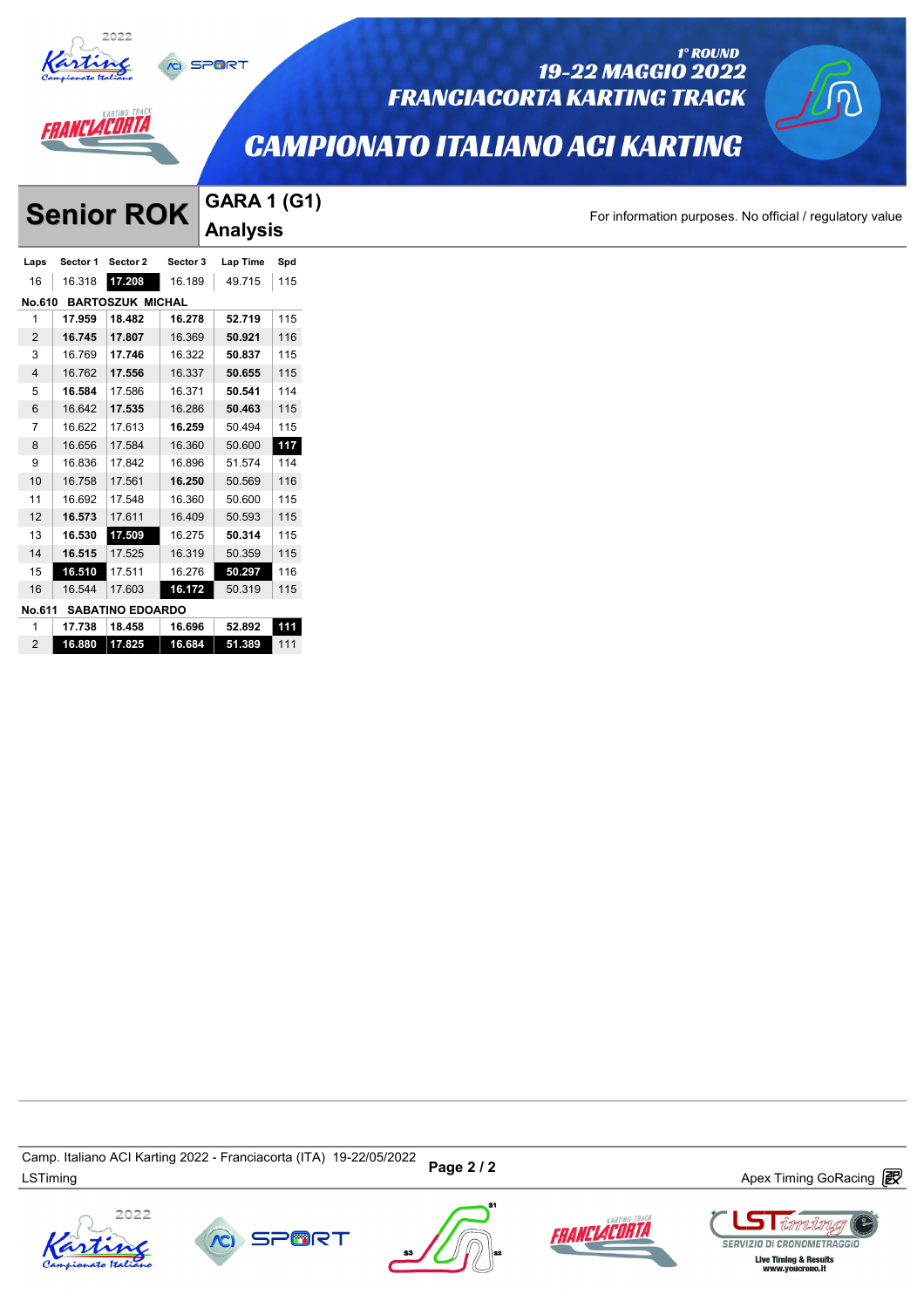

*ANCLACORTA* 

19-22 MAGGIO 2022 **FRANCIACORTA KARTING TRACK** 



1° ROUND

**CAMPIONATO ITALIANO ACI KARTING** 

# **Senior ROK GARA 1 (G1)**

# **Starting Grid**

**CO** SPORT



**Start : 22/05 - 13:25 16 Laps = 20.800 km**

Camp. nanano ACI Naning 2022 - Franciacona (11A) العديد Page 1 / 1 Magnetic Memorial Apex Timing GoRacing  $\overline{\mathbb{CP}}$ Camp. Italiano ACI Karting 2022 - Franciacorta (ITA) 19-22/05/2022









 $\Box$  iming **SERVIZIO DI CRONOMETRAGGIO** Live Timing & Results<br>www.youcrono.it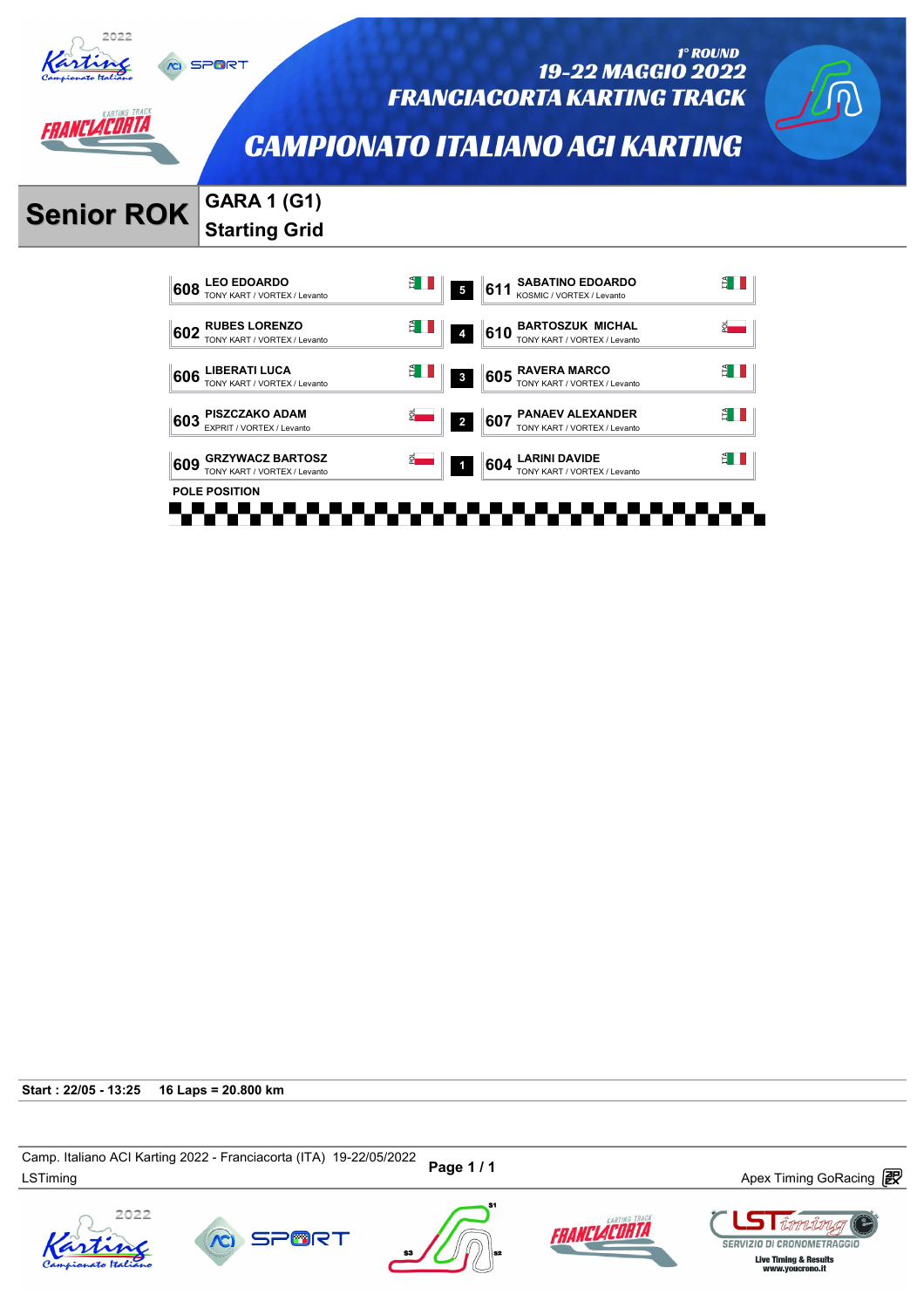

#### 1° ROUND 19-22 MAGGIO 2022 **FRANCIACORTA KARTING TRACK**

### **CAMPIONATO ITALIANO ACI KARTING**

**Senior ROK Warm UP Document 11** 

RANCLACORTA

**Warm UP Results** 

|                |     | <b>Senior ROK</b>         | WAHII UT       |                         |                         |                      |          |          |          | POCUNTUIL II                                             |       |                |
|----------------|-----|---------------------------|----------------|-------------------------|-------------------------|----------------------|----------|----------|----------|----------------------------------------------------------|-------|----------------|
|                |     |                           | <b>Results</b> |                         |                         |                      |          |          |          | For information purposes. No official / regulatory value |       |                |
| <b>Rnk</b>     | No. | Entrant                   |                | <b>Nation Driver</b>    |                         | Nation Equipment     | Sector 1 | Sector 2 | Sector 3 | Time                                                     |       | Gap Laps       |
|                | 604 | <b>ZANCHI MOTORSPORT</b>  | ÉП             | <b>DAVIDE LARINI</b>    | ÉП                      | TONY KART / VORTEX   | 16.391   | 17.312   | 16.056   | 49.759                                                   |       | 6              |
| 2              | 603 | <b>KRT EXPRITA POLAND</b> | $\overline{8}$ | <b>ADAM PISZCZAKO</b>   | $\overline{\mathbf{S}}$ | EXPRIT / VORTEX / Le | 16.472   | 17.392   | 16.141   | 50.005                                                   | 0.246 | 5              |
| 3              | 605 | NEWMAN MOTORSPORT         | E I            | <b>MARCO RAVERA</b>     | E I                     | TONY KART / VORTEX   | 16.492   | 17.404   | 16.137   | 50.033                                                   | 0.274 | 3              |
| $\overline{4}$ | 608 | <b>MADRACINC</b>          | E I            | <b>EDOARDO LEO</b>      | E I                     | TONY KART / VORTEX   | 16.466   | 17.430   | 16.178   | 50.074                                                   | 0.315 | 4              |
| 5              | 607 | APE RACING SQUADRA CORSE  | É I            | <b>ALEXANDER PANAEV</b> | å I                     | TONY KART / VORTEX   | 16.500   | 17.411   | 16.173   | 50.084                                                   | 0.325 | 7              |
| 6              | 609 | <b>KGT MOTORSPORT</b>     | H              | <b>BARTOSZ GRZYWACZ</b> | $\frac{5}{2}$           | TONY KART / VORTEX   | 16.718   | 17.311   | 16.103   | 50.132                                                   | 0.373 | 3              |
| $\overline{7}$ | 606 | <b>MADRACING</b>          | ÉП             | <b>LUCA LIBERATI</b>    | å I                     | TONY KART / VORTEX   | 16.550   | 17.543   | 16.316   | 50.409                                                   | 0.650 | 8              |
| 8              | 610 | <b>KGT MOTORSPORT</b>     | E I            | <b>MICHAL BARTOSZUK</b> | $\frac{5}{2}$           | TONY KART / VORTEX   | 16.634   | 17.512   | 16.318   | 50.464                                                   | 0.705 | $\overline{7}$ |
| 9              | 602 | <b>RUBES NICOLA</b>       | ÉП             | <b>LORENZO RUBES</b>    | É I                     | TONY KART / VORTEX   | 17.060   | 17.973   | 16.429   | 51.462                                                   | 1.703 |                |
| 10             | 611 | <b>EMMEPI MOTORSPORT</b>  | E I            | <b>EDOARDO SABATINO</b> | Ê I                     | KOSMIC / VORTEX / Le | 16.941   | 17.886   | 16.700   | 51.527                                                   | 1.768 | 4              |

| Start Time: 22/05 - 09:21:41 |            |            | Best lap: No.604 DAVIDE LARINI      | 49.759 | 94.05 kph |
|------------------------------|------------|------------|-------------------------------------|--------|-----------|
| Weather: Scattered cloud     | Air : 24°C | Track: Dry | Event Record : No.604 DAVIDE LARINI | 49.301 | 94.93 kph |

Camp. italiano ACI Narung 2022 - Franciacoria (דורא) וש-22/05/2022 Page 1 / 1<br>LSTiming Apex Timing GoRacing *a*nd a three to the term of the term of the term of Apex Timing GoRacing and the t Camp. Italiano ACI Karting 2022 - Franciacorta (ITA) 19-22/05/2022









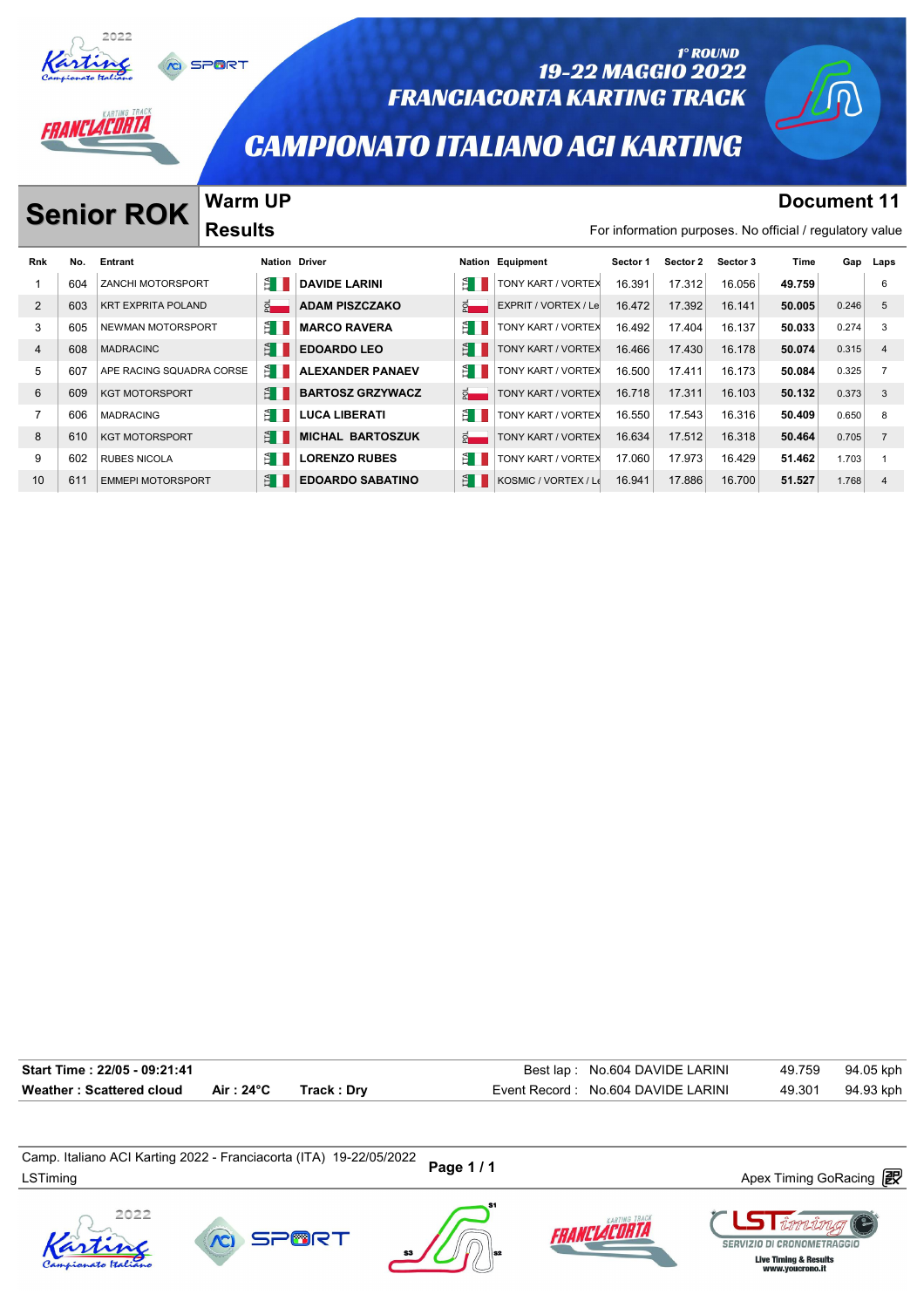



### 1° ROUND 19-22 MAGGIO 2022 **FRANCIACORTA KARTING TRACK**

### **CAMPIONATO ITALIANO ACI KARTING**

# **Senior ROK** Warm UP

*ANCLACORTA* 

### **Warm UP Best Sectors Analysis**

|                |                | <b>Senior ROK</b> |                |         | <b>Warm UP</b>         |                 |           | <b>Best Sectors Analysis</b> |                |     | For information purposes. No official / regulatory value |               |                  |                 |       |
|----------------|----------------|-------------------|----------------|---------|------------------------|-----------------|-----------|------------------------------|----------------|-----|----------------------------------------------------------|---------------|------------------|-----------------|-------|
| Rnk No.        | S <sub>1</sub> | Time              |                | Rnk No. | S <sub>2</sub><br>Time | Rnk             | S3<br>No. | Time                         | <b>Rnk</b>     | No. | <b>Ideal Lap Times</b><br><b>Driver</b>                  | <b>Nation</b> | <b>Ideal Lap</b> | <b>Best Lap</b> | Diff. |
|                | 604            | 16.391            |                | 609     | 17.311                 | $\mathbf{1}$    | 604       | 16.056                       | $\mathbf{1}$   | 604 | <b>LARINI DAVIDE</b>                                     | $H_{\rm II}$  | 49.759           | 49.759          |       |
| 2              | 608            | 16.395            | 2              | 604     | 17.312                 | $\overline{2}$  | 609       | 16.103                       | $\overline{2}$ | 608 | <b>LEO EDOARDO</b>                                       | $H_{\rm II}$  | 49.980           | 50.074          | 0.094 |
| 3              | 603            | 16.472            | 3              | 603     | 17.392                 | 3               | 605       | 16.137                       | 3              | 603 | <b>PISZCZAKO ADAM</b>                                    | $\frac{1}{2}$ | 50.005           | 50.005          |       |
| $\overline{4}$ | 606            | 16.484            | $\overline{4}$ | 605     | 17.404                 | $\overline{4}$  | 603       | 16.141                       | $\overline{4}$ | 605 | <b>RAVERA MARCO</b>                                      | $E^4$         | 50.033           | 50.033          |       |
| 5              | 605            | 16.492            | 5              | 607     | 17.411                 | 5               | 608       | 16.155                       | 5              | 607 | <b>PANAEV ALEXANDER</b>                                  | $H^4$         | 50.084           | 50.084          |       |
| 6              | 607            | 16.500            | 6              | 608     | 17.430                 | 6               | 607       | 16.173                       | 6              | 609 | <b>GRZYWACZ BARTOSZ</b>                                  | 화             | 50.132           | 50.132          |       |
|                | 610            | 16.634            | $\overline{7}$ | 606     | 17.464                 | $\overline{7}$  | 610       | 16.236                       | $\overline{7}$ | 606 | <b>LIBERATI LUCA</b>                                     | $E^4$         | 50.226           | 50.409          | 0.183 |
| 8              | 609            | 16.718            | 8              | 610     | 17.509                 | 8               | 606       | 16.278                       | 8              | 610 | <b>BARTOSZUK MICHAL</b>                                  | $\frac{d}{2}$ | 50.379           | 50.464          | 0.085 |
| 9              | 611            | 16.941            | 9              | 611     | 17.853                 | 9               | 602       | 16.429                       | 9              | 611 | <b>SABATINO EDOARDO</b>                                  | $H_{\rm II}$  | 51.361           | 51.527          | 0.166 |
| 10             | 602            | 17.060            | 10             | 602     | 17.973                 | 10 <sup>°</sup> | 611       | 16.567                       | 10             | 602 | <b>RUBES LORENZO</b>                                     | $H^4$         | 51.462           | 51.462          |       |

Camp. italiano ACI Narung 2022 - Franciacoria (דורא ישראב בער באט בארצון Page 1 / 1<br>LSTiming Apex Timing GoRacing *a*nd the terminal services and the terminal services are terminal services and te Camp. Italiano ACI Karting 2022 - Franciacorta (ITA) 19-22/05/2022







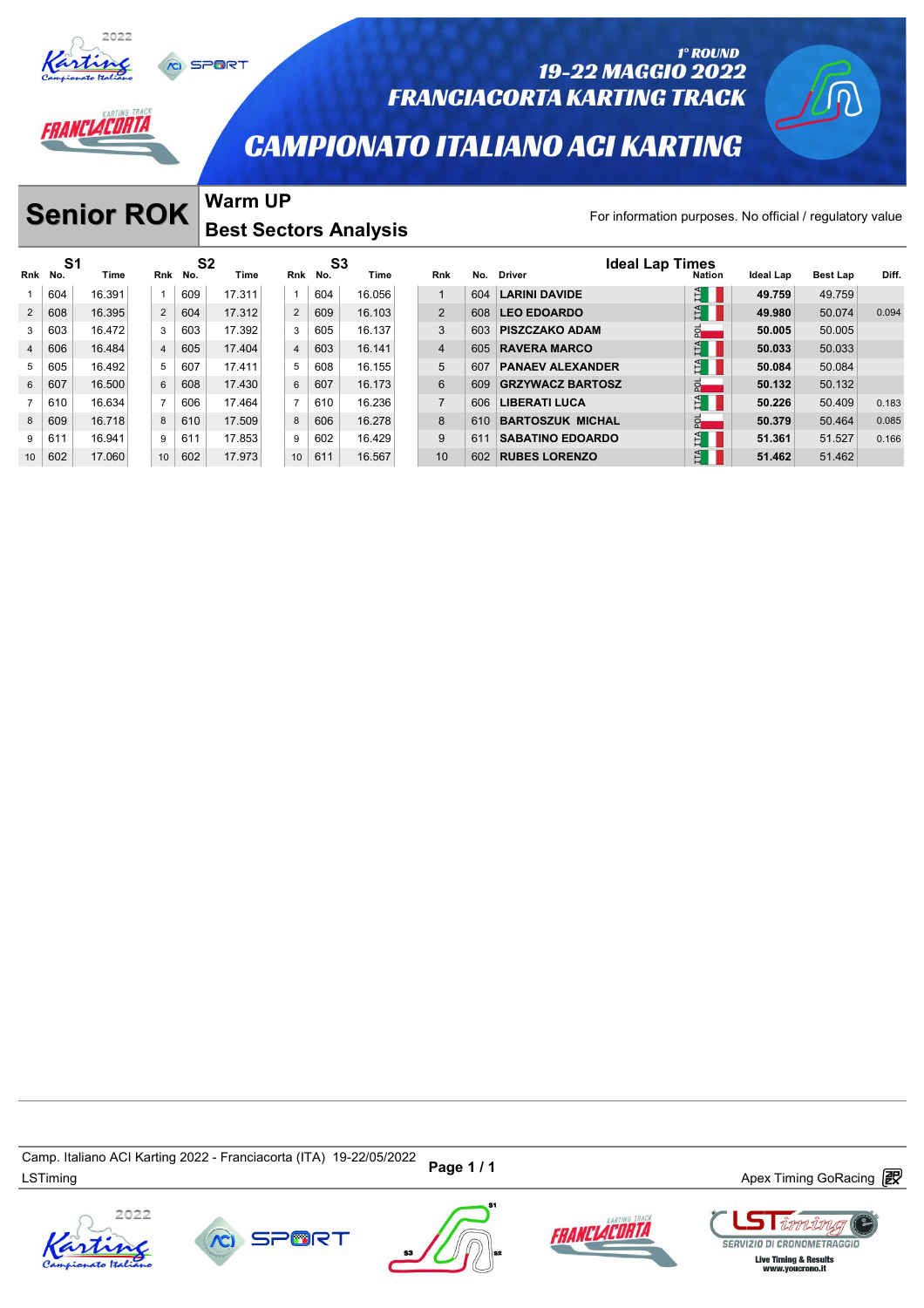

# *IANCLACORTA*

# **19-22 MAGGIO 2022 FRANCIACORTA KARTING TRACK**

# **CAMPIONATO ITALIANO ACI KARTING**

 **17.080 17.699 16.236 51.015 115 16.793 17.593** 16.571 **50.957** 115 **16.653 17.513** 16.302 **50.468 115** 16.656 17.567 16.321 50.544 115 16.692 17.530 16.351 50.573 115 **16.639 17.509** 16.716 50.864 116 **16.634** 17.512 16.318 **50.464** 115

 **17.105 17.857 16.567 51.529** 111 **17.041 17.853** 16.755 51.649 **111 16.941** 17.886 16.700 **51.527** 110 16.984 17.863 16.683 51.530 110

**No.610 BARTOSZUK MICHAL**

**No.611 SABATINO EDOARDO**

# **Senior ROK** Analysis<br>
Laps Sector 1 Sector 2 Sector 3 Lap Time Spd Laps

**Warm UP Analysis** 

For information purposes. No official / regulatory value For informal<br>
Laps Sector 1 Sector 2 Sector 3 Lap Time Spd<br>
<u>Laps Sector 1 Sector 2 Sector 3 Lap Time Spd</u>

1° ROUND

| Laps           | Sector 1             | Sector 2                | Sector 3 | ∟ap ime  | spa | Lap            |
|----------------|----------------------|-------------------------|----------|----------|-----|----------------|
| No.602         |                      | <b>RUBES LORENZO</b>    |          |          |     | No.            |
| 1              | 17.060               | 17.973                  | 16.429   | 51.462   | 117 | 1              |
| No.603         |                      | <b>PISZCZAKO ADAM</b>   |          |          |     | $\overline{c}$ |
| 1              | 16.742               | 17.878                  | 16.254   | 50.874   | 116 | 3              |
| 2              | 16.558               | 17.508                  | 16.249   | 50.315   | 116 | 4              |
| 3              | 16.596               | 17.612                  | 16.163   | 50.371   | 116 | 5              |
| $\overline{4}$ | 16.498               | 17.483                  | 16.220   | 50.201   | 115 | 6              |
| 5              | 16.472               | 17.392                  | 16.141   | 50.005   | 116 | 7              |
|                | No.604 LARINI DAVIDE |                         |          |          |     | No.            |
| 1              | 20.246               | 21.048                  | 19.478   | 1:00.772 | 97  | 1              |
| 2              | 20.023               | 20.506                  | 19.580   | 1:00.109 | 101 | 2              |
| 3              | 20.288               | 20.528                  | 18.526   | 59.342   | 100 | 3              |
| 4              | 20.289               | 19.622                  | 16.435   | 56.346   | 102 | 4              |
| 5              | 19.271               | 18.471                  | 16.130   | 53.872   | 116 |                |
| 6              | 16.391               | 17.312                  | 16.056   | 49.759   | 116 |                |
| No.605         |                      | <b>RAVERA MARCO</b>     |          |          |     |                |
| 1              | 17.665               | 17.718                  | 16.403   | 51.786   | 115 |                |
| 2              | 16.729               | 17.420                  | 16.242   | 50.391   | 115 |                |
| 3              | 16.492               | 17.404                  | 16.137   | 50.033   | 115 |                |
|                | No.606 LIBERATI LUCA |                         |          |          |     |                |
| 1              | 17.162               | 18.424                  | 16.535   | 52.121   | 113 |                |
| 2              | 16.978               | 18.016                  | 16.591   | 51.585   | 114 |                |
| 3              | 16.697               | 17.610                  | 16.443   | 50.750   | 113 |                |
| 4              | 16.765               | 17.679                  | 16.344   | 50.788   | 116 |                |
| 5              | 16.550               | 17.543                  | 16.316   | 50.409   | 116 |                |
| 6              | 16.484               | 17.464                  | 16.533   | 50.481   | 116 |                |
| 7              | 16.560               | 17.635                  | 16.278   | 50.473   | 116 |                |
| 8              | 16.946               | 17.839                  | 16.361   | 51.146   | 115 |                |
| No.607         |                      | <b>PANAEV ALEXANDER</b> |          |          |     |                |
| 1              | 16.862               | 17.689                  | 16.272   | 50.823   | 116 |                |
| 2              | 16.588               | 17.517                  | 16.233   | 50.338   | 116 |                |
| 3              | 16.543               | 17.506                  | 16.200   | 50.249   | 116 |                |
| 4              | 16.500               | 17.411                  | 16.173   | 50.084   | 115 |                |
| 5              | 16.507               | 17.432                  | 16.212   | 50.151   | 116 |                |
| 6              | 16.591               | 17.653                  | 16.186   | 50.430   | 115 |                |
| 7              | 16.514               | 17.453                  | 16.235   | 50.202   | 116 |                |
|                | No.608 LEO EDOARDO   |                         |          |          |     |                |
| 1              | 19.277               | 19.010                  | 16.507   | 54.794   | 114 |                |
| 2              | 16.546               | 17.636                  | 16.315   | 50.497   | 115 |                |
| 3              | 16.466               | 17.430                  | 16.178   | 50.074   | 115 |                |
| 4              | 16.395               | 17.597                  | 16.155   | 50.147   | 116 |                |
| No.609         |                      | <b>GRZYWACZ BARTOSZ</b> |          |          |     |                |
| 1              | 20.878               | 19.640                  | 19.296   | 59.814   | 99  |                |
| 2              | 17.621               | 17.428                  | 16.114   | 51.163   | 116 |                |
| 3              | 16.718               | 17.311                  | 16.103   | 50.132   | 117 |                |
|                |                      |                         |          |          |     |                |

Camp, italiano ACI Naturig 2022 - Franciacona (11A) 19-22/00/2022 Page 1 / 1<br>LSTiming Apex Timing GoRacing P Camp. Italiano ACI Karting 2022 - Franciacorta (ITA) 19-22/05/2022





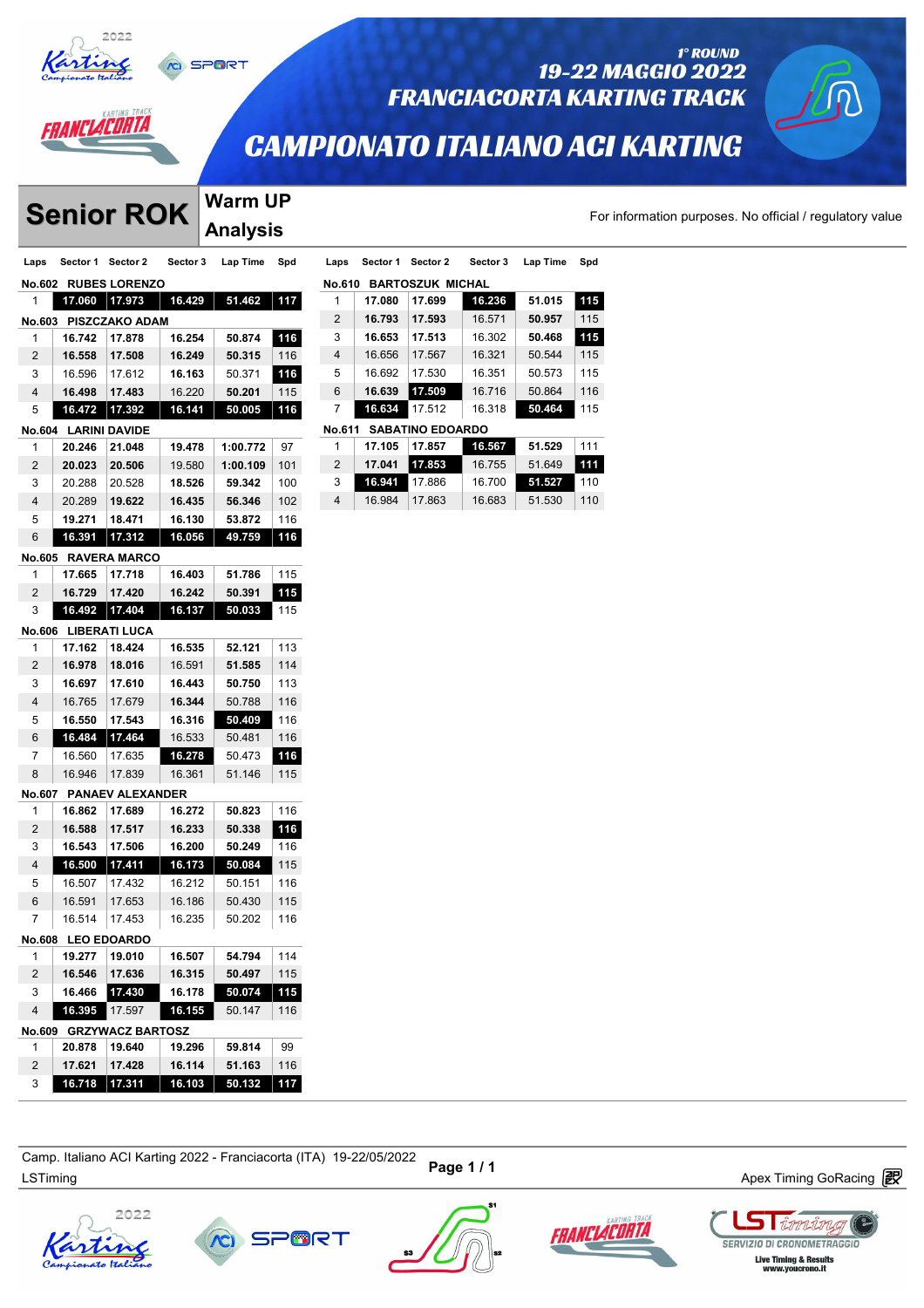

#### 1° ROUND 19-22 MAGGIO 2022 **FRANCIACORTA KARTING TRACK**

# **CAMPIONATO ITALIANO ACI KARTING**



RANCLACORTA

# **Senior ROK** Merge Manche<br> **Senior ROK December 10.1 OFFICIAL**

|     |                       | <b>Results</b>                                      |                                                                                                                                                      |                                                                |                              |                  |                |                |               |
|-----|-----------------------|-----------------------------------------------------|------------------------------------------------------------------------------------------------------------------------------------------------------|----------------------------------------------------------------|------------------------------|------------------|----------------|----------------|---------------|
| No. |                       |                                                     | Driver                                                                                                                                               |                                                                |                              | å                | r.             | rg.            | <b>Points</b> |
| 609 | <b>KGT MOTORSPORT</b> |                                                     | <b>GRZYWACZ BARTOSZ</b>                                                                                                                              | <u>ਕੋ – </u>                                                   | TONY KART / VORTEX / Levanto | 53.478           | 0              | 0              | 0             |
| 604 |                       |                                                     | <b>LARINI DAVIDE</b>                                                                                                                                 | E I                                                            | TONY KART / VORTEX / Levanto | No Time          | 3              | 2              | 5             |
| 603 |                       |                                                     | <b>PISZCZAKO ADAM</b>                                                                                                                                | $\bar{\mathbf{S}}$                                             | EXPRIT / VORTEX / Levanto    | 49.779           | 5              | 3              | 8             |
| 607 |                       |                                                     | <b>PANAEV ALEXANDER</b>                                                                                                                              | E I                                                            | TONY KART / VORTEX / Levanto | 49.511           | $\overline{4}$ | 6              | 10            |
| 606 | <b>MADRACING</b>      |                                                     | <b>LIBERATI LUCA</b>                                                                                                                                 | Ê L                                                            | TONY KART / VORTEX / Levanto | 49.840           | 6              | 4              | 10            |
| 605 |                       |                                                     | <b>RAVERA MARCO</b>                                                                                                                                  | E I                                                            | TONY KART / VORTEX / Levanto | 49.482           | 2              | 10             | 12            |
| 602 |                       |                                                     | <b>RUBES LORENZO</b>                                                                                                                                 | E I                                                            | TONY KART / VORTEX / Levanto | 49.548           | 10             | 5              | 15            |
| 610 | <b>KGT MOTORSPORT</b> |                                                     | <b>BARTOSZUK MICHAL</b>                                                                                                                              | $\overline{8}$                                                 | TONY KART / VORTEX / Levanto | 50.188           |                | 8              | 15            |
| 608 | <b>MADRACINC</b>      |                                                     | <b>LEO EDOARDO</b>                                                                                                                                   | Ê II                                                           | TONY KART / VORTEX / Levanto | 49.683           | 9              | $\overline{ }$ | 16            |
| 61' |                       |                                                     | <b>SABATINO EDOARDO</b>                                                                                                                              | E I                                                            | KOSMIC / VORTEX / Levanto    | 50.003           | 8              | 9              | 17            |
|     |                       | <b>Senior ROK</b><br>Entrant<br><b>RUBES NICOLA</b> | ÉΠ<br><b>ZANCHI MOTORSPORT</b><br><b>KRT EXPRITA POLAND</b><br>APE RACING SQUADRA CORSE<br>ÉП<br>NEWMAN MOTORSPORT<br>ĔΠ<br><b>EMMEPI MOTORSPORT</b> | Nation<br>Ê I<br>$\bar{S}$<br>E I<br>E I<br>Ê I<br>Ê I<br>Ê II |                              | Nation Equipment |                |                |               |

Presidente Collegio *Membro* Collegio Membro Collegio **Membro Collegio** Membro Collegio **Membro Collegio** Camp. Italiano ACI Karting 2022 - Franciacorta (ITA) 19-22/05/2022 Camp. italiano ACI Karting 2022 - Franciacoria (++A) +9-22/05/2022 **Page 1 / 1**<br>LSTiming Apex Timing GoRacing *a*nd a later the second term of the second term of the second and the second and t  $2022$ 1 iming RANCLACORTA









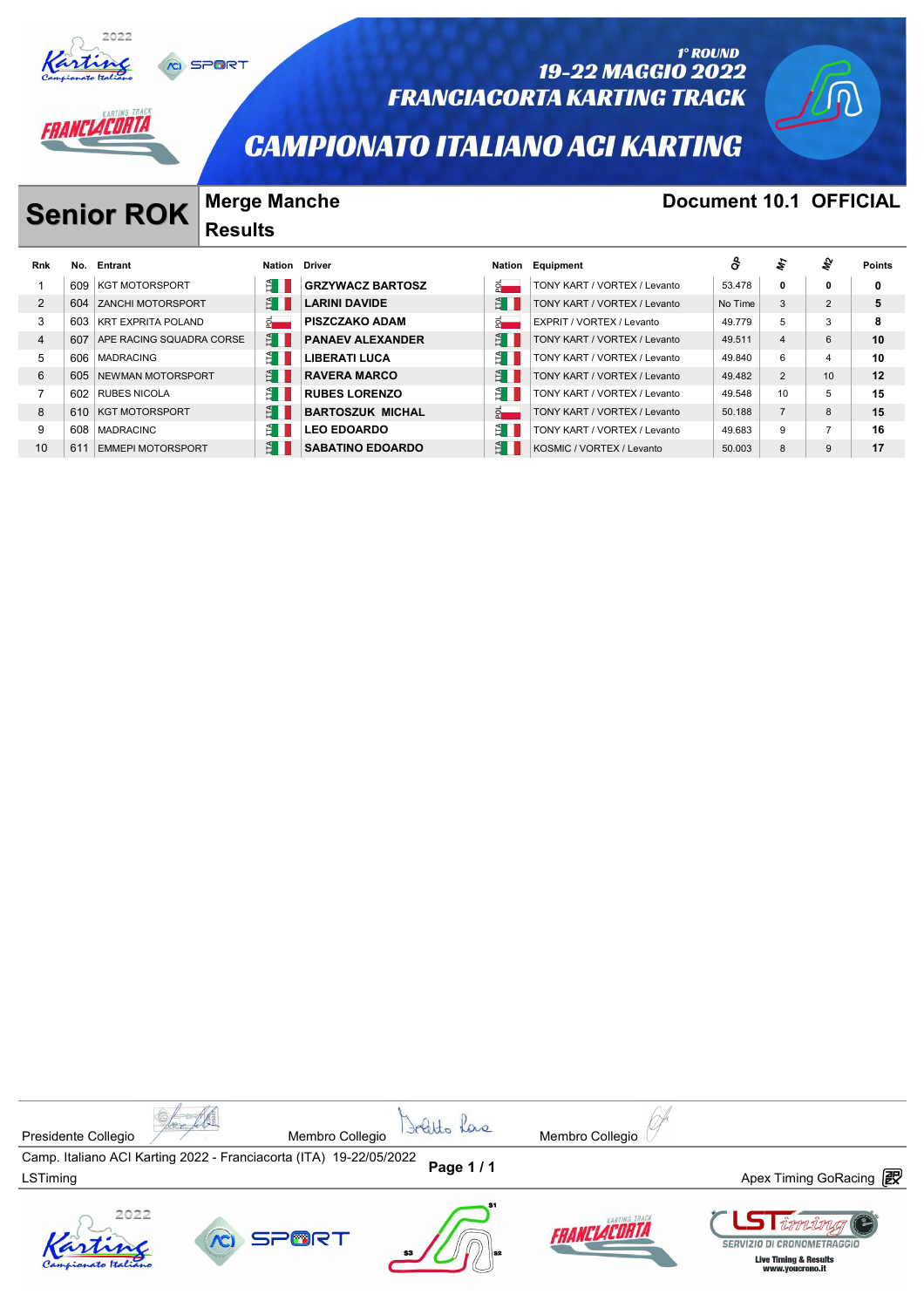

#### 1° ROUND 19-22 MAGGIO 2022 **FRANCIACORTA KARTING TRACK**



## **CAMPIONATO ITALIANO ACI KARTING**

# **Senior ROK** Manche 2 (M2) **Document 9.1 OFFICIAL**

NCLACORTA

**SPORT** 

# **PROVVISIONAL RESULTS**

|                    |          |     | <b>Senior ROK</b>         |                           | $MQIIOUIOL$ $\sim$ $MII$    |                           |                                          |      |           | POCUMENT 3.1 OF FORL |        |         |              |
|--------------------|----------|-----|---------------------------|---------------------------|-----------------------------|---------------------------|------------------------------------------|------|-----------|----------------------|--------|---------|--------------|
|                    |          |     |                           |                           | <b>PROVVISIONAL RESULTS</b> |                           |                                          |      |           |                      |        |         |              |
| Rnk                |          | No. | Entrant                   |                           | <b>Nation Driver</b>        |                           | <b>Nation Equipment</b>                  | Laps | Time      | Best lap             | Gap    | Interv. | Points       |
|                    | $\equiv$ | 609 | <b>KGT MOTORSPORT</b>     |                           | <b>E CRZYWACZ BARTOSZ</b>   | $\bar{8}$                 | TONY KART / VORTEX / Levan               | 12   | 9:57.555  | 49.351               |        |         | 0            |
| $2 \triangle^{-1}$ |          | 604 | <b>ZANCHI MOTORSPORT</b>  | E I                       | <b>LARINI DAVIDE</b>        | ĔΠ                        | TONY KART / VORTEX / Levar               | 12   | 9:58.003  | 49.301               | 0.448  | 0.448   | $\mathbf{2}$ |
| $3 \triangle 2$    |          | 603 | <b>KRT EXPRITA POLAND</b> | $\vec{p}$                 | <b>PISZCZAKO ADAM</b>       | $\overline{\mathbf{S}}$   | EXPRIT / VORTEX / Levanto                | 12   | 10:01.089 | 49.626               | 3.534  | 3.086   | 3            |
| $4 \triangle^2$    |          | 606 | <b>MADRACING</b>          | É II                      | <b>LIBERATI LUCA</b>        | É II                      | TONY KART / VORTEX / Levar               | 12   | 10:04.813 | 49.876               | 7.258  | 3.724   | 4            |
| $5 \triangle 5$    |          | 602 | <b>RUBES NICOLA</b>       | Ê II                      | <b>RUBES LORENZO</b>        |                           | $\frac{1}{2}$ TONY KART / VORTEX / Levan | 12   | 10:05.675 | 49.664               | 8.120  | 0.862   | 5            |
| $6 \sqrt{2}$       |          | 607 | APE RACING SQUADRA CO     | $\mathbf{E}$ $\mathbf{H}$ | <b>PANAEV ALEXANDER</b>     |                           | TONY KART / VORTEX / Levar               | 12   | 10:05.753 | 49.647               | 8.198  | 0.078   | 6            |
| $7 \triangle 2$    |          | 608 | <b>MADRACINC</b>          | E I                       | <b>LEO EDOARDO</b>          | $\mathbf{E}$ $\mathbf{H}$ | TONY KART / VORTEX / Levan               | 12   | 10:07.893 | 49.546               | 10.338 | 2.140   |              |
| $8 \sqrt{1}$       |          | 610 | <b>KGT MOTORSPORT</b>     | É II                      | <b>BARTOSZUK MICHAL</b>     |                           | TONY KART / VORTEX / Levar               | 12   | 10:09.657 | 49.985               | 12.102 | 1.764   | 8            |
| $9\sqrt{1}$        |          | 611 | <b>EMMEPI MOTORSPORT</b>  | Ê II                      | <b>SABATINO EDOARDO</b>     | £ I                       | KOSMIC / VORTEX / Levanto                | 12   | 10:09.976 | 50.101               | 12.421 | 0.319   | 9            |
| 10 $\nabla$ 8      |          | 605 | NEWMAN MOTORSPORT         | Ê I I                     | <b>RAVERA MARCO</b>         | Ê II                      | TONY KART / VORTEX / Levar               | 3    | 2:34.646  | 50.310               | 9 Laps | 9 Laps  | 10           |

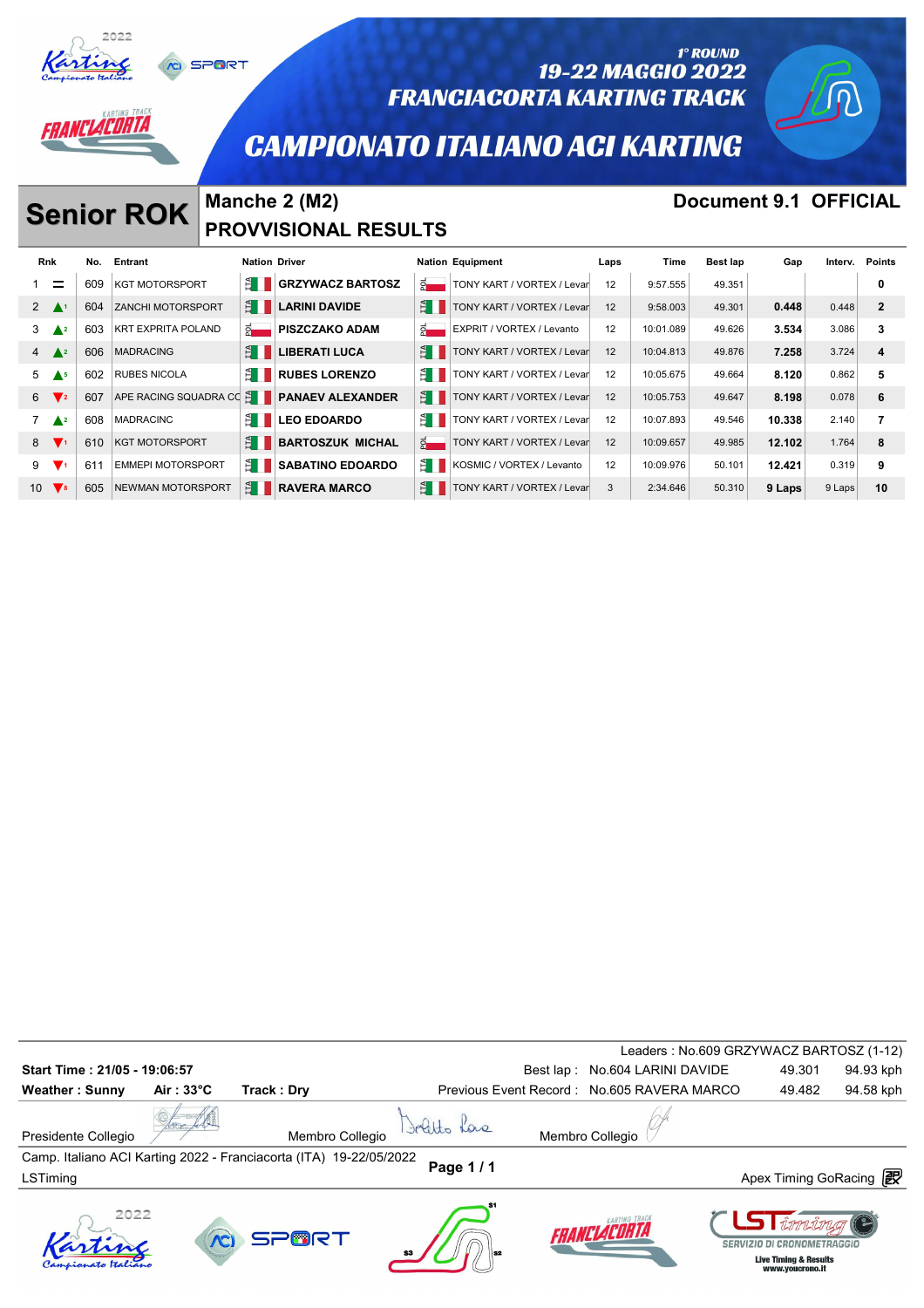

*AANCLACORTA* 

**SPORT** 

#### 1° ROUND 19-22 MAGGIO 2022 **FRANCIACORTA KARTING TRACK**

# **CAMPIONATO ITALIANO ACI KARTING**

# **Senior ROK** Manche 2 (M2)<br>For information purposes. No official / regulatory value

**Lap Chart** 

|                    | 1   | 2              | $\mathbf{3}$   | $\overline{4}$       | 5                    | $6\phantom{1}$                 | $7\overline{ }$                    | 8                            | 9              | 10         |
|--------------------|-----|----------------|----------------|----------------------|----------------------|--------------------------------|------------------------------------|------------------------------|----------------|------------|
| Grid               | 609 | 605            | 604            | 607                  | 603                  | 606                            | 610                                | 611                          | 608            | 602        |
|                    |     |                |                |                      |                      |                                |                                    |                              |                |            |
| Start              | 609 | 604            | 603            | 605                  | 610                  | 607                            | 606                                | 608                          | 611            | 602        |
|                    | 609 | 604            | 603            | 606                  | 605                  | 610                            | 602                                | 607                          | 611            | 608        |
| Lap <sub>1</sub> 1 |     | 0.2            | $0.3\,$        | $0.7\,$              | 0.4                  | 0.4                            | 0.1                                | 0.1                          | 1.3            | 0.0        |
| Lap 2              | 609 | 604<br>$0.4\,$ | 603<br>0.2     | 606<br>$1.0\,$       | 605<br>0.3           | 602<br>1.4                     | 610<br>0.2                         | 607<br>0.0                   | 608<br>1.3     | 611<br>0.3 |
| Lap 3              | 609 | 604<br>$0.5\,$ | 603<br>$0.3\,$ | 606<br>$1.3$         | $605$ <sub>0.4</sub> | 602<br>1.1                     | 607<br>$0.8\,$                     | 610<br>0.1                   | 608<br>1.0     | 611<br>0.5 |
| Lap 4              | 609 | 604<br>$0.5\,$ | 603<br>$0.6\,$ | $606$ <sub>1.5</sub> | $602$ <sub>1.3</sub> | $\underset{0.9}{\textbf{607}}$ | $610$ $_{\scriptscriptstyle{0.2}}$ | $\mathbf{608}\ \mathbf{0.6}$ | 611<br>$1.0\,$ |            |
| Lap 5              | 609 | 604<br>$0.4\,$ | 603<br>$0.8\,$ | 606<br>1.9           | 602<br>$1.1$         | 607<br>$0.9\,$                 | 610<br>$0.5\,$                     | 608<br>$0.2\,$               | 611<br>$1.4\,$ |            |
| Lap 6              | 609 | 604<br>$0.3\,$ | 603<br>$1.1$   | 606<br>2.3           | 602<br>$0.8\,$       | 607<br>$0.9\,$                 | 610<br>0.9                         | 608<br>0.1                   | 611<br>$1.4\,$ |            |
| Lap 7              | 609 | 604<br>$0.3\,$ | 603<br>$1.4\,$ | 606<br>$2.6\,$       | 602<br>$0.8\,$       | 607<br>$0.7\,$                 | 610<br>1.4                         | 608<br>0.0                   | 611<br>1.2     |            |
| Lap 8              | 609 | 604<br>0.4     | 603<br>$1.8\,$ | 606<br>$2.7\,$       | 602<br>$0.8\,$       | 607<br>$0.5\,$                 | 608<br>2.5                         | 610<br>0.1                   | 611<br>0.4     |            |
| Lap 9              | 609 | 604<br>$0.5\,$ | 603<br>2.0     | 606<br>3.1           | 602<br>0.4           | 607<br>$0.6\,$                 | 608<br>2.8                         | 610<br>$0.3\,$               | 611<br>0.2     |            |
| Lap 10             | 609 | 604<br>$0.4\,$ | 603<br>$2.5\,$ | 606<br>$3.2\,$       | 602<br>0.2           | 607<br>$0.6\,$                 | 608<br>2.9                         | 610<br>$0.5\,$               | 611<br>$0.3\,$ |            |
| Lap 11             | 609 | 604<br>$0.4\,$ | 603<br>2.7     | 606<br>$3.5\,$       | 602<br>$0.3\,$       | 607<br>0.3                     | 608<br>$2.8\,$                     | 610<br>$1.1$                 | 611<br>0.3     |            |
| Lap 12             | 609 | 604<br>$0.4\,$ | 603<br>$3.0\,$ | 606<br>$3.7\,$       | 602<br>$0.8\,$       | 607<br>$0.0\,$                 | 608<br>2.1                         | 610<br>$1.7\,$               | 611<br>$0.3\,$ |            |

Camp. italiano ACi Narung 2022 - Franciacoria (דורא) וש-22 Page 1 / 1<br>LSTiming Apex Timing GoRacing *a*nd the term of the Marian Baracing and the Marian Apex Timing GoRacing and the t Camp. Italiano ACI Karting 2022 - Franciacorta (ITA) 19-22/05/2022







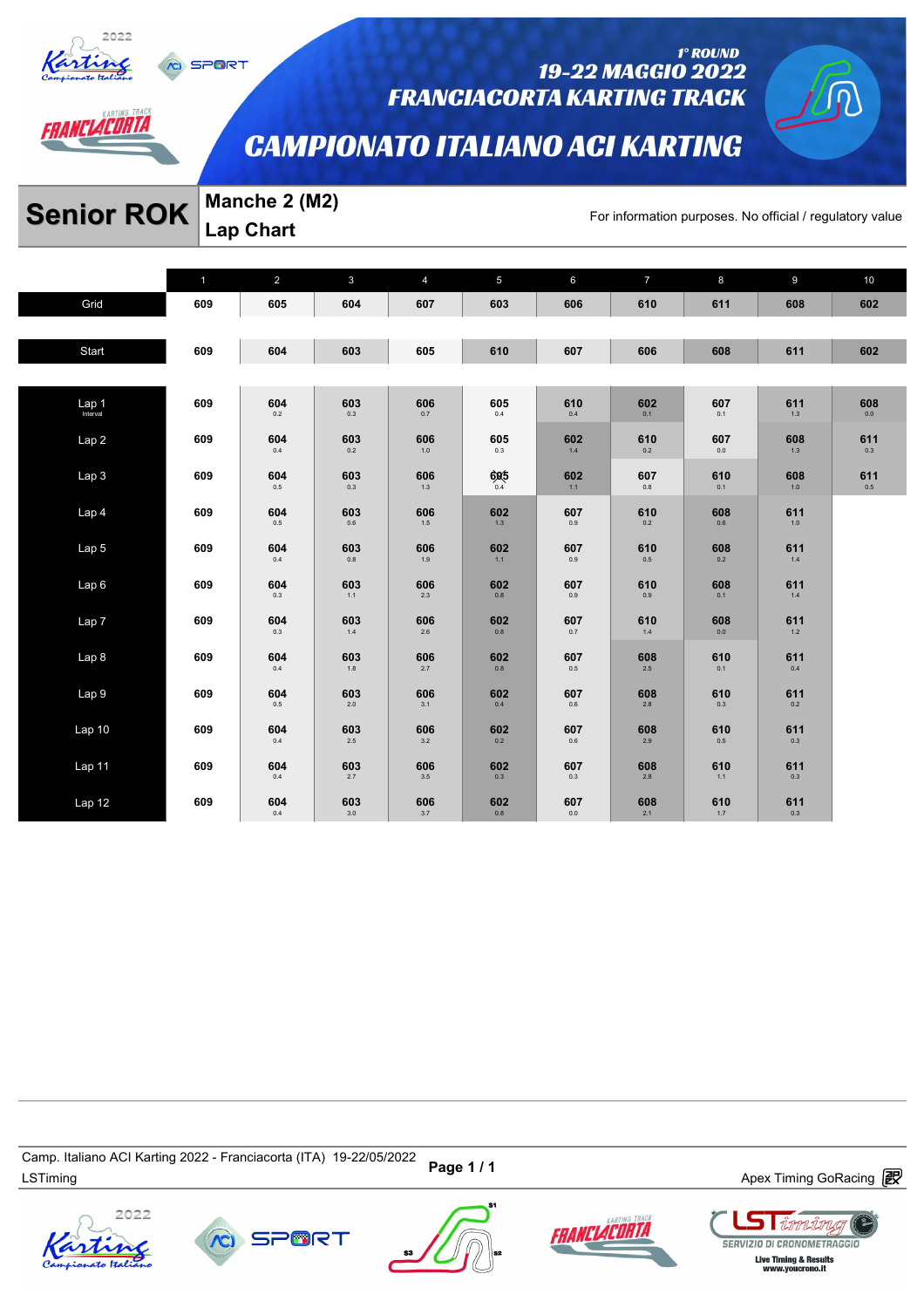

# RANCLACORTA

# 19-22 MAGGIO 2022 **FRANCIACORTA KARTING TRACK**

### **CAMPIONATO ITALIANO ACI KARTING**

### **Analysis Senior ROK** Manche 2 (M2)

1° ROUND

|                |                   |                       |                  | Manche 2 (M2)   |     |                |          |                                   |          |          |     |                |                  |                         |          |                                                          |     |
|----------------|-------------------|-----------------------|------------------|-----------------|-----|----------------|----------|-----------------------------------|----------|----------|-----|----------------|------------------|-------------------------|----------|----------------------------------------------------------|-----|
|                |                   | <b>Senior ROK</b>     |                  | <b>Analysis</b> |     |                |          |                                   |          |          |     |                |                  |                         |          | For information purposes. No official / regulatory value |     |
| Laps           | Sector 1 Sector 2 |                       | Sector 3         | Lap Time        | Spd | Laps           | Sector 1 | Sector 2                          | Sector 3 | Lap Time | Spd | Laps           | Sector 1         | Sector 2                | Sector 3 | Lap Time                                                 | Spd |
| No.602         |                   | <b>RUBES LORENZO</b>  |                  |                 |     | $\overline{2}$ | 16.688   | 17.528                            | 16.229   | 50.445   | 115 | 8              | 16.243           | 17.117                  | 16.070   | 49.430                                                   | 116 |
| 1              | 17.634            | 17.906                | 16.550           | 52.090          | 117 | 3              | 16.638   | 17.565                            | 16.192   | 50.395   | 115 | 9              | 16.212           | 17.137                  | 16.065   | 49.414                                                   | 116 |
| 2              | 16.816            | 17.790                | 16.546           | 51.152          | 116 | 4              | 16.603   | 17.482                            | 16.226   | 50.311   | 115 | 10             | 16.183           | 17.117                  | 16.051   | 49.351                                                   | 116 |
| 3              | 16.509            | 17.507                | 16.195           | 50.211          | 117 | 5              | 16.632   | 17.373                            | 16.185   | 50.190   | 115 | 11             | 16.215           | 17.144                  | 16.093   | 49.452                                                   | 116 |
| 4              | 16.454            | 17.487                | 16.157           | 50.098          | 117 | 6              | 16.620   | 17.347                            | 16.242   | 50.209   | 115 | 12             | 16.234           | 17.082                  | 16.068   | 49.384                                                   | 116 |
| 5              | 16.386            | 17.428                | 16.154           | 49.968          | 117 | $\overline{7}$ | 16.580   | 17.294                            | 16.209   | 50.083   | 114 | <b>No.610</b>  |                  | <b>BARTOSZUK MICHAL</b> |          |                                                          |     |
| 6              | 16.400            | 17.344                | 16.150           | 49.894          | 117 | 8              | 16.503   | 17.354                            | 16.202   | 50.059   | 115 | 1              | 17.891           | 18.080                  | 16.529   | 52.500                                                   | 114 |
| 7              | 16.531            | 17.422                | 16.157           | 50.110          | 116 | 9              | 16.468   | 17.332                            | 16.183   | 49.983   | 114 | 2              | 17.146           | 17.769                  | 16.615   | 51.530                                                   | 116 |
| 8              | 16.498            | 17.373                | 16.134           | 50.005          | 117 | 10             | 16.457   | 17.216                            | 16.260   | 49.933   | 115 | 3              | 16.695           | 17.503                  | 16.776   | 50.974                                                   | 115 |
| 9              | 16.270            | 17.280                | 16.114           | 49.664          | 118 | 11             | 16.361   | 17.216                            | 16.299   | 49.876   | 114 | 4              | 16.566           | 17.504                  | 16.214   | 50.284                                                   | 116 |
| 10             | 16.261            | 17.365                | 16.077           | 49.703          | 118 | 12             | 16.418   | 17.360                            | 16.208   | 49.986   | 114 | 5              | 16.544           | 17.511                  | 16.287   | 50.342                                                   | 115 |
|                |                   | 17.409                |                  | 49.941          |     |                |          |                                   |          |          |     | 6              |                  | 17.517                  | 16.305   | 50.248                                                   | 115 |
| 11             | 16.367            |                       | 16.165<br>16.532 |                 | 118 | No.607         | 18.451   | <b>PANAEV ALEXANDER</b><br>17.930 | 16.310   | 52.691   |     |                | 16.426<br>16.558 | 17.384                  | 16.489   |                                                          |     |
| 12             | 16.521            | 17.473                |                  | 50.526          | 117 | $\mathbf{1}$   |          |                                   |          |          | 118 | 7              |                  |                         |          | 50.431                                                   | 117 |
| <b>No.603</b>  |                   | <b>PISZCZAKO ADAM</b> |                  |                 |     | $\overline{2}$ | 17.014   | 17.702                            | 16.589   | 51.305   | 117 | 8              | 16.698           | 17.731                  | 16.583   | 51.012                                                   | 116 |
| 1              | 17.186            | 17.569                | 16.219           | 50.974          | 115 | 3              | 16.834   | 17.489                            | 16.471   | 50.794   | 117 | 9              | 16.500           | 17.524                  | 16.271   | 50.295                                                   | 115 |
| 2              | 16.561            | 17.461                | 16.136           | 50.158          | 116 | 4              | 16.392   | 17.507                            | 16.276   | 50.175   | 116 | 10             | 16.430           | 17.349                  | 16.206   | 49.985                                                   | 115 |
| 3              | 16.522            | 17.401                | 16.160           | 50.083          | 116 | 5              | 16.383   | 17.411                            | 16.190   | 49.984   | 117 | 11             | 16.422           | 17.422                  | 16.291   | 50.135                                                   | 115 |
| 4              | 16.411            | 17.446                | 16.216           | 50.073          | 116 | 6              | 16.407   | 17.354                            | 16.167   | 49.928   | 117 | 12             | 16.412           | 17.442                  | 16.329   | 50.183                                                   | 114 |
| 5              | 16.380            | 17.340                | 16.137           | 49.857          | 116 | $\overline{7}$ | 16.364   | 17.323                            | 16.166   | 49.853   | 117 | <b>No.611</b>  |                  | <b>SABATINO EDOARDO</b> |          |                                                          |     |
| 6              | 16.376            | 17.254                | 16.153           | 49.783          | 116 | 8              | 16.343   | 17.336                            | 16.133   | 49.812   | 118 | 1              | 18.466           | 18.225                  | 16.884   | 53.575                                                   | 111 |
| 7              | 16.355            | 17.219                | 16.184           | 49.758          | 115 | 9              | 16.314   | 17.294                            | 16.154   | 49.762   | 117 | $\overline{2}$ | 17.145           | 18.161                  | 16.404   | 51.710                                                   | 116 |
| 8              | 16.438            | 17.348                | 16.164           | 49.950          | 115 | 10             | 16.271   | 17.322                            | 16.097   | 49.690   | 118 | 3              | 16.713           | 17.702                  | 16.343   | 50.758                                                   | 116 |
| 9              | 16.274            | 17.210                | 16.142           | 49.626          | 116 | 11             | 16.284   | 17.283                            | 16.080   | 49.647   | 118 | $\overline{4}$ | 16.514           | 17.554                  | 16.330   | 50.398                                                   | 115 |
| 10             | 16.360            | 17.298                | 16.144           | 49.802          | 115 | 12             | 16.297   | 17.549                            | 16.438   | 50.284   | 117 | 5              | 16.575           | 17.464                  | 16.229   | 50.268                                                   | 116 |
| 11             | 16.277            | 17.238                | 16.123           | 49.638          | 115 | No.608         |          | <b>LEO EDOARDO</b>                |          |          |     | 6              | 16.508           | 17.438                  | 16.248   | 50.194                                                   | 115 |
| 12             | 16.359            | 17.276                | 16.136           | 49.771          | 114 | $\mathbf{1}$   | 18.537   | 18.500                            | 16.795   | 53.832   | 114 | 7              | 16.524           | 17.424                  | 16.203   | 50.151                                                   | 116 |
| No.604         |                   | <b>LARINI DAVIDE</b>  |                  |                 |     | $\overline{2}$ | 17.108   | 17.885                            | 16.365   | 51.358   | 117 | 8              | 16.443           | 17.456                  | 16.251   | 50.150                                                   | 116 |
| 1              | 17.147            | 17.519                | 16.177           | 50.843          | 117 | 3              | 16.591   | 17.706                            | 16.264   | 50.561   | 115 | 9              | 16.474           | 17.394                  | 16.263   | 50.131                                                   | 116 |
| 2              | 16.624            | 17.464                | 16.177           | 50.265          | 117 | 4              | 16.415   | 17.393                            | 16.113   | 49.921   | 116 | 10             | 16.435           | 17.404                  | 16.262   | 50.101                                                   | 116 |
| 3              | 16.444            | 17.393                | 16.111           | 49.948          | 117 | 5              | 16.370   | 17.352                            | 16.153   | 49.875   | 117 | 11             | 16.429           | 17.434                  | 16.256   | 50.119                                                   | 116 |
| 4              | 16.356            | 17.342                | 16.105           | 49.803          | 117 | 6              | 16.474   | 17.435                            | 16.279   | 50.188   | 117 | 12             | 16.433           | 17.371                  | 16.354   | 50.158                                                   | 115 |
| 5              | 16.347            | 17.244                | 16.051           | 49.642          | 117 | $\overline{7}$ | 16.635   | 17.390                            | 16.327   | 50.352   | 117 |                |                  |                         |          |                                                          |     |
| 6              | 16.324            | 17.197                | 15.980           | 49.501          | 118 | 8              | 16.676   | 17.871                            | 16.282   | 50.829   | 117 |                |                  |                         |          |                                                          |     |
| $\overline{7}$ | 16.297            | 17.196                | 15.988           | 49.481          | 118 | 9              | 16.377   | 17.342                            | 16.326   | 50.045   | 116 |                |                  |                         |          |                                                          |     |
| 8              | 16.240            | 17.299                | 16.002           | 49.541          | 117 | 10             |          | 16.380 17.259                     | 16.126   | 49.765   | 116 |                |                  |                         |          |                                                          |     |
| 9              | 16.239            | 17.192                | 16.012           | 49.443          | 118 | 11             |          | 16.246 17.186                     | 16.114   | 49.546   | 116 |                |                  |                         |          |                                                          |     |
| 10             | 16.194            | 17.158                | 15.949           | 49.301          | 118 | 12             |          | 16.292 17.207                     | 16.101   | 49.600   | 116 |                |                  |                         |          |                                                          |     |
| 11             | 16.220            | 17.144                | 16.050           | 49.414          | 118 |                |          | No.609 GRZYWACZ BARTOSZ           |          |          |     |                |                  |                         |          |                                                          |     |
| 12             | 16.191            | 17.142                | 16.079           | 49.412          | 118 | $\mathbf{1}$   |          | 16.996 17.456                     | 16.213   | 50.665   | 116 |                |                  |                         |          |                                                          |     |
|                |                   |                       |                  |                 |     | 2              |          | 16.474 17.389                     | 16.201   | 50.064   | 116 |                |                  |                         |          |                                                          |     |
|                |                   | No.605 RAVERA MARCO   |                  |                 |     | 3              | 16.426   | 17.309                            | 16.131   | 49.866   | 116 |                |                  |                         |          |                                                          |     |
| 1              | 17.795 18.007     |                       | 16.296           | 52.098          | 117 |                |          |                                   |          |          |     |                |                  |                         |          |                                                          |     |
| 2              | 16.512 17.510     |                       | 16.288           | 50.310          | 116 | 4              | 16.370   | 17.326                            | 16.139   | 49.835   | 116 |                |                  |                         |          |                                                          |     |
| 3              | 16.582 17.522     |                       | 16.428           | 50.532          | 110 | 5              | 16.319   | 17.236                            | 16.116   | 49.671   | 116 |                |                  |                         |          |                                                          |     |
|                |                   | No.606 LIBERATI LUCA  |                  |                 |     | 6              | 16.324   | 17.204                            | 16.080   | 49.608   | 116 |                |                  |                         |          |                                                          |     |
| $\mathbf{1}$   | 17.445 17.701     |                       | 16.270           | 51.416 115      |     | 7              | 16.251   | 17.176                            | 16.053   | 49.480   | 116 |                |                  |                         |          |                                                          |     |

Camp. italiano ACi Narung 2022 - Franciacoria (דורא) וש-22 Page 1 / 1<br>LSTiming Apex Timing GoRacing *a*nd the term of the Marian Baracing and the Marian Apex Timing GoRacing and the t Camp. Italiano ACI Karting 2022 - Franciacorta (ITA) 19-22/05/2022

Si

P®RT



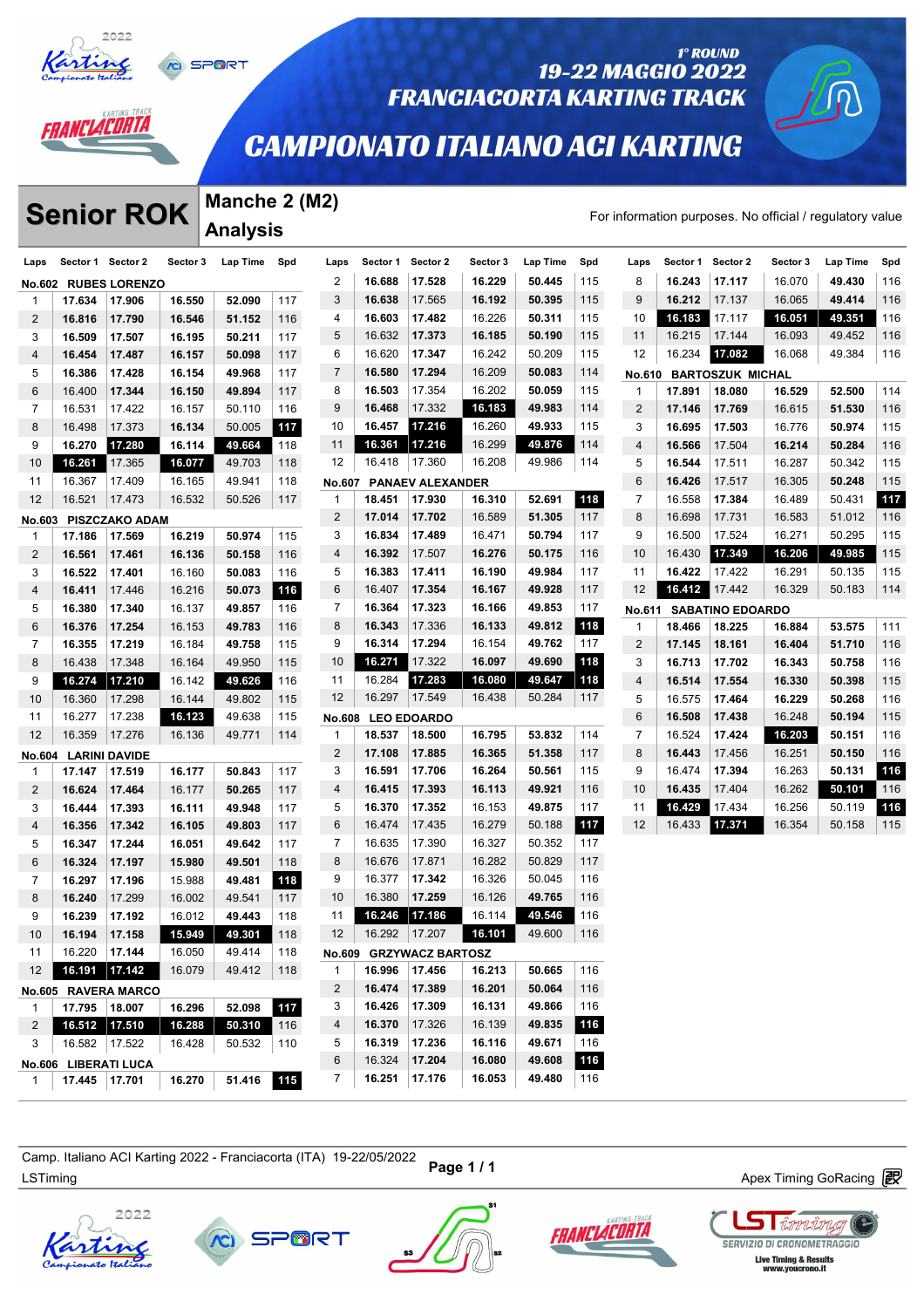

ANCLACORTA

**CO** SPORT

1° ROUND 19-22 MAGGIO 2022 **FRANCIACORTA KARTING TRACK** 



**CAMPIONATO ITALIANO ACI KARTING** 

# **Senior ROK Manche 2 (M2)**

**Starting Grid** 



**Start : 21/05 - 19:00 12 Laps = 15.600 km**

Camp. italiano ACI Naturity 2022 - FranciaCorta (11A) 19-22/00/2022 Page 1 / 1<br>LSTiming Apex Timing GoRacing  $\overline{ev}$ Camp. Italiano ACI Karting 2022 - Franciacorta (ITA) 19-22/05/2022









 $\Box$  iming **SERVIZIO DI CRONOMETRAGGIO** Live Timing & Results<br>www.youcrono.it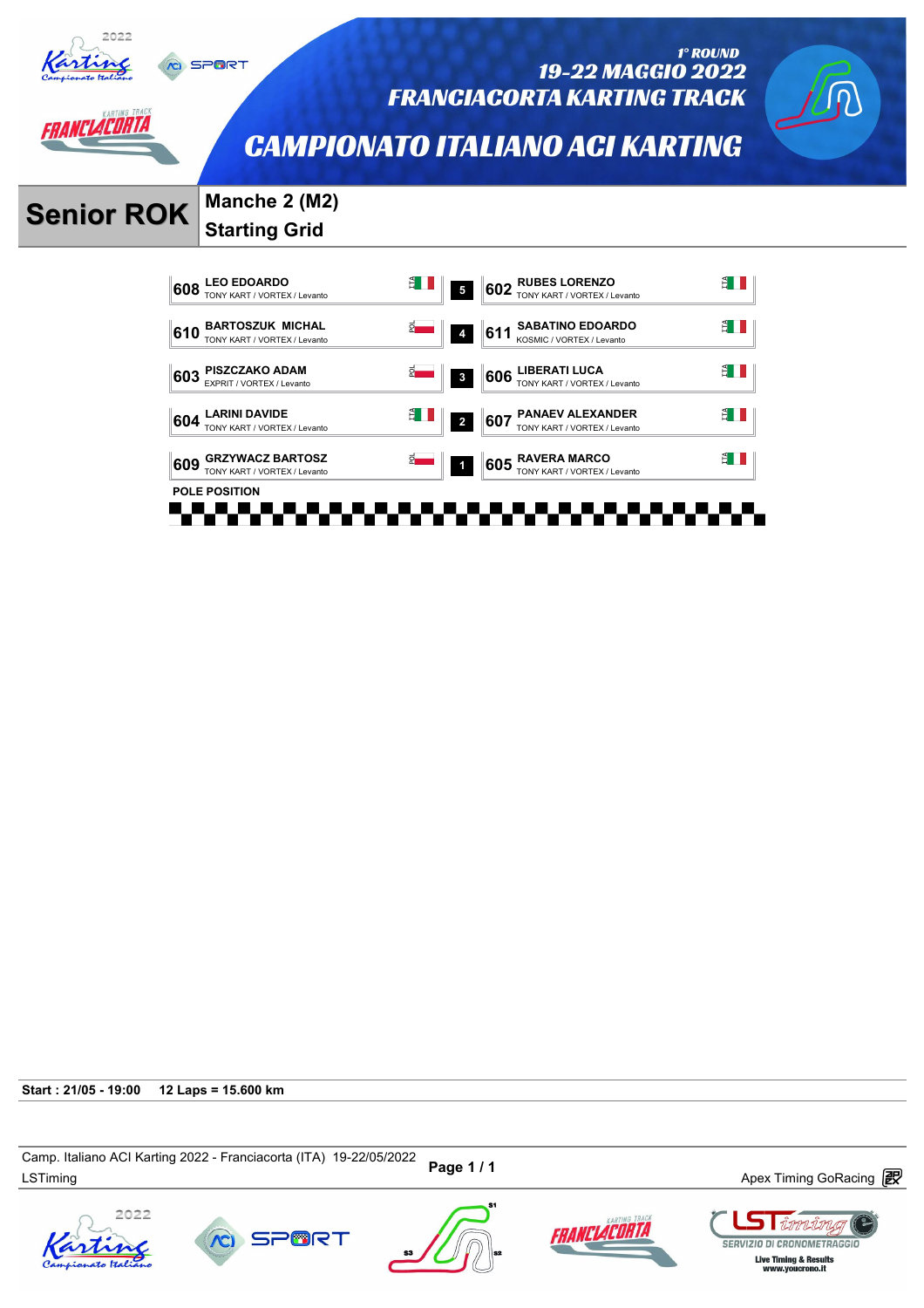

| <b>Rnk</b>                 |                 | No. | Entrant                   |                    | <b>Nation Driver</b>         |              | <b>Nation Equipment</b>                      | Laps | Time      | Best lap | Gap    | Interv. | <b>Penalty Points</b> |                |
|----------------------------|-----------------|-----|---------------------------|--------------------|------------------------------|--------------|----------------------------------------------|------|-----------|----------|--------|---------|-----------------------|----------------|
|                            | $1 \triangle 8$ | 609 | <b>KGT MOTORSPORT</b>     |                    | $\parallel$ GRZYWACZ BARTOSZ | $\vec{R}$    | TONY KART / VORTEX / Leva                    | 12   | 10:01.829 | 49.562   |        |         |                       | 0              |
| $2 \sqrt{1}$               |                 | 605 | NEWMAN MOTORSPORT         |                    | $H$ RAVERA MARCO             |              | $\frac{8}{5}$ TONY KART / VORTEX / Lev. 12   |      | 10:03.623 | 49.799   | 1.794  | 1.794   |                       | $\overline{2}$ |
| $3 \Delta^7$               |                 | 604 | <b>ZANCHI MOTORSPORT</b>  |                    | $\frac{8}{2}$ LARINI DAVIDE  |              | $\frac{8}{5}$ TONY KART / VORTEX / Leva 12   |      | 10:04.300 | 49.531   | 2.471  | 0.677   |                       | 3              |
| $4 \sqrt{2}$               |                 | 607 | APE RACING SQUADRA C E    |                    | <b>PANAEV ALEXANDER</b>      |              | $\frac{8}{5}$ TONY KART / VORTEX / Lev. 12   |      | 10:05.858 | 49.817   | 4.029  | 1.558   |                       | 4              |
| $5 =$                      |                 | 603 | <b>KRT EXPRITA POLAND</b> | $\bar{\mathbf{S}}$ | <b>PISZCZAKO ADAM</b>        | $\vec{R}$    | <b>EXPRIT / VORTEX / Levanto</b>             | 12   | 10:09.852 | 50.011   | 8.023  | 3.994   |                       | 5              |
| $6 =$                      |                 | 606 | <b>MADRACING</b>          |                    | $\mathbb{E}$ LIBERATI LUCA   |              | $\frac{8}{5}$   TONY KART / VORTEX / Lev. 12 |      | 10:10.394 | 50.235   | 8.565  | 0.542   |                       | 6              |
| $7 \triangle$ <sup>1</sup> |                 | 610 | <b>KGT MOTORSPORT</b>     | E III              | <b>BARTOSZUK MICHAL</b>      | $\vec{p}$    | TONY KART / VORTEX / Leva 12                 |      | 10:13.656 | 50.528   | 11.827 | 3.262   |                       |                |
| $8 \sqrt{1}$               |                 | 611 | <b>EMMEPI MOTORSPORT</b>  | EI II              | <b>SABATINO EDOARDO</b>      |              | $\frac{1}{2}$ KOSMIC / VORTEX / Levanto      | 12   | 10:19.995 | 50.061   | 18.166 |         | $6.339$ +10.000       | 8              |
| $9 \sqrt{s}$               |                 | 608 | <b>MADRACINC</b>          | A I                | <b>LEO EDOARDO</b>           | $\mathbf{H}$ | TONY KART / VORTEX / Leva                    | 12   | 10:20.115 | 50.017   | 18.286 | 0.120   |                       | 9              |
| $10 \sqrt{7}$              |                 | 602 | <b>RUBES NICOLA</b>       | H                  | <b>RUBES LORENZO</b>         | $H =$        | TONY KART / VORTEX / Leva                    | 10   | 9:18.608  | 50.222   | 2 Laps | 2 Laps  |                       | 10             |

**No.611 SABATINO EDOARDO : Comportamento scorretto. Secondo le decisioni degli steward N° 52.**

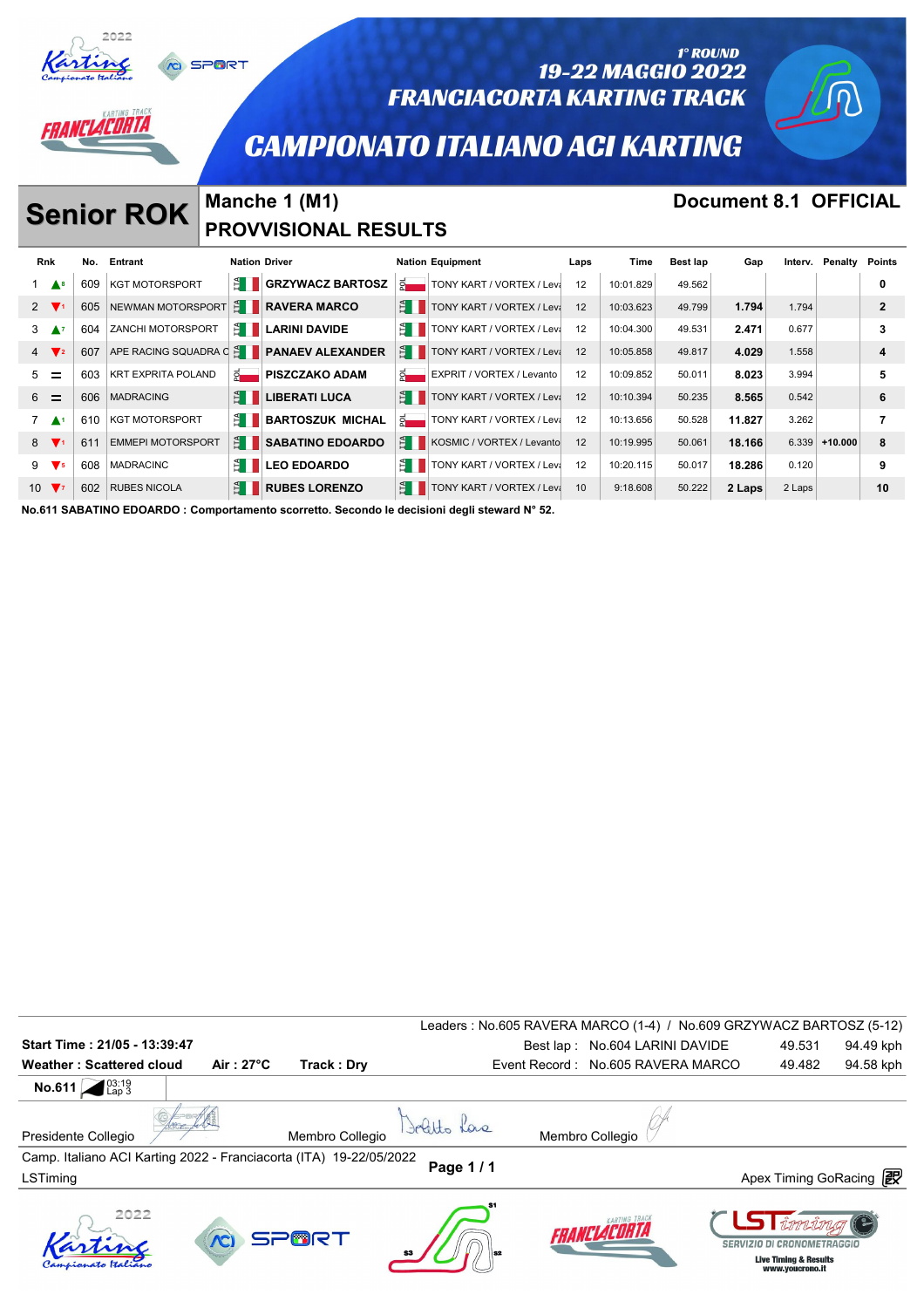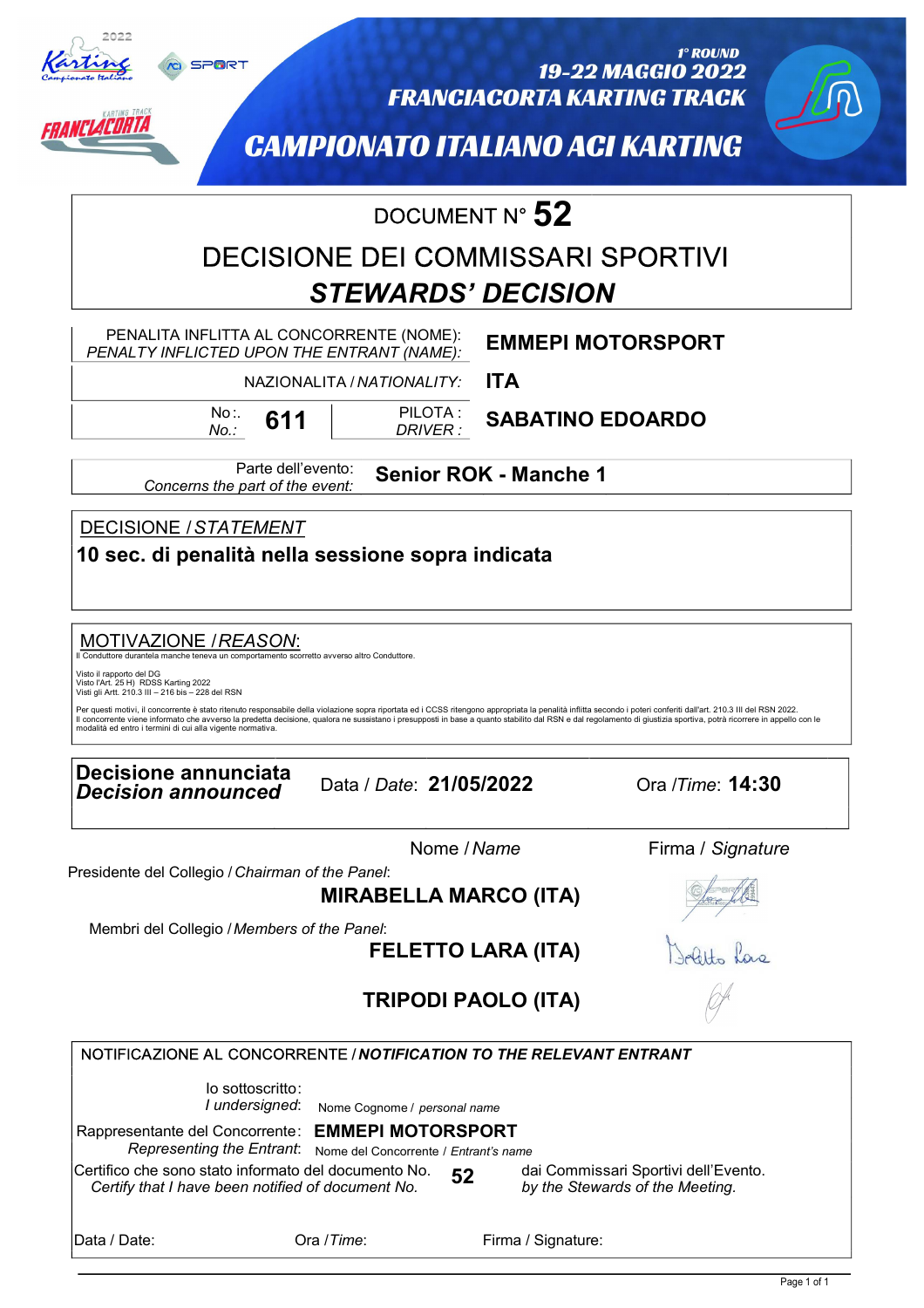

*AANCLACORTA* 

**SPORT** 

#### 1° ROUND 19-22 MAGGIO 2022 **FRANCIACORTA KARTING TRACK**

# **CAMPIONATO ITALIANO ACI KARTING**

# **Senior ROK** Manche 1 (M1)<br>For information purposes. No official / regulatory value

**Lap Chart** 

|                    | 1   | $\overline{2}$       | 3              | $\overline{4}$      | 5              | 6                                  | $\overline{7}$       | 8                                               | 9                    | 10                    |
|--------------------|-----|----------------------|----------------|---------------------|----------------|------------------------------------|----------------------|-------------------------------------------------|----------------------|-----------------------|
| Grid               | 605 | 607                  | 602            | 608                 | 603            | 606                                | 611                  | 610                                             | 609                  | 604                   |
|                    |     |                      |                |                     |                |                                    |                      |                                                 |                      |                       |
| Start              | 605 | 602                  | 603            | 611                 | 607            | 608                                | 609                  | 606                                             | 610                  | 604                   |
|                    |     |                      |                |                     |                |                                    |                      |                                                 |                      |                       |
| Lap <sub>1</sub> 1 | 605 | 603<br>$0.7\,$       | 602<br>0.4     | 609<br>0.1          | 611<br>0.3     | 607<br>0.3                         | 608<br>0.2           | 610<br>0.2                                      | 604<br>0.2           | 606<br>0.0            |
| Lap 2              | 605 | 603<br>0.8           | 609<br>$0.0\,$ | 602<br>$1.0\,$      | 607<br>0.1     | 608<br>0.5                         | 611<br>0.0           | 604<br>0.0                                      | 610<br>0.6           | 606<br>0.0            |
| Lap 3              | 605 | 609<br>0.3           | 603<br>$0.6\,$ | 607<br>1.1          | 602<br>$0.3\,$ | 604<br>$0.5\,$                     | 611<br>$0.2\,$       | 606<br>0.2                                      | 610<br>$0.2\,$       | 608<br>11.0           |
| Lap 4              | 605 | $609$ <sub>0.1</sub> | 603<br>0.6     | 607<br>1.1          | 602<br>0.7     | $604$ $_{\scriptscriptstyle{0.0}}$ | $611$ <sub>0.7</sub> | $\mathop{606}\limits_{\scriptscriptstyle{0.2}}$ | $610$ <sub>0.2</sub> | 608<br>10.9           |
| Lap 5              | 609 | 605<br>$0.5\,$       | 603<br>$0.4\,$ | 607<br>$_{\rm 0.9}$ | 604<br>0.5     | 602<br>$0.6\,$                     | 611<br>$0.6\,$       | 606<br>0.3                                      | 610<br>0.4           | 608<br>10.4           |
| Lap 6              | 609 | 605<br>$_{0.8}$      | 603<br>0.5     | 607<br>0.8          | 604<br>0.2     | 602<br>1.3                         | 611<br>0.5           | 606<br>0.4                                      | 610<br>1.6           | 608<br>9.1            |
| Lap 7              | 609 | 605<br>1.3           | 603<br>0.4     | 607<br>0.8          | 604<br>0.0     | 602<br>1.8                         | 611<br>0.3           | 606<br>0.5                                      | 610<br>1.9           | 608<br>8.4            |
| Lap 8              | 609 | 605<br>$1.5\,$       | 603<br>0.7     | 604<br>$0.4\,$      | 607<br>0.5     | 602<br>$1.8\,$                     | 611<br>0.2           | 606<br>0.7                                      | 610<br>2.5           | 608<br>7.6            |
| Lap 9              | 609 | 605<br>1.8           | 604<br>1.4     | 603<br>0.6          | 607<br>0.0     | 602<br>1.9                         | 611<br>0.1           | 606<br>0.9                                      | 610<br>2.8           | 608<br>7.1            |
| Lap <sub>10</sub>  | 609 | 605<br>2.1           | 604<br>$1.1$   | 607<br>0.8          | 603<br>$1.2\,$ | 611<br>$1.6\,$                     | 606<br>$0.6\,$       | 610<br>2.9                                      | 608<br>$6.6\,$       | $602$ <sub>39.4</sub> |
| Lap 11             | 609 | 605<br>$2.0\,$       | 604<br>$0.8\,$ | 607<br>1.1          | 603<br>2.7     | 611<br>$0.5\,$                     | 606<br>0.7           | 610<br>3.1                                      | 608<br>$6.5\,$       |                       |
| Lap 12             | 609 | 605<br>1.7           | 604<br>$0.6\,$ | 607<br>$1.5\,$      | 603<br>$3.9\,$ | 611<br>0.1                         | 606<br>$0.3\,$       | 610<br>3.2                                      | 608<br>$6.4\,$       |                       |

Camp. italiano ACi Narung 2022 - Franciacoria (דורא) וש-22 Page 1 / 1<br>LSTiming Apex Timing GoRacing *a*nd the term of the Marian Baracing and the Marian Apex Timing GoRacing and the t Camp. Italiano ACI Karting 2022 - Franciacorta (ITA) 19-22/05/2022









<u>I imriny</u>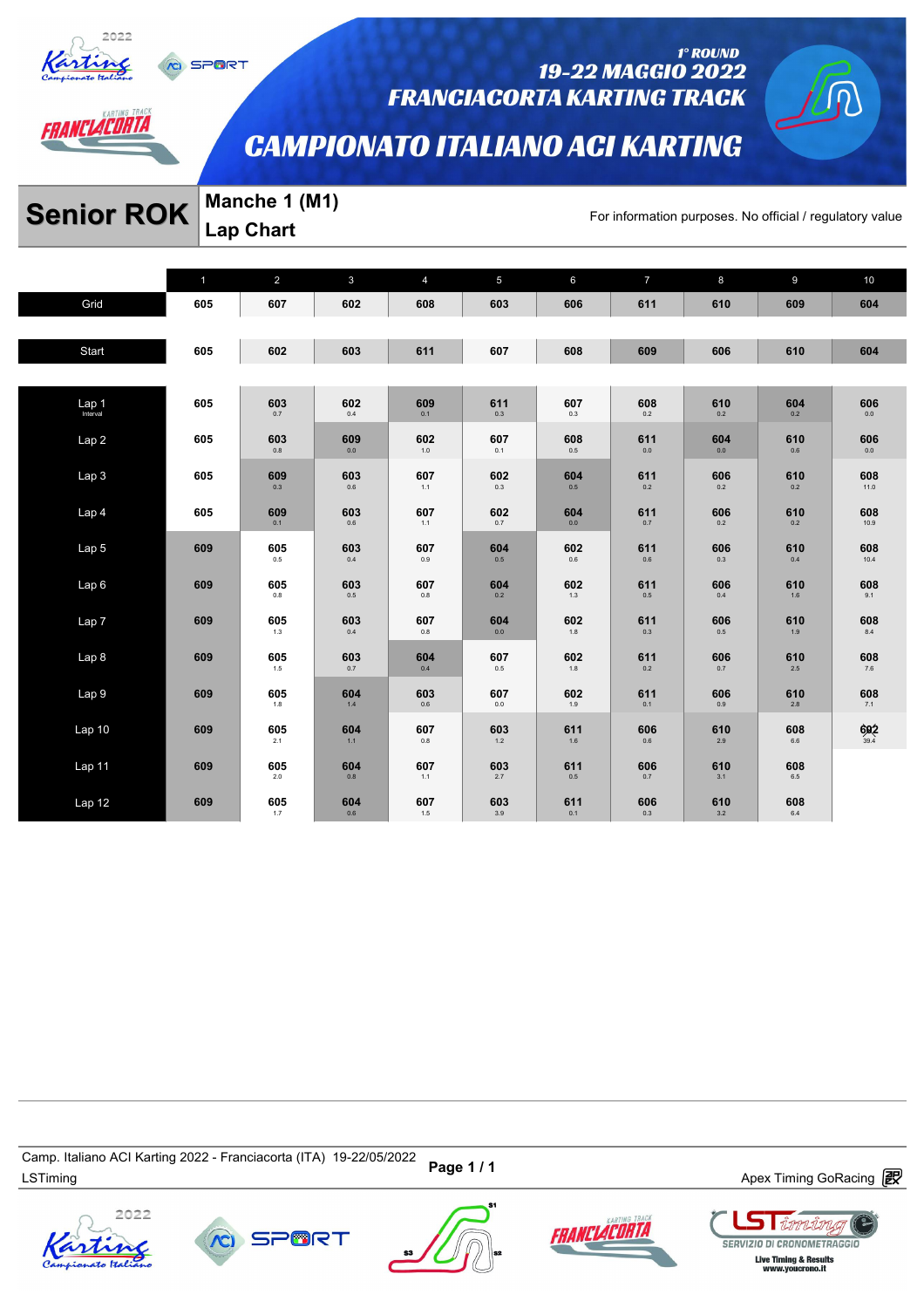



### 19-22 MAGGIO 2022 **FRANCIACORTA KARTING TRACK**

### **CAMPIONATO ITALIANO ACI KARTING**

# **Senior ROK** Manche 1 (M1)

1° ROUND

|                 |                   | <b>Senior ROK</b>           |          | Manche 1 (M1)   |     |                     |                 |                                   |          |          |     |                |        |                         |          | For information purposes. No official / regulatory value |     |
|-----------------|-------------------|-----------------------------|----------|-----------------|-----|---------------------|-----------------|-----------------------------------|----------|----------|-----|----------------|--------|-------------------------|----------|----------------------------------------------------------|-----|
|                 |                   |                             |          | <b>Analysis</b> |     |                     |                 |                                   |          |          |     |                |        |                         |          |                                                          |     |
| Laps            | Sector 1 Sector 2 |                             | Sector 3 | Lap Time        | Spd | Laps                | Sector 1        | Sector 2                          | Sector 3 | Lap Time | Spd | Laps           |        | Sector 1 Sector 2       | Sector 3 | Lap Time                                                 | Spd |
|                 |                   | <b>No.602 RUBES LORENZO</b> |          |                 |     | 8                   | 16.360          | 17.280                            | 16.228   | 49.868   | 116 | No.609         |        | <b>GRZYWACZ BARTOSZ</b> |          |                                                          |     |
| 1               | 17.673            | 17.899                      | 16.633   | 52.205          | 113 | 9                   | 16.392          | 17.320                            | 16.165   | 49.877   | 116 | $\mathbf 1$    | 17.697 | 17.911                  | 16.404   | 52.012                                                   | 117 |
| $\overline{2}$  | 17.005            | 17.738                      | 16.562   | 51.305          | 113 | 10                  | 16.394          | 17.279                            | 16.172   | 49.845   | 115 | 2              | 16.420 | 17.486                  | 16.183   | 50.089                                                   | 117 |
| 3               | 16.951            | 17.761                      | 16.337   | 51.049          | 116 | 11                  | 16.353          | 17.296                            | 16.182   | 49.831   | 117 | 3              | 16.400 | 17.351                  | 16.125   | 49.876                                                   | 118 |
| 4               | 16.562            | 17.648                      | 16.336   | 50.546          | 117 | 12                  | 16.373          | 17.281                            | 16.145   | 49.799   | 116 | $\overline{4}$ | 16.434 | 17.572                  | 16.185   | 50.191                                                   | 118 |
| 5               | 16.687            | 17.514                      | 16.286   | 50.487          | 116 | <b>No.606</b>       |                 | <b>LIBERATI LUCA</b>              |          |          |     | 5              | 16.341 | 17.316                  | 16.169   | 49.826                                                   | 117 |
| 6               | 16.493            | 17.521                      | 16.352   | 50.366          | 115 | $\overline{1}$      | 18.280          | 18.478                            | 16.617   | 53.375   | 112 | 6              | 16.329 | 17.258                  | 16.147   | 49.734                                                   | 117 |
| 7               | 16.560            | 17.462                      | 16.294   | 50.316          | 115 | $\overline{2}$      | 16.985          | 17.770                            | 16.488   | 51.243   | 115 | $\overline{7}$ | 16.273 | 17.190                  | 16.099   | 49.562                                                   | 117 |
| 8               | 16.499            | 17.413                      | 16.310   | 50.222          | 114 | 3                   | 16.763          | 17.483                            | 16.317   | 50.563   | 114 | 8              | 16.331 | 17.179                  | 16.115   | 49.625                                                   | 116 |
| 9               | 16.439            | 17.454                      | 16.346   | 50.239          | 115 | $\overline{4}$      | 16.620          | 17.678                            | 16.266   | 50.564   | 115 | 9              | 16.254 | 17.180                  | 16.130   | 49.564                                                   | 117 |
| 10              |                   |                             |          | 1:40.462        |     | 5                   | 16.631          | 17.499                            | 16.313   | 50.443   | 115 | 10             | 16.303 | 17.137                  | 16.122   | 49.562                                                   | 117 |
| No.603          |                   | <b>PISZCZAKO ADAM</b>       |          |                 |     | 6                   | 16.523          | 17.459                            | 16.253   | 50.235   | 114 | 11             | 16.462 | 17.250                  | 16.197   | 49.909                                                   | 117 |
| 1               | 17.456            | 17.830                      | 16.401   | 51.687          | 115 | $\overline{7}$      | 16.575          | 17.496                            | 16.271   | 50.342   | 114 | 12             | 16.522 | 17.255                  | 16.300   | 50.077                                                   | 116 |
| $\overline{2}$  | 16.720            | 17.606                      | 16.318   | 50.644          | 118 | 8                   | 16.524          | 17.442                            | 16.312   | 50.278   | 113 | <b>No.610</b>  |        | <b>BARTOSZUK MICHAL</b> |          |                                                          |     |
| 3               | 16.781            | 17.528                      | 16.250   | 50.559          | 115 | 9                   | 16.544          | 17.458                            | 16.265   | 50.267   | 115 | $\mathbf 1$    | 18.115 | 18.444                  | 16.414   | 52.973                                                   | 117 |
| 4               | 16.505            | 17.483                      | 16.234   | 50.222          | 115 | 10                  | 16.744          | 17.469                            | 16.259   | 50.472   | 114 | 2              | 16.970 | 17.988                  | 16.507   | 51.465                                                   | 117 |
| 5               | 16.503            | 17.421                      | 16.282   | 50.206          | 115 | 11                  | 16.620          | 17.451                            | 16.252   | 50.323   | 114 | 3              | 16.846 | 17.780                  | 16.299   | 50.925                                                   | 117 |
| 6               | 16.407            | 17.420                      | 16.208   | 50.035          | 114 | 12                  | 16.708          | 17.441                            | 16.275   | 50.424   | 114 | 4              | 16.640 | 17.631                  | 16.257   | 50.528                                                   | 117 |
| $\overline{7}$  | 16.436            | 17.346                      | 16.229   | 50.011          | 114 |                     |                 |                                   |          |          |     | 5              | 16.571 | 17.682                  | 16.373   | 50.626                                                   | 116 |
| 8               | 16.429            | 17.387                      | 16.347   | 50.163          | 114 | <b>No.607</b><br>-1 | 18.288          | <b>PANAEV ALEXANDER</b><br>18.181 | 16.365   | 52.834   | 117 | 6              | 16.632 | 17.538                  | 17.253   | 51.423                                                   | 113 |
| 9               |                   |                             |          |                 |     |                     |                 |                                   |          |          |     | $\overline{7}$ |        |                         |          | 50.708                                                   |     |
|                 | 16.576            | 17.918                      | 16.635   | 51.129          | 116 | 2<br>3              | 16.668          | 17.717                            | 16.181   | 50.566   | 117 |                | 16.669 | 17.599                  | 16.440   |                                                          | 116 |
| 10              | 16.843            | 17.719                      | 16.603   | 51.165          | 114 |                     | 16.703          | 17.568                            | 16.255   | 50.526   | 116 | 8              | 16.782 | 17.655                  | 16.406   | 50.843                                                   | 115 |
| 11              | 16.765            | 17.866                      | 16.688   | 51.319          | 114 | $\overline{4}$      | 16.475          | 17.482                            | 16.187   | 50.144   | 116 | 9              | 16.649 | 17.560                  | 16.343   | 50.552                                                   | 116 |
| 12              | 16.706            | 17.780                      | 16.716   | 51.202          | 114 | 5                   | 16.441          | 17.431                            | 16.201   | 50.073   | 117 | 10             | 16.654 | 17.533                  | 16.369   | 50.556                                                   | 116 |
| <b>No.604</b>   |                   | <b>LARINI DAVIDE</b>        |          |                 |     | 6                   | 16.389          | 17.351                            | 16.184   | 49.924   | 116 | 11             | 16.646 | 17.540                  | 16.378   | 50.564                                                   | 115 |
| 1               | 18.405            | 18.376                      | 16.369   | 53.150          | 117 | $\overline{7}$      | 16.417          | 17.378                            | 16.207   | 50.002   | 117 | 12             | 16.624 | 17.543                  | 16.369   | 50.536                                                   | 116 |
| 2               | 16.683            | 17.720                      | 16.213   | 50.616          | 119 | 8                   | 16.712          | 17.417                            | 16.196   | 50.325   | 116 | <b>No.611</b>  |        | <b>SABATINO EDOARDO</b> |          |                                                          |     |
| 3               | 16.987            | 17.571                      | 16.223   | 50.781          | 117 | 9                   | 16.329          | 17.409                            | 16.424   | 50.162   | 115 | $\mathbf 1$    | 17.732 | 17.891                  | 16.927   | 52.550                                                   | 114 |
| 4               | 16.368            | 17.482                      | 16.155   | 50.005          | 117 | 10                  | 16.345          | 17.298                            | 16.212   | 49.855   | 116 | 2              | 16.866 | 18.105                  | 16.559   | 51.530                                                   | 117 |
| 5               | 16.362            | 17.339                      | 16.075   | 49.776          | 118 | 11                  | 16.316          | 17.318                            | 16.183   | 49.817   | 117 | 3              | 16.820 | 17.615                  | 16.663   | 51.098                                                   | 116 |
| 6               | 16.331            | 17.291                      | 16.005   | 49.627          | 118 | 12                  | 16.374          | 17.361                            | 16.227   | 49.962   | 116 | $\overline{4}$ | 16.625 | 17.640                  | 16.274   | 50.539                                                   | 116 |
| $\overline{7}$  | 16.363            | 17.436                      | 16.058   | 49.857          | 120 | <b>No.608</b>       |                 | <b>LEO EDOARDO</b>                |          |          |     | 5              | 16.594 | 17.426                  | 16.310   | 50.330                                                   | 116 |
| 8               | 16.362            | 17.307                      | 16.027   | 49.696          | 118 | $\mathbf 1$         | 18.079          | 18.465                            | 16.409   | 52.953   | 115 | 6              | 16.511 | 17.426                  | 16.234   | 50.171                                                   | 116 |
| 9               | 16.260            | 17.618                      | 16.150   | 50.028          | 117 | 2                   | 16.775          | 17.826                            | 16.363   | 50.964   | 116 | $\overline{7}$ | 16.558 | 17.359                  | 16.249   | 50.166                                                   | 116 |
| 10 <sup>°</sup> | 16.277 17.270     |                             | 16.089   | 49.636          | 117 | 3                   | 26.744   19.501 |                                   | 16.461   | 1:02.706 | 114 | 8              |        | 16.455   17.409         | 16.292   | 50.156                                                   | 116 |
| 11              | 16.238 17.282     |                             | 16.011   | 49.531          | 117 | 4                   | 16.627          | 17.548                            | 16.277   | 50.452   | 114 | 9              | 16.419 | 17.439                  | 16.203   | 50.061                                                   | 117 |
| 12 <sup>2</sup> | 16.296 17.232     |                             | 16.049   | 49.577          | 117 | 5                   | 16.413 17.344   |                                   | 16.310   | 50.067   | 113 | 10             | 16.901 | 17.616                  | 16.257   | 50.774                                                   | 116 |
|                 |                   | No.605 RAVERA MARCO         |          |                 |     | 6                   | 16.521 17.410   |                                   | 16.205   | 50.136   | 114 | 11             | 16.457 | 17.464                  | 16.254   | 50.175                                                   | 116 |
| 1               | 17.099            | 17.698                      | 16.337   | 51.134          | 116 | 7                   | 16.421          | 17.375                            | 16.252   | 50.048   | 113 | 12             | 16.520 | 17.398                  | 16.875   | 50.793                                                   | 115 |
| 2               | 16.685 17.586     |                             | 16.338   | 50.609          | 115 | 8                   | 16.483          | 17.355                            | 16.231   | 50.069   | 114 |                |        |                         |          |                                                          |     |
| 3               | 16.626            | 17.522                      | 16.286   | 50.434          | 115 | 9                   | 16.483          | 17.294                            | 16.256   | 50.033   | 114 |                |        |                         |          |                                                          |     |
| 4               | 16.626            | 17.546                      | 16.225   | 50.397          | 116 | 10                  | 16.438          | 17.307                            | 16.272   | 50.017   | 114 |                |        |                         |          |                                                          |     |
| 5               | 16.775            | 17.415                      | 16.275   | 50.465          | 117 | 11                  | 16.547          | 17.573                            | 16.314   | 50.434   | 114 |                |        |                         |          |                                                          |     |
| 6               | 16.416            | 17.395                      | 16.194   | 50.005          | 116 | 12                  | 16.499          | 17.623                            | 16.364   | 50.486   | 114 |                |        |                         |          |                                                          |     |
| 7               | 16.469            | 17.310                      | 16.285   | 50.064          | 117 |                     |                 |                                   |          |          |     |                |        |                         |          |                                                          |     |

Camp. italiano ACi Narung 2022 - Franciacoria (דורא) וש-22 Page 1 / 1<br>LSTiming Apex Timing GoRacing *a*nd the term of the Marian Baracing and the Marian Apex Timing GoRacing and the t Camp. Italiano ACI Karting 2022 - Franciacorta (ITA) 19-22/05/2022







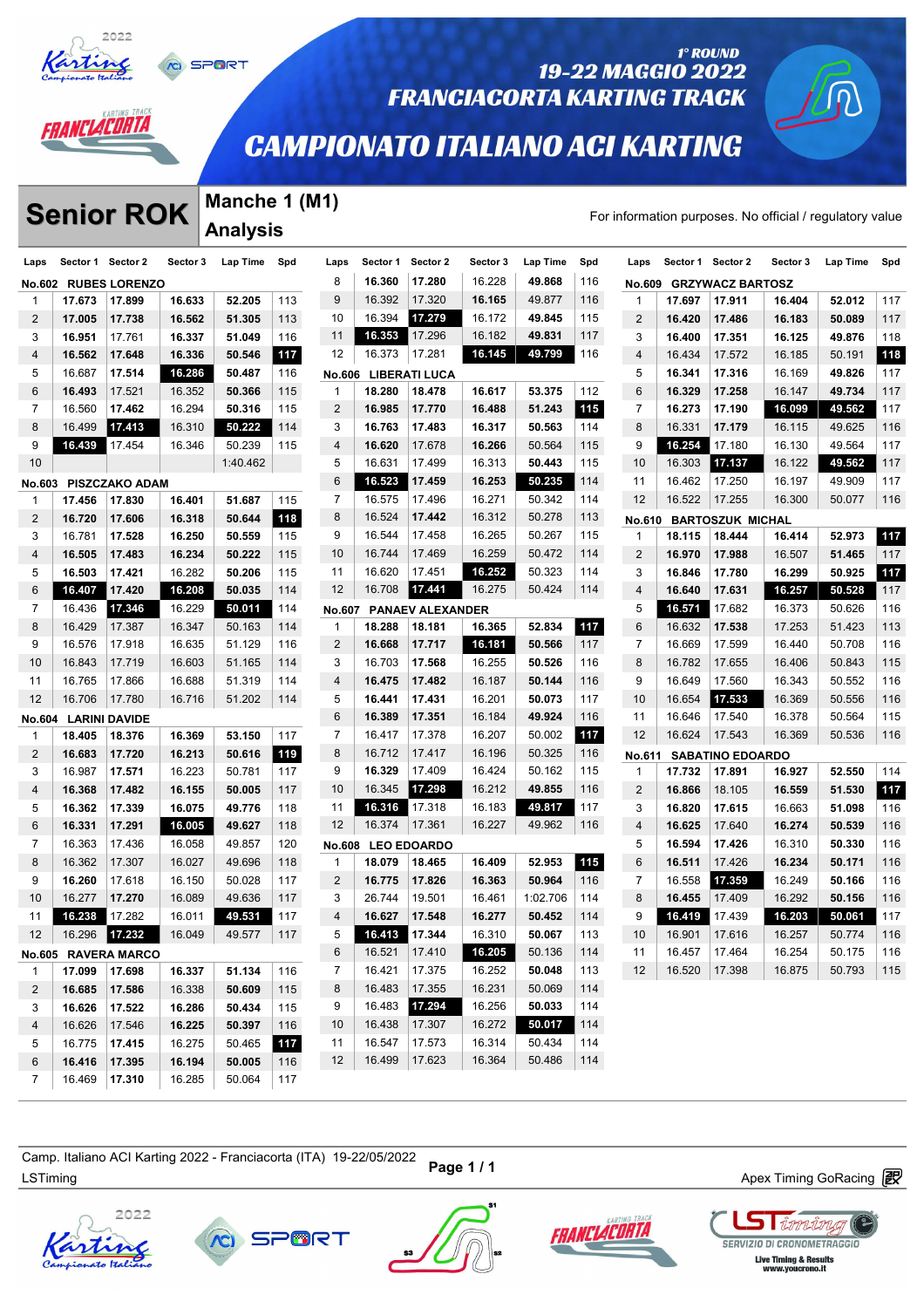

**CO** SPORT

1° ROUND 19-22 MAGGIO 2022 **FRANCIACORTA KARTING TRACK** 

## **CAMPIONATO ITALIANO ACI KARTING**



# **Senior ROK Manche 1 (M1)**





**Start : 21/05 - 13:40 12 Laps = 15.600 km**

Camp. nanano ACI Naning 2022 - Franciacona (11A) العديد Page 1 / 1 Magnetic Memorial Apex Timing GoRacing  $\overline{\mathbb{CP}}$ Camp. Italiano ACI Karting 2022 - Franciacorta (ITA) 19-22/05/2022









 $\Box$  iming **SERVIZIO DI CRONOMETRAGGIO** Live Timing & Results<br>www.youcrono.it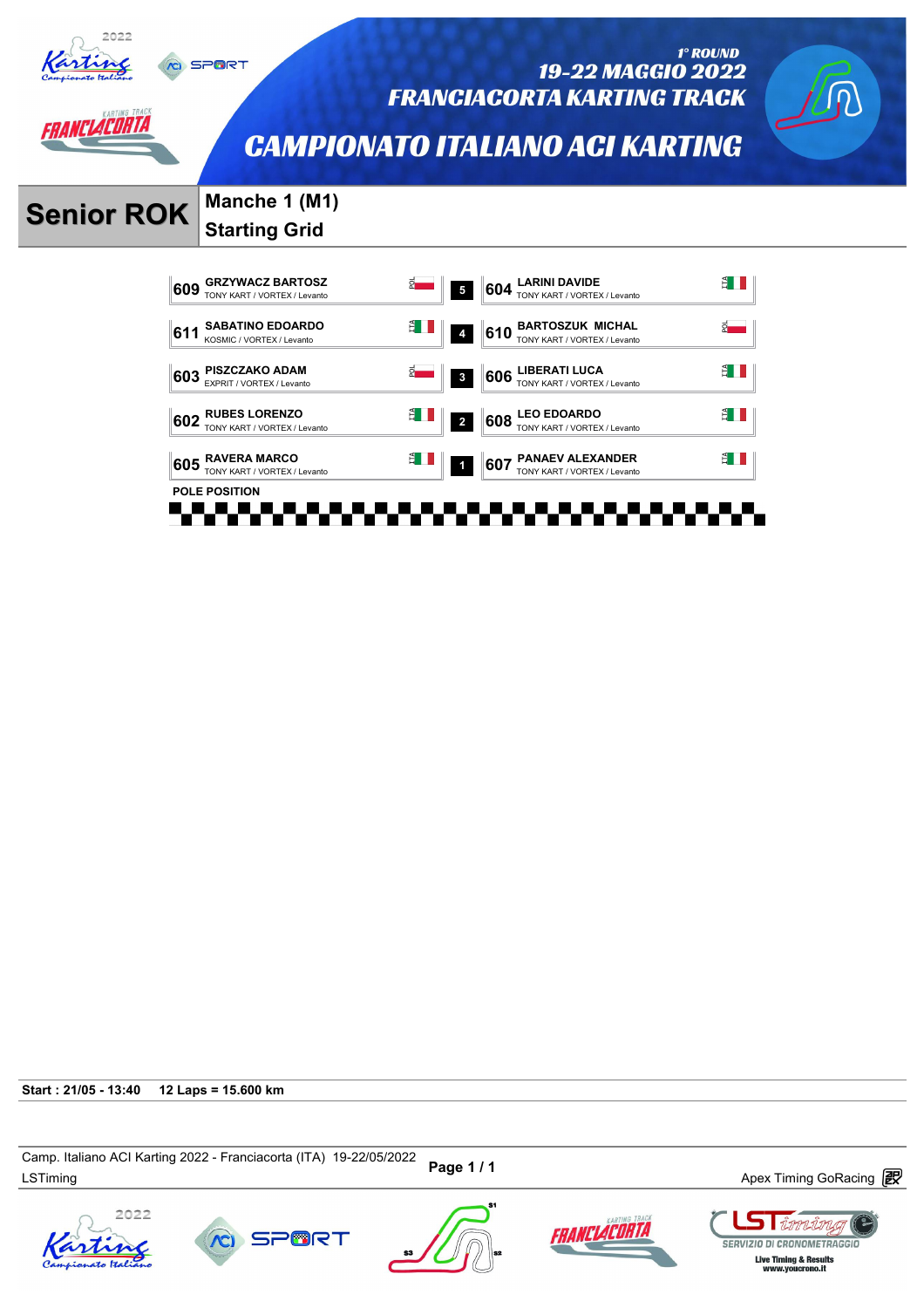

#### 1° ROUND 19-22 MAGGIO 2022 **FRANCIACORTA KARTING TRACK**

### **CAMPIONATO ITALIANO ACI KARTING**

**Senior ROK Warm UP Document 7 Document 7** 

NCLACORTA

**Warm UP Results** 

| No.                   | Entrant               |                   |                                                                                                                                               |                                                                                                                      |                           | Sector 1                                |        | Sector 3 | Time           |       | Laps                                                                                 |
|-----------------------|-----------------------|-------------------|-----------------------------------------------------------------------------------------------------------------------------------------------|----------------------------------------------------------------------------------------------------------------------|---------------------------|-----------------------------------------|--------|----------|----------------|-------|--------------------------------------------------------------------------------------|
| 608                   | <b>MADRACINC</b>      |                   | <b>EDOARDO LEO</b>                                                                                                                            |                                                                                                                      | <b>TONY KART / VORTEX</b> | 16.420                                  | 17.235 | 16.112   | 49.767         |       | 5                                                                                    |
| 604                   |                       |                   | <b>DAVIDE LARINI</b>                                                                                                                          | E                                                                                                                    | TONY KART / VORTEX        | 16.553                                  | 17.278 | 16.086   | 49.917         | 0.150 | 2                                                                                    |
| 607                   |                       |                   | <b>ALEXANDER PANAEV</b>                                                                                                                       | Ê III                                                                                                                | TONY KART / VORTEX        | 16.541                                  | 17.368 | 16.187   | 50.096         | 0.329 | 3                                                                                    |
| 606                   | <b>MADRACING</b>      |                   | <b>LUCA LIBERATI</b>                                                                                                                          | É I                                                                                                                  | TONY KART / VORTEX        | 16.585                                  | 17.410 | 16.144   | 50.139         | 0.372 | 5                                                                                    |
| 603                   |                       |                   | <b>ADAM PISZCZAKO</b>                                                                                                                         | $\vec{a}$                                                                                                            | EXPRIT / VORTEX / Le      | 16.643                                  | 17.436 | 16.261   | 50.340         | 0.573 | $\overline{4}$                                                                       |
| 610                   | <b>KGT MOTORSPORT</b> |                   | <b>MICHAL BARTOSZUK</b>                                                                                                                       | $\vec{a}$                                                                                                            | TONY KART / VORTEX        | 16.592                                  | 17.482 | 16.275   | 50.349         | 0.582 | $\overline{4}$                                                                       |
| 611                   |                       |                   | <b>EDOARDO SABATINO</b>                                                                                                                       | E I                                                                                                                  | KOSMIC / VORTEX / Le      | 16.638                                  | 17.465 | 16.259   | 50.362         | 0.595 | 3                                                                                    |
| 609                   | <b>KGT MOTORSPORT</b> |                   | <b>BARTOSZ GRZYWACZ</b>                                                                                                                       | $\vec{a}$                                                                                                            | TONY KART / VORTEX        | 17.288                                  | 18.206 | 16.608   | 52.102         | 2.335 | 6                                                                                    |
| <b>Not Classified</b> |                       |                   |                                                                                                                                               |                                                                                                                      |                           |                                         |        |          |                |       |                                                                                      |
| 602                   | <b>RUBES NICOLA</b>   |                   | <b>LORENZO RUBES</b>                                                                                                                          | ÉП                                                                                                                   | TONY KART / VORTEX        |                                         |        |          | No Time        |       |                                                                                      |
| 605                   |                       |                   | <b>MARCO RAVERA</b>                                                                                                                           | ÉН                                                                                                                   | TONY KART / VORTEX        |                                         |        |          | <b>No Time</b> |       |                                                                                      |
|                       |                       | <b>Senior ROK</b> | <b>Results</b><br>ZANCHI MOTORSPORT<br>APE RACING SQUADRA CORSE<br><b>KRT EXPRITA POLAND</b><br><b>EMMEPI MOTORSPORT</b><br>NEWMAN MOTORSPORT | <b>WAIII UF</b><br><b>Nation Driver</b><br>Ê II<br>É I<br>Ê II<br>É I<br><u>ੱਖ</u><br>E I<br>ÉП<br>É I<br>É I<br>É I |                           | <b>Nation Equipment</b><br>$\mathbf{H}$ |        |          | Sector 2       |       | <b>DUGUILGIIL</b><br>For information purposes. No official / regulatory value<br>Gap |

Camp. italiano ACI Narung 2022 - Franciacoria (FIA) +9-220072022 Page 1 / 1<br>LSTiming Apex Timing GoRacing *in* Camp. Italiano ACI Karting 2022 - Franciacorta (ITA) 19-22/05/2022 **Start Time : 21/05 - 10:10:19** No.608 EDOARDO LEO 49.767 94.04 kph Weather : Sunny Air : 23°C Track : Dry **Executed Strategier Contract Contract Contract Contract Act Act Act Act A**<br>Event Record : No.605 MARCO RAVERA 49.482 94.58 kph









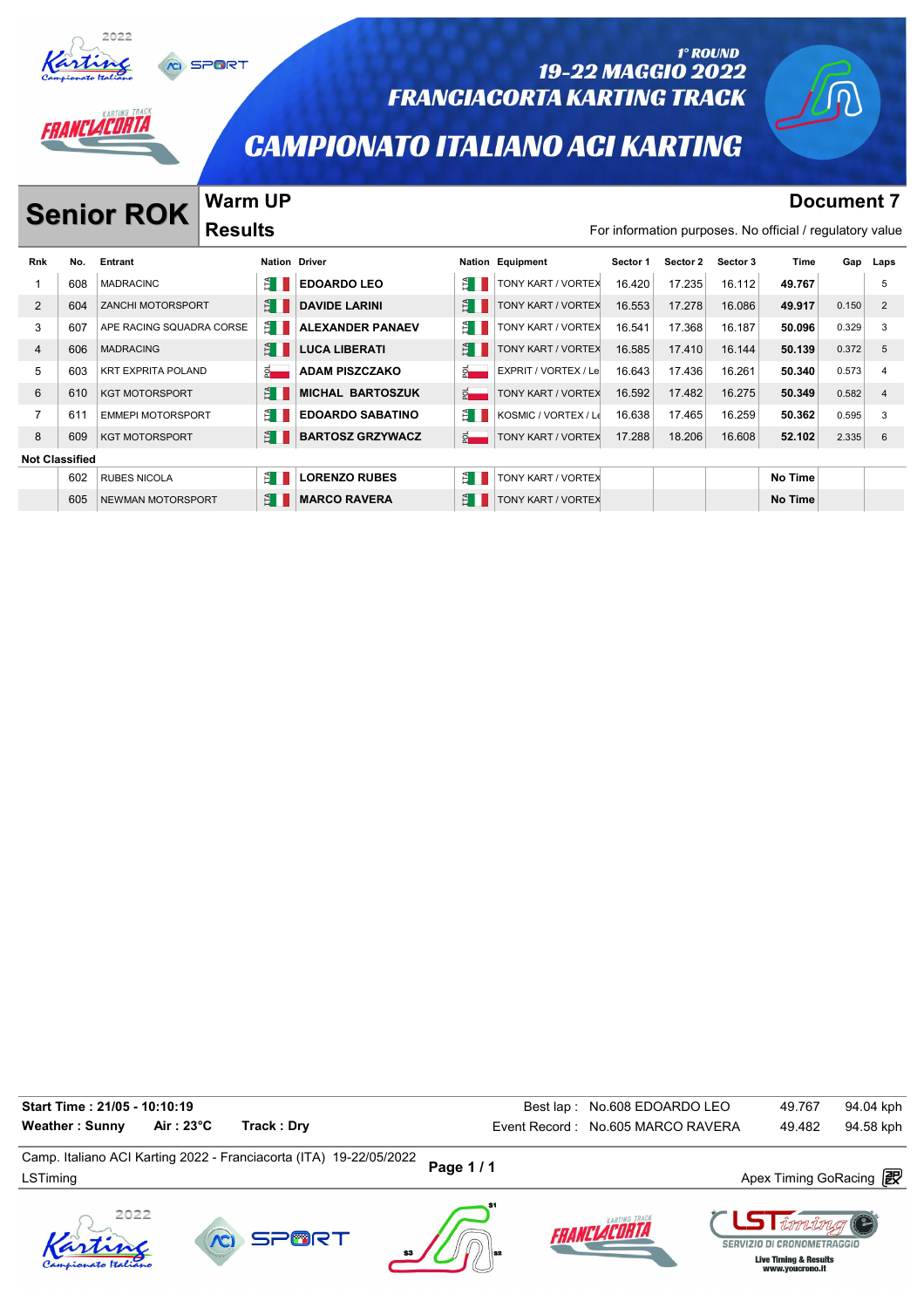

*ANCLACORTA* 

# SPORT

### 1° ROUND 19-22 MAGGIO 2022 **FRANCIACORTA KARTING TRACK**

## **CAMPIONATO ITALIANO ACI KARTING**

# **Senior ROK** Warm UP

### **Warm UP Best Sectors Analysis**

|                |     | <b>Senior ROK</b> |                |         | <b>Warm UP</b>               |                |                       |            |                |     |                                                          |               |           |                 |       |
|----------------|-----|-------------------|----------------|---------|------------------------------|----------------|-----------------------|------------|----------------|-----|----------------------------------------------------------|---------------|-----------|-----------------|-------|
|                |     |                   |                |         | <b>Best Sectors Analysis</b> |                |                       |            |                |     | For information purposes. No official / regulatory value |               |           |                 |       |
| Rnk No.        | S1  | Time              |                | Rnk No. | S <sub>2</sub><br>Time       |                | Rnk No.               | S3<br>Time | Rnk            | No. | <b>Ideal Lap Times</b><br>Driver                         | <b>Nation</b> | Ideal Lap | <b>Best Lap</b> | Diff. |
|                | 608 | 16.420            |                | 608     | 17.235                       |                | 604<br>$\mathbf{1}$   | 16.086     | $\mathbf{1}$   | 608 | <b>LEO EDOARDO</b>                                       | $H_{\rm H}$   | 49.767    | 49.767          |       |
| $\overline{2}$ | 607 | 16.469            | 2              | 604     | 17.278                       |                | $\overline{2}$<br>608 | 16.112     | $\overline{2}$ | 604 | <b>LARINI DAVIDE</b>                                     | $H^4$         | 49.917    | 49.917          |       |
| 3              | 604 | 16.553            | 3              | 607     | 17.368                       |                | 606<br>3              | 16.144     | 3              | 607 | <b>PANAEV ALEXANDER</b>                                  | $H_{\rm H}$   | 50.024    | 50.096          | 0.072 |
| $\overline{4}$ | 606 | 16.585            | $\overline{4}$ | 606     | 17.403                       |                | 607<br>$\overline{4}$ | 16.187     | $\overline{4}$ | 606 | <b>LIBERATI LUCA</b>                                     | $H_{\rm II}$  | 50.132    | 50.139          | 0.007 |
| 5              | 610 | 16.592            | 5              | 603     | 17.436                       |                | 611<br>5              | 16.259     | 5              | 603 | <b>PISZCZAKO ADAM</b>                                    | $\bar{S}$     | 50.338    | 50.340          | 0.002 |
| 6              | 611 | 16.638            | 6              | 611     | 17.465                       |                | 603<br>5              | 16.259     | 6              | 610 | <b>BARTOSZUK MICHAL</b>                                  | <u>ನ–</u>     | 50.346    | 50.349          | 0.003 |
|                | 603 | 16.643            |                | 610     | 17.482                       | $\overline{7}$ | 610                   | 16.272     | $\overline{7}$ | 611 | <b>SABATINO EDOARDO</b>                                  | $H_{\rm H}$   | 50.362    | 50.362          |       |
| 8              | 609 | 17.288            | 8              | 609     | 18.198                       |                | 609<br>8              | 16.597     | 8              | 609 | <b>GRZYWACZ BARTOSZ</b>                                  | $\mathbb{R}$  | 52.083    | 52.102          | 0.019 |
|                |     |                   |                |         |                              |                |                       |            |                |     |                                                          |               |           |                 |       |

Camp. italiano ACI Narung 2022 - Franciacoria (דורא ישראב בער באט בארצון Page 1 / 1<br>LSTiming Apex Timing GoRacing *a*nd the terminal services and the terminal services are terminal services and te Camp. Italiano ACI Karting 2022 - Franciacorta (ITA) 19-22/05/2022







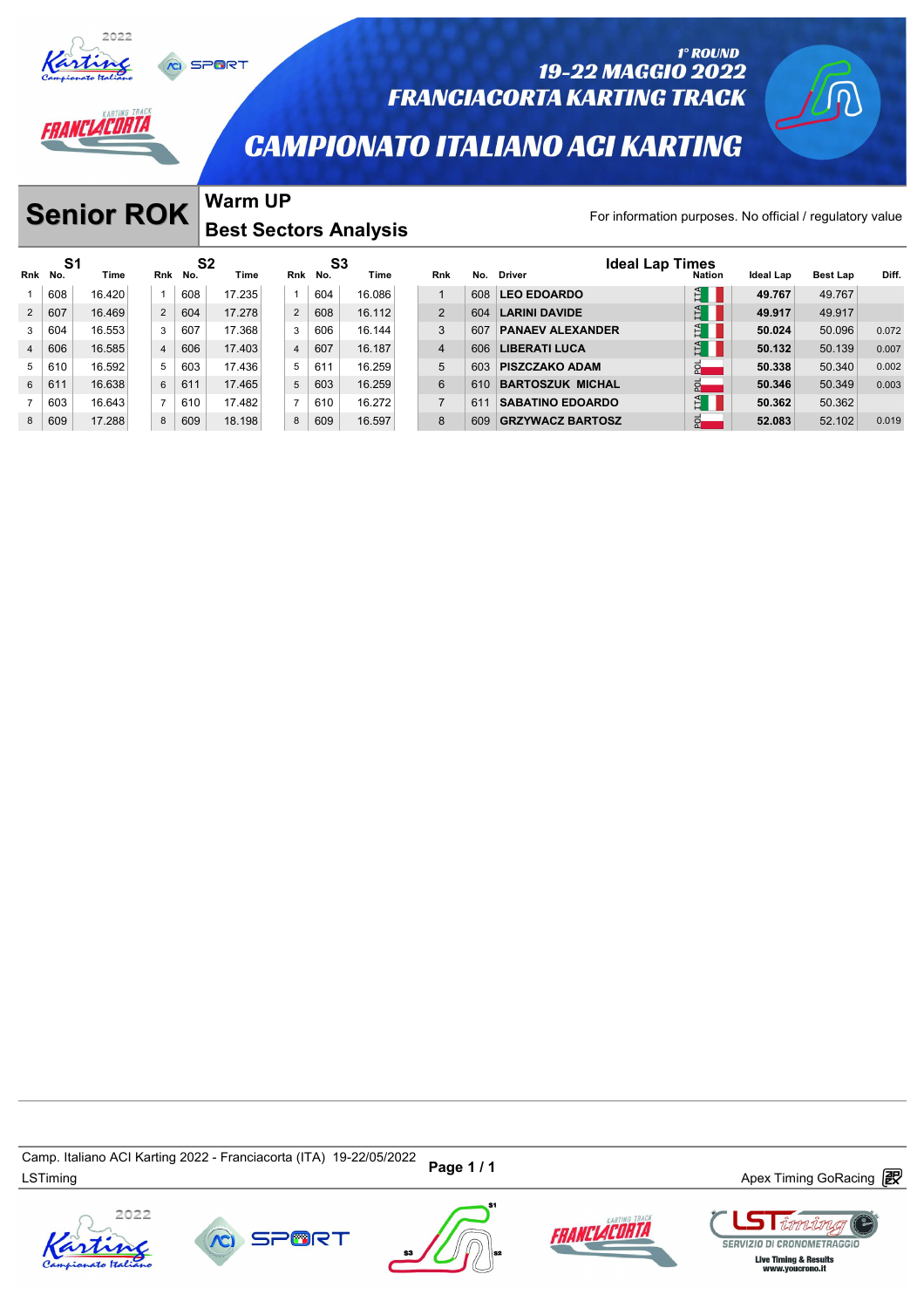

**CO** SPORT

**Warm UP**

# RANCLACORTA

**Senior ROK** 

#### 1° ROUND 19-22 MAGGIO 2022 **FRANCIACORTA KARTING TRACK**

## **CAMPIONATO ITALIANO ACI KARTING**

For information purposes. No official / regulatory value

|                |          |                         |          | <b>Analysis</b> |     |
|----------------|----------|-------------------------|----------|-----------------|-----|
| Laps           | Sector 1 | Sector 2                | Sector 3 | Lap Time        | Spd |
| No.603         |          | <b>PISZCZAKO ADAM</b>   |          |                 |     |
| 1              | 17.011   | 22.327                  | 17.398   | 56.736          | 112 |
| $\overline{2}$ | 16.768   | 17.565                  | 16.259   | 50.592          | 114 |
| 3              | 16.879   | 17.486                  | 18.076   | 52.441          | 114 |
| $\overline{4}$ | 16.643   | 17.436                  | 16.261   | 50.340          | 113 |
| No.604         |          | <b>LARINI DAVIDE</b>    |          |                 |     |
| 1              | 17.077   | 17.463                  | 16.127   | 50.667          | 116 |
| 2              | 16.553   | 17.278                  | 16.086   | 49.917          | 116 |
| No.606         |          | <b>LIBERATI LUCA</b>    |          |                 |     |
| 1              | 18.548   | 17.783                  | 16.378   | 52.709          | 114 |
| 2              | 16.585   | 17.410                  | 16.144   | 50.139          | 115 |
| 3              | 16.856   | 17.557                  | 17.520   | 51.933          | 114 |
| $\overline{4}$ | 16.643   | 17.403                  | 16.285   | 50.331          | 112 |
| 5              | 17.277   | 17.583                  | 18.074   | 52.934          | 103 |
|                |          | No.607 PANAEV ALEXANDER |          |                 |     |
| 1              | 17.477   | 17.627                  | 16.326   | 51.430          | 116 |
| 2              | 16.541   | 17.368                  | 16.187   | 50.096          | 117 |
| 3              | 16.469   | 17.370                  | 16.497   | 50.336          | 116 |
| No.608         |          | <b>LEO EDOARDO</b>      |          |                 |     |
| 1              | 19.035   | 19.346                  | 17.538   | 55.919          | 111 |
| 2              | 17.339   | 18.568                  | 16.551   | 52.458          | 114 |
| 3              | 16.565   | 17.384                  | 16.217   | 50.166          | 114 |
| $\overline{4}$ | 16.518   | 18.236                  | 16.556   | 51.310          | 115 |
| 5              | 16.420   | 17.235                  | 16.112   | 49.767          | 115 |
| No.609         |          | <b>GRZYWACZ BARTOSZ</b> |          |                 |     |
| 1              | 25.531   | 24.891                  | 24.580   | 1:15.002        | 67  |
| 2              | 22.726   | 22.035                  | 21.369   | 1:06.130        | 77  |
| 3              | 19.899   | 20.100                  | 18.858   | 58.857          | 97  |
| $\overline{4}$ | 18.471   | 18.544                  | 17.047   | 54.062          | 111 |
| 5              | 17.878   | 18.198                  | 16.597   | 52.673          | 113 |
| 6              | 17.288   | 18.206                  | 16.608   | 52.102          | 115 |
|                |          | No.610 BARTOSZUK MICHAL |          |                 |     |
| 1              | 17.270   | 17.668                  | 16.407   | 51.345          | 115 |
| $\overline{2}$ | 16.777   | 17.534                  | 16.317   | 50.628          | 115 |
| 3              | 16.841   | 18.239                  | 16.272   | 51.352          | 116 |
| $\overline{4}$ | 16.592   | 17.482                  | 16.275   | 50.349          | 115 |
| No.611         |          | <b>SABATINO EDOARDO</b> |          |                 |     |
| 1              | 17.331   | 17.718                  | 16.445   | 51.494          | 115 |
| 2              | 16.638   | 17.465                  | 16.259   | 50.362          | 115 |
| 3              | 16.820   | 17.513                  | 16.263   | 50.596          | 114 |

Camp. italiano ACi Narung 2022 - Franciacoria (דורא) וש-22 Page 1 / 1<br>LSTiming Apex Timing GoRacing *a*nd the term of the Marian Baracing and the Marian Apex Timing GoRacing and the t Camp. Italiano ACI Karting 2022 - Franciacorta (ITA) 19-22/05/2022







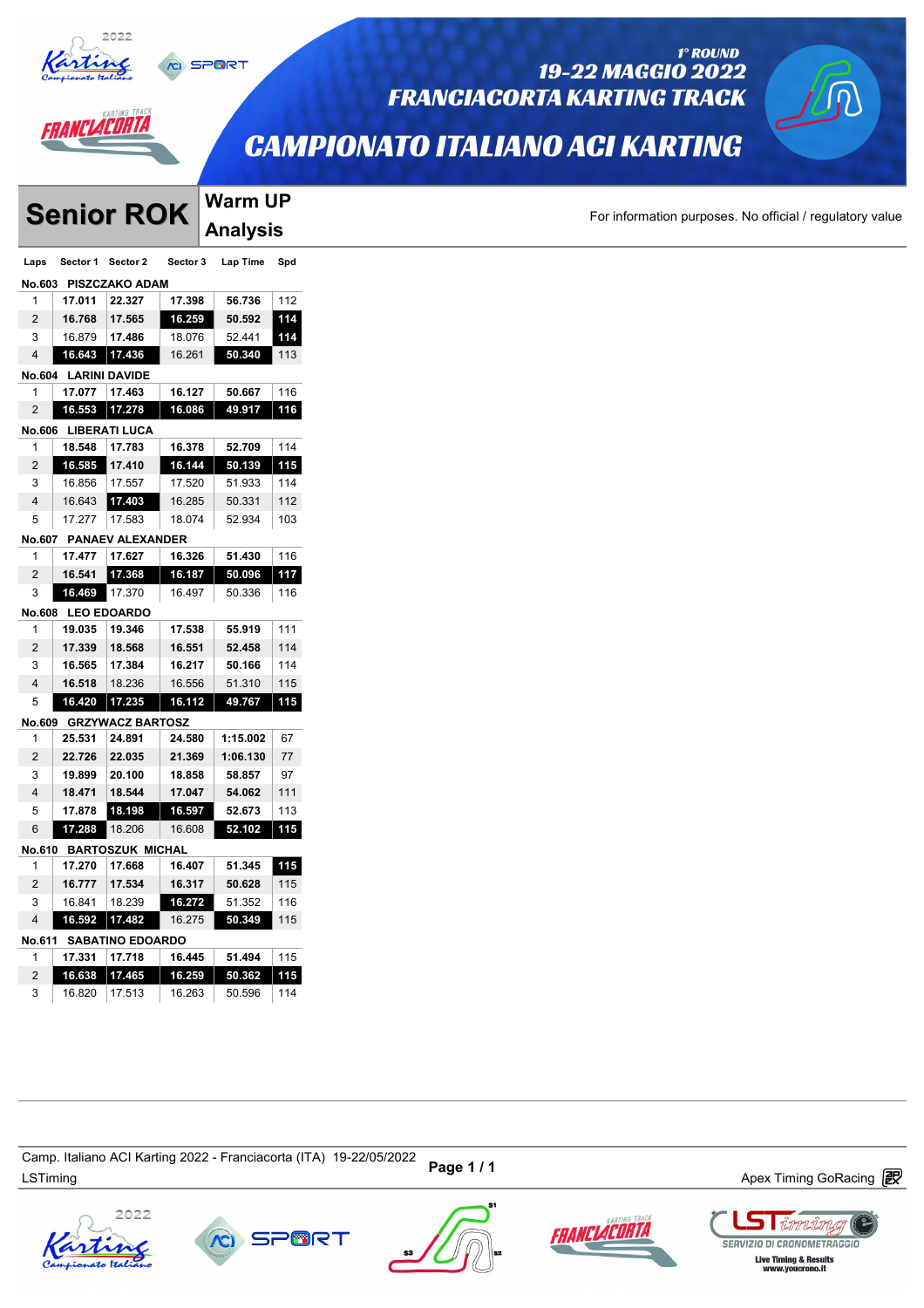

3 602 RUBES NICOLA **RUBES LORENZO RUBES LORENZO RESERVAL EXECUTA 16.260** 17.257 16.031 49.548 0.066 6 608 MADRACINC **LEO EDOARDO** TONY KART / VORTEX / Levanto 16.404 17.172 16.107 **49.683** 0.201 6 603 KRT EXPRITA POLAND **PISZCZAKO ADAM** EXPRIT / VORTEX / Levanto 16.333 17.299 16.147 **49.779** 0.297 6 606 MADRACING **LIBERATI LUCA** TONY KART / VORTEX / Levanto 16.409 17.242 16.189 **49.840** 0.358 6 611 EMMEPI MOTORSPORT **SABATINO EDOARDO** KOSMIC / VORTEX / Levanto 16.493 17.378 16.132 **50.003** 0.521 5 8 610 KGT MOTORSPORT **BARTOSZUK MICHAL BARTOSZUK MICHAL** TONY KART / VORTEX / Levan 16.484 17.498 16.206 50.188 0.706 5 609 KGT MOTORSPORT **GRZYWACZ BARTOSZ** TONY KART / VORTEX / Levanto 19.451 17.913 16.114 **53.478** 3.996 1

**604 ZANCHI MOTORSPORT <b>LARINI DAVIDE LARINI DAVIDE REFERENCE** TONY KART / VORTEX / Levan

**Not Classified**

| Start Time: 20/05 - 19:42:26 |                     |                                                                    |          | Best lap: No.605 RAVERA MARCO | 94.58 kph<br>49.482                                                                          |
|------------------------------|---------------------|--------------------------------------------------------------------|----------|-------------------------------|----------------------------------------------------------------------------------------------|
| <b>Weather: Sunny</b>        | Air: $31^{\circ}$ C | Track: Dry                                                         |          |                               |                                                                                              |
| Presidente Collegio          |                     | Membro Collegio                                                    |          | Membro Collegio               |                                                                                              |
| LSTiming                     |                     | Camp. Italiano ACI Karting 2022 - Franciacorta (ITA) 19-22/05/2022 | Page 1/1 |                               | Apex Timing GoRacing <b>段</b>                                                                |
| 2022                         |                     | SPMRT                                                              |          | <b>FRANCIACORTA</b>           | Timpina<br>SERVIZIO DI CRONOMETRAGGIO<br><b>Live Timing &amp; Results</b><br>www.youcrono.it |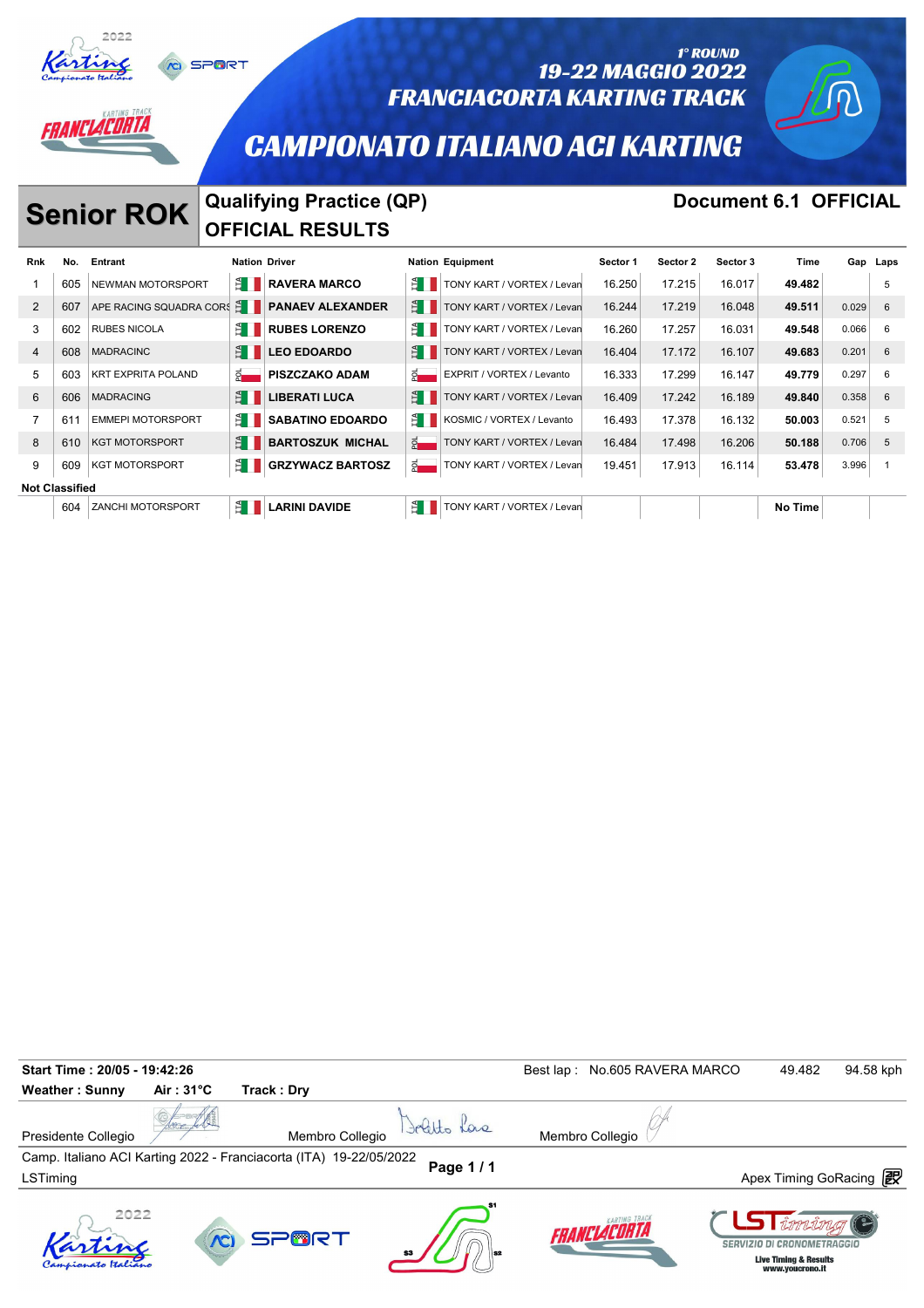

### 19-22 MAGGIO 2022 **FRANCIACORTA KARTING TRACK**

# **CAMPIONATO ITALIANO ACI KARTING**

*IANCLACORTA* 

### **Senior ROK** Qualifying Practice (QP)<br>For information purposes. No official / regulatory value **Best Sectors Analysis**

1° ROUND

|         |     | <b>Senior ROK</b> |                |         |                        | <b>Qualifying Practice (QP)</b><br>For information purposes. No official / regulatory value<br><b>Best Sectors Analysis</b> |           |        |  |                |     |                                  |               |           |                 |       |
|---------|-----|-------------------|----------------|---------|------------------------|-----------------------------------------------------------------------------------------------------------------------------|-----------|--------|--|----------------|-----|----------------------------------|---------------|-----------|-----------------|-------|
| Rnk No. | S1  | Time              |                | Rnk No. | S <sub>2</sub><br>Time | Rnk                                                                                                                         | S3<br>No. | Time   |  | <b>Rnk</b>     | No. | <b>Ideal Lap Times</b><br>Driver | <b>Nation</b> | Ideal Lap | <b>Best Lap</b> | Diff. |
|         | 607 | 16.244            |                | 608     | 17.172                 | $\mathbf{1}$                                                                                                                | 602       | 16.011 |  | 1              | 605 | <b>RAVERA MARCO</b>              | ETA           | 49.477    | 49.482          | 0.005 |
| 2       | 605 | 16.250            | 2              | 605     | 17.215                 | $\overline{2}$                                                                                                              | 605       | 16.012 |  | 2              | 607 | <b>PANAEV ALEXANDER</b>          | EII           | 49.511    | 49.511          |       |
| 3       | 602 | 16.260            | 3              | 607     | 17.219                 | 3                                                                                                                           | 607       | 16.048 |  | 3              | 602 | <b>RUBES LORENZO</b>             | E             | 49.528    | 49.548          | 0.020 |
| 4       | 603 | 16.333            | $\overline{4}$ | 603     | 17.233                 | $\overline{4}$                                                                                                              | 608       | 16.073 |  | $\overline{4}$ | 608 | <b>LEO EDOARDO</b>               | EI            | 49.649    | 49.683          | 0.034 |
| 5       | 606 | 16.374            | 5              | 606     | 17.242                 | 5                                                                                                                           | 603       | 16.089 |  | 5              | 603 | <b>PISZCZAKO ADAM</b>            | 핢             | 49.655    | 49.779          | 0.124 |
| 6       | 608 | 16.404            | 6              | 602     | 17.257                 | 6                                                                                                                           | 609       | 16.114 |  | 6              | 606 | <b>LIBERATI LUCA</b>             | EI            | 49.805    | 49.840          | 0.035 |
|         | 610 | 16.484            | $\overline{7}$ | 611     | 17.344                 | $\overline{7}$                                                                                                              | 611       | 16.132 |  | $\overline{7}$ | 611 | <b>SABATINO EDOARDO</b>          | $\mathbb{E}$  | 49.969    | 50.003          | 0.034 |
| 8       | 611 | 16.493            | 8              | 610     | 17.432                 | 8                                                                                                                           | 610       | 16.133 |  | 8              | 610 | <b>BARTOSZUK MICHAL</b>          | ā-            | 50.049    | 50.188          | 0.139 |
| 9       | 609 | 19.451            | 9              | 609     | 17.913                 | 9                                                                                                                           | 606       | 16.189 |  | 9              | 609 | <b>GRZYWACZ BARTOSZ</b>          | 힊             | 53.478    | 53.478          |       |

Camp. italiano ACI Karting 2022 - Franciacoria (++A) +9-22/05/2022 **Page 1 / 1**<br>LSTiming Apex Timing GoRacing *a*nd a later the second term of the second term of the second and the second and t Camp. Italiano ACI Karting 2022 - Franciacorta (ITA) 19-22/05/2022









imin **SERVIZIO DI CRONOMETRAGGIO**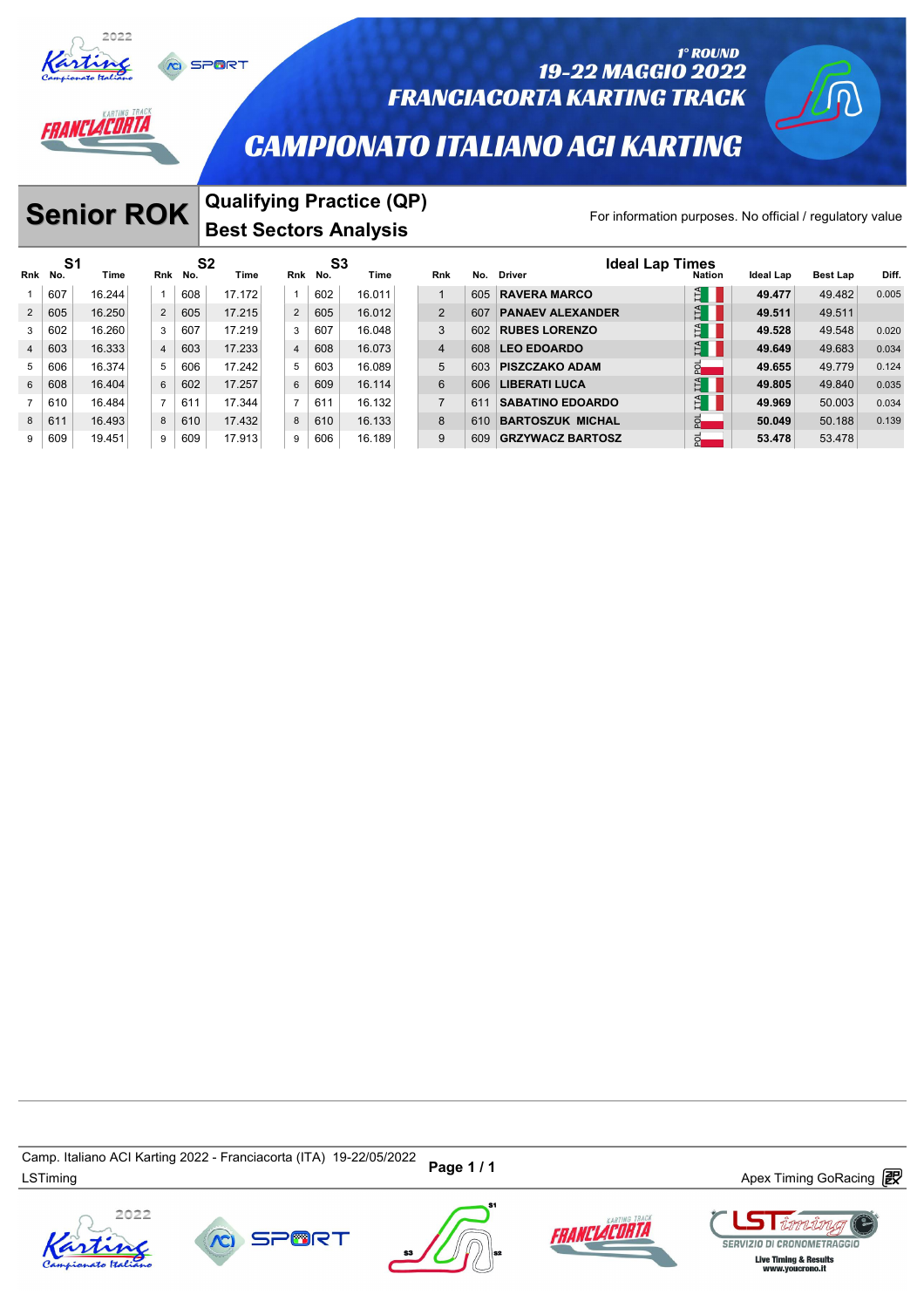



#### 1° ROUND 19-22 MAGGIO 2022 **FRANCIACORTA KARTING TRACK**

# **CAMPIONATO ITALIANO ACI KARTING**

 **16.671 17.432** 16.363 **50.466** 116 17.340 19.146 **16.133** 52.619 117 **16.606** 17.526 16.224 **50.356** 116 **16.484** 17.498 16.206 **50.188 117**

 **21.557 21.290 16.422 59.269** 116 **16.580 17.502 16.157 50.239 117 16.563 17.424** 16.197 **50.184** 116 **16.493 17.378 16.132 50.003** 117 16.525 **17.344** 16.139 50.008 116

**No.611 SABATINO EDOARDO**

ANCLACORTA

# **Qualifying Practice (QP)**<br>For information purposes. No official / regulatory value **Laps Sector 1 Sector 2 Sector 3 Lap Time Spd**<br> **Laps Sector 1 Sector 2 Sector 3 Lap Time Spd**<br>  $\begin{bmatrix} 0 & 1 & 0 & 0 & 0 \\ 0 & 0 & 0 & 0 & 0 \\ 0 & 0 & 0 & 0 & 0 \\ 0 & 0 & 0 & 0 & 0 \\ 0 & 0 & 0 & 0 & 0 \\ 0 & 0 & 0 & 0 & 0 \\ 0 & 0 & 0 & 0 & 0 \\ 0 & 0 & 0 & 0 & 0$

|                |          | <b>Senior ROK</b>       |          | Qualifying Pract |     |      |
|----------------|----------|-------------------------|----------|------------------|-----|------|
|                |          |                         |          | <b>Analysis</b>  |     |      |
| Laps           | Sector 1 | Sector 2                | Sector 3 | Lap Time         | Spd | Laps |
| No.602         |          | <b>RUBES LORENZO</b>    |          |                  |     | 2    |
| 1              | 17.137   | 23.403                  | 16.284   | 56.824           | 117 | 3    |
| 2              | 16.527   | 17.421                  | 16.149   | 50.097           | 117 | 4    |
| 3              | 16.374   | 17.289                  | 16.011   | 49.674           | 117 | 5    |
| 4              | 16.403   | 17.264                  | 16.085   | 49.752           | 117 | No.6 |
| 5              | 16.260   | 17.257                  | 16.031   | 49.548           | 117 | 1    |
| 6              | 16.353   | 17.292                  | 16.056   | 49.701           | 117 | 2    |
| No.603         |          | PISZCZAKO ADAM          |          |                  |     | 3    |
| 1              | 16.861   | 17.510                  | 16.253   | 50.624           | 114 | 4    |
| 2              | 16.672   | 17.425                  | 16.177   | 50.274           | 114 | 5    |
| 3              | 16.492   | 17.344                  | 16.089   | 49.925           | 115 |      |
| 4              | 16.387   | 17.275                  | 16.174   | 49.836           | 115 |      |
| 5              | 16.333   | 17.299                  | 16.147   | 49.779           | 114 |      |
| 6              | 16.398   | 17.233                  | 16.399   | 50.030           | 101 |      |
| No.605         |          | <b>RAVERA MARCO</b>     |          |                  |     |      |
| 1              | 16.679   | 17.575                  | 16.125   | 50.379           | 117 |      |
| 2              | 16.413   | 17.309                  | 16.181   | 49.903           | 117 |      |
| 3              | 16.315   | 17.253                  | 16.072   | 49.640           | 117 |      |
| 4              | 16.268   | 17.231                  | 16.012   | 49.511           | 117 |      |
| 5              | 16.250   | 17.215                  | 16.017   | 49.482           | 117 |      |
| No.606         |          | <b>LIBERATI LUCA</b>    |          |                  |     |      |
| 1              | 17.340   | 17.767                  | 16.741   | 51.848           | 111 |      |
| 2              | 16.904   | 17.562                  | 16.573   | 51.039           | 111 |      |
| 3              | 17.153   | 17.556                  | 16.319   | 51.028           | 114 |      |
| $\overline{4}$ | 16.525   | 17.375                  | 16.256   | 50.156           | 114 |      |
| 5              | 16.409   | 17.242                  | 16.189   | 49.840           | 114 |      |
| 6              | 16.374   | 17.263                  | 16.262   | 49.899           | 115 |      |
| No.607         |          | <b>PANAEV ALEXANDER</b> |          |                  |     |      |
| 1              | 17.992   | 17.694                  | 16.450   | 52.136           | 117 |      |
| 2              | 16.541   | 17.387                  | 16.161   | 50.089           | 117 |      |
| 3              | 16.389   | 17.273                  | 16.079   | 49.741           | 117 |      |
| 4              | 16.317   | 17.314                  | 16.057   | 49.688           | 118 |      |
| 5              | 16.244   | 17.219                  | 16.048   | 49.511           | 118 |      |
| 6              | 16.270   | 17.298                  | 16.174   | 49.742           | 102 |      |
| No.608         |          | <b>LEO EDOARDO</b>      |          |                  |     |      |
| 1              | 16.994   | 17.746                  | 16.399   | 51.139           | 114 |      |
| 2              | 16.826   | 17.537                  | 16.192   | 50.555           | 114 |      |
| 3              | 16.915   | 17.408                  | 16.140   | 50.463           | 114 |      |
| 4              | 16.511   | 17.234                  | 16.073   | 49.818           | 115 |      |
| 5              | 16.413   | 17.272                  | 16.122   | 49.807           | 115 |      |
| 6              | 16.404   | 17.172                  | 16.107   | 49.683           | 115 |      |
| No.609         |          | <b>GRZYWACZ BARTOSZ</b> |          |                  |     |      |
| 1              | 19.451   | 17.913                  | 16.114   | 53.478           | 117 |      |
| No.610         |          | <b>BARTOSZUK MICHAL</b> |          |                  |     |      |
| 1              | 19.358   | 18.264                  | 16.267   | 53.889           | 117 |      |

Camp. nanano ACI Naning 2022 - Franciacona (TTA) 19-22/09/2022 Page 1 / 1<br>LSTiming Apex Timing GoRacing *n* Camp. Italiano ACI Karting 2022 - Franciacorta (ITA) 19-22/05/2022







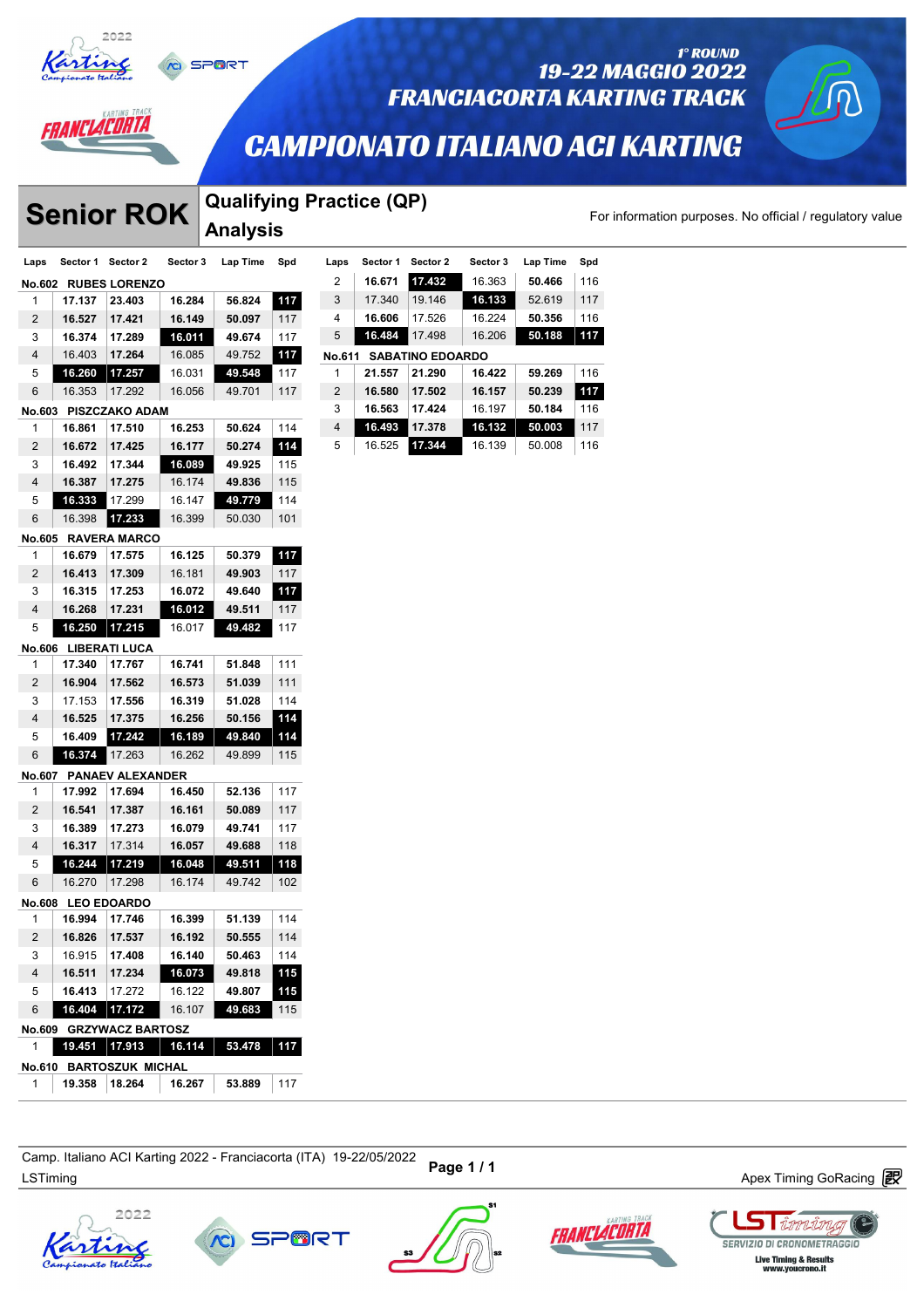



#### 1° ROUND 19-22 MAGGIO 2022 **FRANCIACORTA KARTING TRACK**

## **CAMPIONATO ITALIANO ACI KARTING**

# **Senior ROK Official Practice Document 5 Document 5**

*VELACORTA* 

### **Official Practice Results**

|     |                       | <b>Results</b>          |                                                                                                                                    |                                           |                      |                  |          |          |        |       |                                                                                |
|-----|-----------------------|-------------------------|------------------------------------------------------------------------------------------------------------------------------------|-------------------------------------------|----------------------|------------------|----------|----------|--------|-------|--------------------------------------------------------------------------------|
| No. | Entrant               |                         |                                                                                                                                    |                                           |                      | Sector 1         | Sector 2 | Sector 3 | Time   |       | Gap Laps                                                                       |
| 609 | <b>KGT MOTORSPORT</b> | ĔΠ                      | <b>BARTOSZ GRZYWACZ</b>                                                                                                            | <u>ដ្ដី = </u>                            | TONY KART / VORTEX   | 16.261           | 17.158   | 16.045   | 49.464 |       | 9                                                                              |
| 604 |                       | E I                     | <b>DAVIDE LARINI</b>                                                                                                               | H                                         | TONY KART / VORTEX   | 16.284           | 17.145   | 16.087   | 49.516 | 0.052 | 11                                                                             |
| 603 |                       | $\overline{\mathbf{S}}$ | <b>ADAM PISZCZAKO</b>                                                                                                              | $\overline{\mathbf{S}}$                   | EXPRIT / VORTEX / Le | 16.334           | 17.280   | 16.215   | 49.829 | 0.365 | 11                                                                             |
| 607 |                       | E I                     | <b>ALEXANDER PANAEV</b>                                                                                                            | E I                                       | TONY KART / VORTEX   | 16.394           | 17.310   | 16.134   | 49.838 | 0.374 | 12                                                                             |
| 61' |                       | É I                     | <b>EDOARDO SABATINO</b>                                                                                                            | E I                                       | KOSMIC / VORTEX / Le | 16.447           | 17.284   | 16.139   | 49.870 | 0.406 | 11                                                                             |
| 608 | <b>MADRACINC</b>      | E I                     | <b>EDOARDO LEO</b>                                                                                                                 | E I                                       | TONY KART / VORTEX   | 16.389           | 17.357   | 16.146   | 49.892 | 0.428 | 12                                                                             |
| 605 |                       | ÉП                      | <b>MARCO RAVERA</b>                                                                                                                | ÉП                                        | TONY KART / VORTEX   | 16.503           | 17.342   | 16.122   | 49.967 | 0.503 | 4                                                                              |
| 610 | <b>KGT MOTORSPORT</b> | E I                     | <b>MICHAL BARTOSZUK</b>                                                                                                            | $\overline{8}$                            | TONY KART / VORTEX   | 16.488           | 17.440   | 16.175   | 50.103 | 0.639 | 10                                                                             |
| 602 | <b>RUBES NICOLA</b>   | ÉП                      | <b>LORENZO RUBES</b>                                                                                                               | É I                                       | TONY KART / VORTEX   | 16.508           | 17.400   | 16.222   | 50.130 | 0.666 | 12                                                                             |
| 606 | <b>MADRACING</b>      | E I                     | <b>LUCA LIBERATI</b>                                                                                                               | E I                                       | TONY KART / VORTEX   | 16.428           | 17.468   | 16.272   | 50.168 | 0.704 | 9                                                                              |
|     |                       | <b>Senior ROK</b>       | <b>ZANCHI MOTORSPORT</b><br><b>KRT EXPRITA POLAND</b><br>APE RACING SQUADRA CORSE<br><b>EMMEPI MOTORSPORT</b><br>NEWMAN MOTORSPORT | UIIIUIAI FIAULIUU<br><b>Nation Driver</b> |                      | Nation Equipment |          |          |        |       | <b>DOGHIIGHL</b> J<br>For information purposes. No official / regulatory value |

**Start Time : 20/05 - 16:50:02 Best lap : No.609 BARTOSZ GRZYWACZ** 49.464 94.61 kph **Weather : Sunny Air : 31°C Track : Dry**

Camp. italiano ACI Narung 2022 - Franciacoria (דורא ישראב בער באט בארצון Page 1 / 1<br>LSTiming Apex Timing GoRacing *a*nd the terminal services and the terminal services are terminal services and te Camp. Italiano ACI Karting 2022 - Franciacorta (ITA) 19-22/05/2022









imin **SERVIZIO DI CRONOMETRAGGIO** Live Timing & Results<br>www.youcrono.it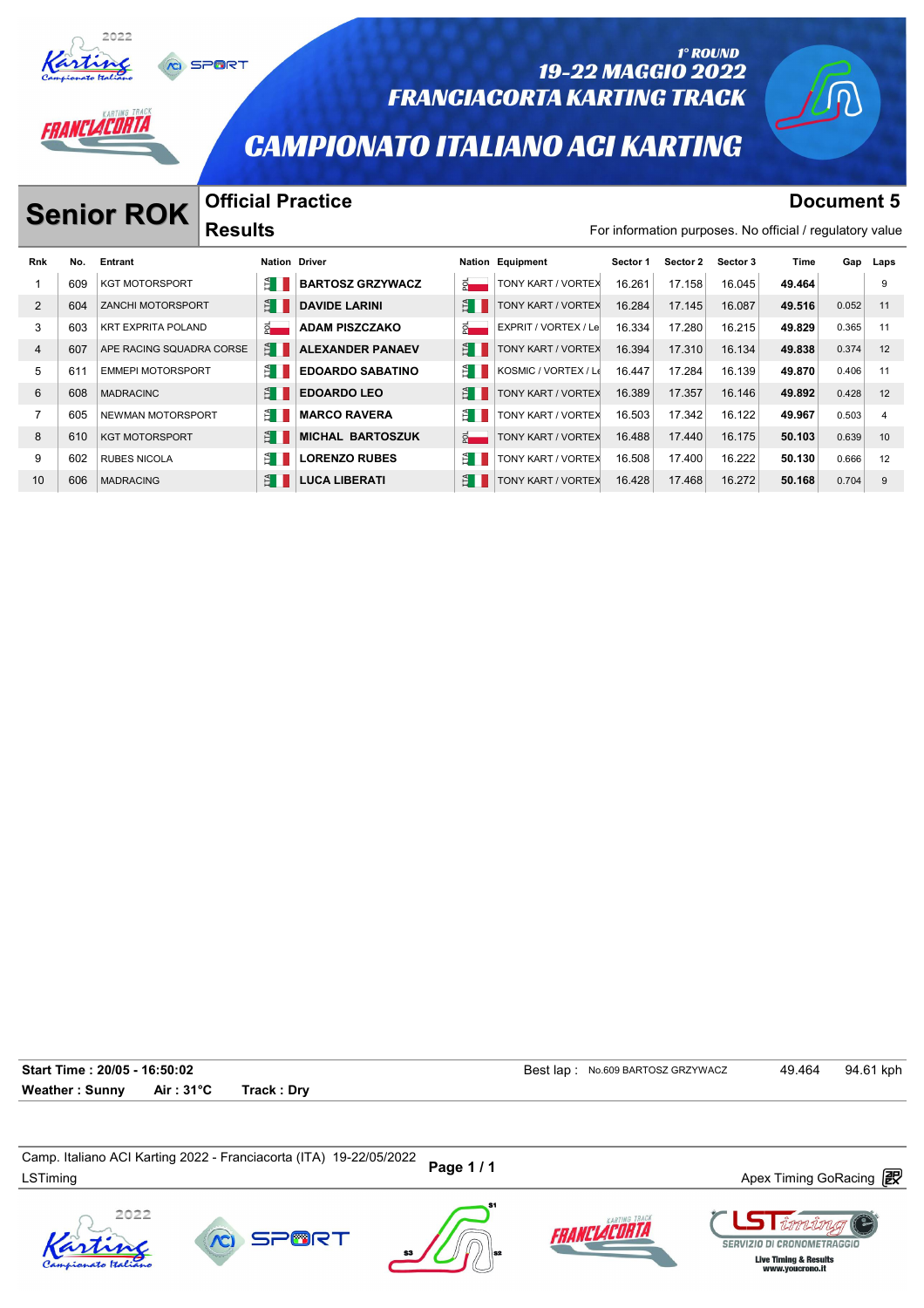

*ANCLACORTA* 



#### 1° ROUND 19-22 MAGGIO 2022 **FRANCIACORTA KARTING TRACK**

## **CAMPIONATO ITALIANO ACI KARTING**

#### **Senior ROK Official Practice**<br>For information purposes. No official / regulatory value **Official Practice Best Sectors Analysis**

| <b>Official Practice</b><br><b>Senior ROK</b><br><b>Best Sectors Analysis</b> |     |        |  |                |         |                        |  |                |           |        |                |     | For information purposes. No official / regulatory value |                |                  |                 |       |
|-------------------------------------------------------------------------------|-----|--------|--|----------------|---------|------------------------|--|----------------|-----------|--------|----------------|-----|----------------------------------------------------------|----------------|------------------|-----------------|-------|
| Rnk No.                                                                       | S1  | Time   |  |                | Rnk No. | S <sub>2</sub><br>Time |  | Rnk            | S3<br>No. | Time   | <b>Rnk</b>     | No. | <b>Ideal Lap Times</b><br><b>Driver</b>                  | <b>Nation</b>  | <b>Ideal Lap</b> | <b>Best Lap</b> | Diff. |
|                                                                               | 609 | 16.192 |  |                | 604     | 17.145                 |  | $\mathbf{1}$   | 609       | 16.045 | $\overline{1}$ | 609 | <b>GRZYWACZ BARTOSZ</b>                                  | $\bar{a}$      | 49.395           | 49.464          | 0.069 |
| $\overline{2}$                                                                | 604 | 16.284 |  | 2              | 609     | 17.158                 |  | $\overline{2}$ | 604       | 16.087 | $\overline{2}$ | 604 | <b>LARINI DAVIDE</b>                                     | $H_{\rm H}$    | 49.516           | 49.516          |       |
| 3                                                                             | 603 | 16.334 |  | 3              | 603     | 17.280                 |  | 3              | 608       | 16.121 | 3              | 611 | <b>SABATINO EDOARDO</b>                                  | $H_{\rm II}$   | 49.772           | 49.870          | 0.098 |
| $\overline{4}$                                                                | 611 | 16.349 |  | $\overline{4}$ | 611     | 17.284                 |  | $\overline{4}$ | 605       | 16.122 | $\overline{4}$ | 607 | <b>PANAEV ALEXANDER</b>                                  | $H^4$          | 49.794           | 49.838          | 0.044 |
| 5                                                                             | 608 | 16.350 |  | 5              | 607     | 17.310                 |  | 5              | 607       | 16.134 | 5              | 603 | <b>PISZCZAKO ADAM</b>                                    | 힒.             | 49.816           | 49.829          | 0.013 |
| 5 <sup>5</sup>                                                                | 607 | 16.350 |  | 6              | 605     | 17.341                 |  | 6              | 611       | 16.139 | 6              | 608 | <b>LEO EDOARDO</b>                                       | $\frac{1}{2}$  | 49.827           | 49.892          | 0.065 |
|                                                                               | 605 | 16.385 |  | $\overline{7}$ | 608     | 17.356                 |  | $\overline{7}$ | 610       | 16.142 | $\overline{7}$ | 605 | <b>RAVERA MARCO</b>                                      | $H_{\rm H}$    | 49.848           | 49.967          | 0.119 |
| 8                                                                             | 606 | 16.428 |  | 8              | 610     | 17.373                 |  | 8              | 603       | 16.202 | 8              | 610 | <b>BARTOSZUK MICHAL</b>                                  | <u>하</u>       | 50.003           | 50.103          | 0.100 |
| 9                                                                             | 602 | 16.476 |  | 9              | 602     | 17.379                 |  | 9              | 602       | 16.222 | 9              | 602 | <b>RUBES LORENZO</b>                                     | $H_{\rm H}$    | 50.077           | 50.130          | 0.053 |
| 10                                                                            | 610 | 16.488 |  | 10             | 606     | 17.428                 |  | 10             | 606       | 16.267 | 10             | 606 | <b>LIBERATI LUCA</b>                                     | $E^{\text{A}}$ | 50.123           | 50.168          | 0.045 |

Camp. italiano ACI Narung 2022 - Franciacoria (דורא ישראב בער באט בארצון Page 1 / 1<br>LSTiming Apex Timing GoRacing *a*nd the terminal services and the terminal services are terminal services and te Camp. Italiano ACI Karting 2022 - Franciacorta (ITA) 19-22/05/2022







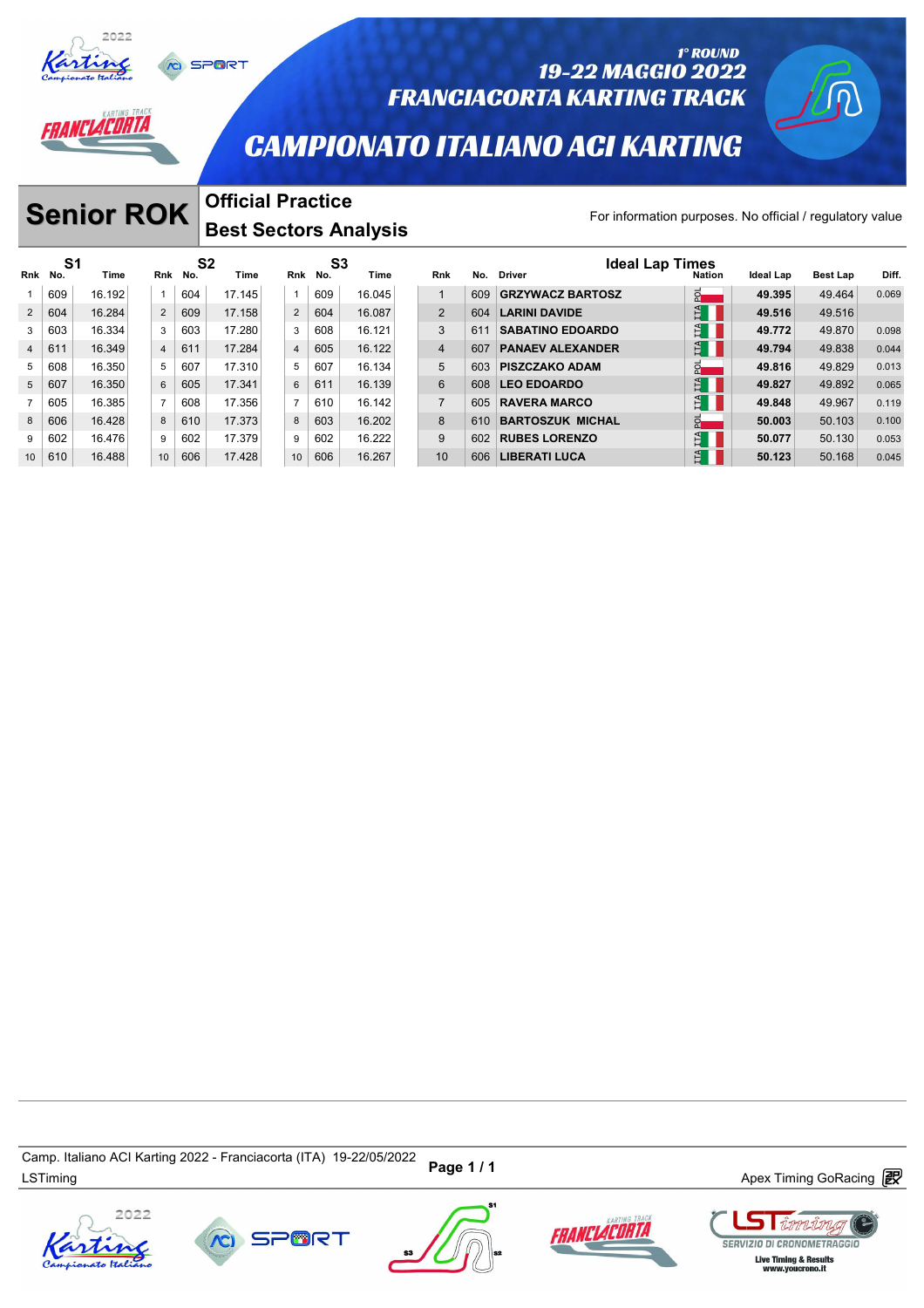

# *AANCLACORTA*

**Senior ROK** 

### 19-22 MAGGIO 2022 **FRANCIACORTA KARTING TRACK**

# **CAMPIONATO ITALIANO ACI KARTING**

### **Official Practice**

1° ROUND

|                |                      | <b>Senior ROK</b>           |          | υπισιαι πταστισε<br><b>Analysis</b> |     |                |                    |                         |          |          |     |                |        |                         | For information purposes. No official / regulatory value |          |     |
|----------------|----------------------|-----------------------------|----------|-------------------------------------|-----|----------------|--------------------|-------------------------|----------|----------|-----|----------------|--------|-------------------------|----------------------------------------------------------|----------|-----|
| Laps           |                      | Sector 1 Sector 2           | Sector 3 | Lap Time                            | Spd | Laps           |                    | Sector 1 Sector 2       | Sector 3 | Lap Time | Spd | Laps           |        | Sector 1 Sector 2       | Sector 3                                                 | Lap Time | Spd |
|                |                      | <b>No.602 RUBES LORENZO</b> |          |                                     |     | 3              | 16.843             | 17.839                  | 16.519   | 51.201   | 114 | 2              | 17.009 | 17.827                  | 17.235                                                   | 52.071   | 111 |
| $\mathbf{1}$   | 16.692               | 17.543                      | 16.307   | 50.542                              | 116 | 4              | 16.744             | 17.524                  | 16.512   | 50.780   | 114 | 3              | 17.700 | 17.752                  | 16.299                                                   | 51.751   | 116 |
| $\overline{2}$ | 16.648               | 17.481                      | 16.280   | 50.409                              | 115 | 5              | 16.738             | 17.601                  | 16.456   | 50.795   | 114 | 4              | 16.841 | 17.837                  | 16.327                                                   | 51.005   | 116 |
| 3              | 16.508               | 17.400                      | 16.222   | 50.130                              | 116 | 6              | 1:43.076   17.612  |                         | 16.319   | 2:17.007 | 115 | 5              | 16.581 | 17.471                  | 16.142                                                   | 50.194   | 117 |
| 4              | 16.682               | 17.470                      | 16.238   | 50.390                              | 115 | $\overline{7}$ | 16.621             | 17.438                  | 16.386   | 50.445   | 115 | 6              | 16.531 | 17.458                  | 16.194                                                   | 50.183   | 117 |
| 5              | 16.569               | 17.379                      | 16.275   | 50.223                              | 115 | 8              | 16.517             | 17.428                  | 16.267   | 50.212   | 115 | $\overline{7}$ | 16.488 | 17.440                  | 16.175                                                   | 50.103   | 117 |
| 6              | 16.492               | 17.379                      | 16.273   | 50.144                              | 116 | 9              | 16.428             | 17.468                  | 16.272   | 50.168   | 114 | 8              | 16.536 | 17.439                  | 16.254                                                   | 50.229   | 116 |
| $\overline{7}$ | 16.476               | 17.615                      | 16.254   | 50.345                              | 115 | <b>No.607</b>  |                    | <b>PANAEV ALEXANDER</b> |          |          |     | 9              | 16.524 | 17.418                  | 16.260                                                   | 50.202   | 116 |
| 8              | 16.621               | 17.469                      | 16.298   | 50.388                              | 116 | $\mathbf{1}$   | 16.812             | 17.574                  | 16.293   | 50.679   | 117 | 10             | 16.491 | 17.373                  | 16.246                                                   | 50.110   | 117 |
| 9              | 16.689               | 17.471                      | 16.273   | 50.433                              | 115 | 2              | 16.544             | 17.545                  | 16.224   | 50.313   | 116 | No.611         |        | <b>SABATINO EDOARDO</b> |                                                          |          |     |
| 10             | 16.503               | 17.424                      | 16.300   | 50.227                              | 115 | 3              | 16.519             | 17.495                  | 16.204   | 50.218   | 117 | $\mathbf{1}$   | 16.830 | 18.498                  | 16.602                                                   | 51.930   | 113 |
| 11             | 16.568               | 17.465                      | 16.370   | 50.403                              | 114 | 4              | 16.470             | 17.505                  | 16.163   | 50.138   | 117 | 2              | 16.750 | 17.792                  | 16.495                                                   | 51.037   | 113 |
| 12             | 16.726               | 17.593                      | 16.375   | 50.694                              | 115 | 5              | 16.483             | 17.546                  | 16.365   | 50.394   | 117 | 3              | 16.767 | 17.678                  | 16.512                                                   | 50.957   | 113 |
|                |                      | No.603 PISZCZAKO ADAM       |          |                                     |     | 6              | 16.620             | 17.629                  | 16.258   | 50.507   | 117 | 4              | 16.748 | 17.817                  | 16.477                                                   | 51.042   | 113 |
| 1              | 16.739               | 17.700                      | 16.334   | 50.773                              | 115 | $\overline{7}$ | 16.433             | 17.430                  | 16.233   | 50.096   | 117 | 5              | 19.194 | 20.409                  | 17.029                                                   | 56.632   | 113 |
| $\overline{2}$ | 16.705               | 17.518                      | 16.286   | 50.509                              | 114 | 8              | 16.483             | 17.353                  | 16.187   | 50.023   | 117 | 6              | 16.671 | 17.649                  | 16.365                                                   | 50.685   | 115 |
| 3              | 16.634               | 17.599                      | 16.364   | 50.597                              | 114 | 9              | 16.362             | 17.368                  | 16.207   | 49.937   | 116 | 7              | 16.535 | 17.441                  | 16.212                                                   | 50.188   | 116 |
| 4              | 16.577               | 17.430                      | 16.264   | 50.271                              | 114 | 10             | 16.394             | 17.310                  | 16.134   | 49.838   | 116 | 8              | 16.451 | 17.372                  | 16.220                                                   | 50.043   | 117 |
| 5              | 18.265               | 17.419                      | 16.207   | 51.891                              | 116 | 11             |                    | 16.350 17.337           | 16.222   | 49.909   | 117 | 9              | 16.349 | 17.421                  | 16.267                                                   | 50.037   | 117 |
| 6              | 16.522               | 17.488                      | 16.219   | 50.229                              | 116 | 12             |                    | 16.382 17.319           | 16.157   | 49.858   | 117 | 10             | 16.447 | 17.284                  | 16.139                                                   | 49.870   | 117 |
| $\overline{7}$ | 16.417               | 17.436                      | 16.220   | 50.073                              | 115 |                | No.608 LEO EDOARDO |                         |          |          |     | 11             | 16.350 | 17.380                  | 16.168                                                   | 49.898   | 117 |
| 8              | 16.542               | 22.362                      | 16.228   | 55.132                              | 114 | $\mathbf{1}$   | 17.024             | 17.766                  | 16.457   | 51.247   | 115 |                |        |                         |                                                          |          |     |
| 9              | 16.953               | 17.366                      | 16.287   | 50.606                              | 115 | 2              | 16.681             | 17.566                  | 16.233   | 50.480   | 115 |                |        |                         |                                                          |          |     |
| 10             | 16.421               | 17.313                      | 16.202   | 49.936                              | 115 | 3              | 17.123             | 17.918                  | 16.406   | 51.447   | 115 |                |        |                         |                                                          |          |     |
| 11             | 16.334               | 17.280                      | 16.215   | 49.829                              | 114 | 4              | 16.685             | 17.505                  | 16.436   | 50.626   | 115 |                |        |                         |                                                          |          |     |
|                | No.604 LARINI DAVIDE |                             |          |                                     |     | 5              | 16.784             | 17.812                  | 16.185   | 50.781   | 115 |                |        |                         |                                                          |          |     |
| 1              | 17.662               | 19.374                      | 17.263   | 54.299                              | 106 | 6              | 16.540             | 17.439                  | 16.297   | 50.276   | 114 |                |        |                         |                                                          |          |     |
| $\overline{2}$ | 18.162               | 18.439                      | 16.147   | 52.748                              | 115 | $\overline{7}$ | 16.427             | 17.400                  | 16.177   | 50.004   | 115 |                |        |                         |                                                          |          |     |
| 3              | 16.469               | 17.357                      | 16.130   | 49.956                              | 115 | 8              | 16.461             | 17.467                  | 16.169   | 50.097   | 115 |                |        |                         |                                                          |          |     |
| 4              | 16.287               | 17.258                      | 16.104   | 49.649                              | 115 | 9              | 16.350             | 17.450                  | 16.144   | 49.944   | 115 |                |        |                         |                                                          |          |     |
| 5              | 16.297               | 17.210                      | 16.129   | 49.636                              | 116 | 10             | 16.389             | 17.357                  | 16.146   | 49.892   | 115 |                |        |                         |                                                          |          |     |
| 6              | 16.310               | 17.294                      | 16.130   | 49.734                              | 115 | 11             | 16.518             | 17.356                  | 16.206   | 50.080   | 114 |                |        |                         |                                                          |          |     |
| $\overline{7}$ | 16.322               | 17.214                      | 16.117   | 49.653                              | 115 | 12             | 16.389             | 17.492                  | 16.121   | 50.002   | 115 |                |        |                         |                                                          |          |     |
| 8              | 16.305               | 17.254                      | 16.145   | 49.704                              | 115 |                |                    | No.609 GRZYWACZ BARTOSZ |          |          |     |                |        |                         |                                                          |          |     |
| 9              | 18.202               | 19.031                      | 16.095   | 53.328                              | 115 | 1              |                    | 22.066 20.027           | 16.374   | 58.467   | 115 |                |        |                         |                                                          |          |     |
| 10             | 16.320 17.170        |                             | 16.090   | 49.580                              | 115 | 2              |                    | 19.603 19.157           | 16.179   | 54.939   | 116 |                |        |                         |                                                          |          |     |
| 11             | 16.284 17.145        |                             | 16.087   | 49.516                              | 115 | 3              | 16.394             | 17.293                  | 16.099   | 49.786   | 117 |                |        |                         |                                                          |          |     |
|                |                      | No.605 RAVERA MARCO         |          |                                     |     | 4              | 16.303             | 17.208                  | 16.084   | 49.595   | 117 |                |        |                         |                                                          |          |     |
| $\mathbf{1}$   | 16.593 17.524        |                             | 16.155   | 50.272                              | 118 | 5              | 16.234             | 17.242                  | 16.082   | 49.558   | 117 |                |        |                         |                                                          |          |     |
| $2 \mid$       | 16.503 17.342        |                             | 16.122   | 49.967                              | 117 | 6              | 16.361             | 17.179                  | 16.059   | 49.599   | 116 |                |        |                         |                                                          |          |     |
| 3              | 16.477 17.341        |                             | 16.240   | 50.058                              | 117 | 7              | 16.250 17.178      |                         | 16.052   | 49.480   | 117 |                |        |                         |                                                          |          |     |
| 4              | 16.385 17.420        |                             | 16.857   | 50.662                              | 105 | 8              | 16.261 17.158      |                         | 16.045   | 49.464   | 116 |                |        |                         |                                                          |          |     |
|                |                      | No.606 LIBERATI LUCA        |          |                                     |     | 9              |                    | 16.192 17.196           | 16.088   | 49.476   | 117 |                |        |                         |                                                          |          |     |
| 1              |                      | 17.369 19.020               | 22.213   | 58.602                              | 98  |                |                    | No.610 BARTOSZUK MICHAL |          |          |     |                |        |                         |                                                          |          |     |
| $\overline{2}$ | 18.585   19.439      |                             | 16.746   | 54.770                              | 112 | $\mathbf{1}$   |                    | 16.886 17.554           | 16.337   | 50.777   | 115 |                |        |                         |                                                          |          |     |
|                |                      |                             |          |                                     |     |                |                    |                         |          |          |     |                |        |                         |                                                          |          |     |

Camp. italiano ACi Narung 2022 - Franciacoria (דורא) וש-22 Page 1 / 1<br>LSTiming Apex Timing GoRacing *a*nd the term of the Marian Baracing and the Marian Apex Timing GoRacing and the t Camp. Italiano ACI Karting 2022 - Franciacorta (ITA) 19-22/05/2022